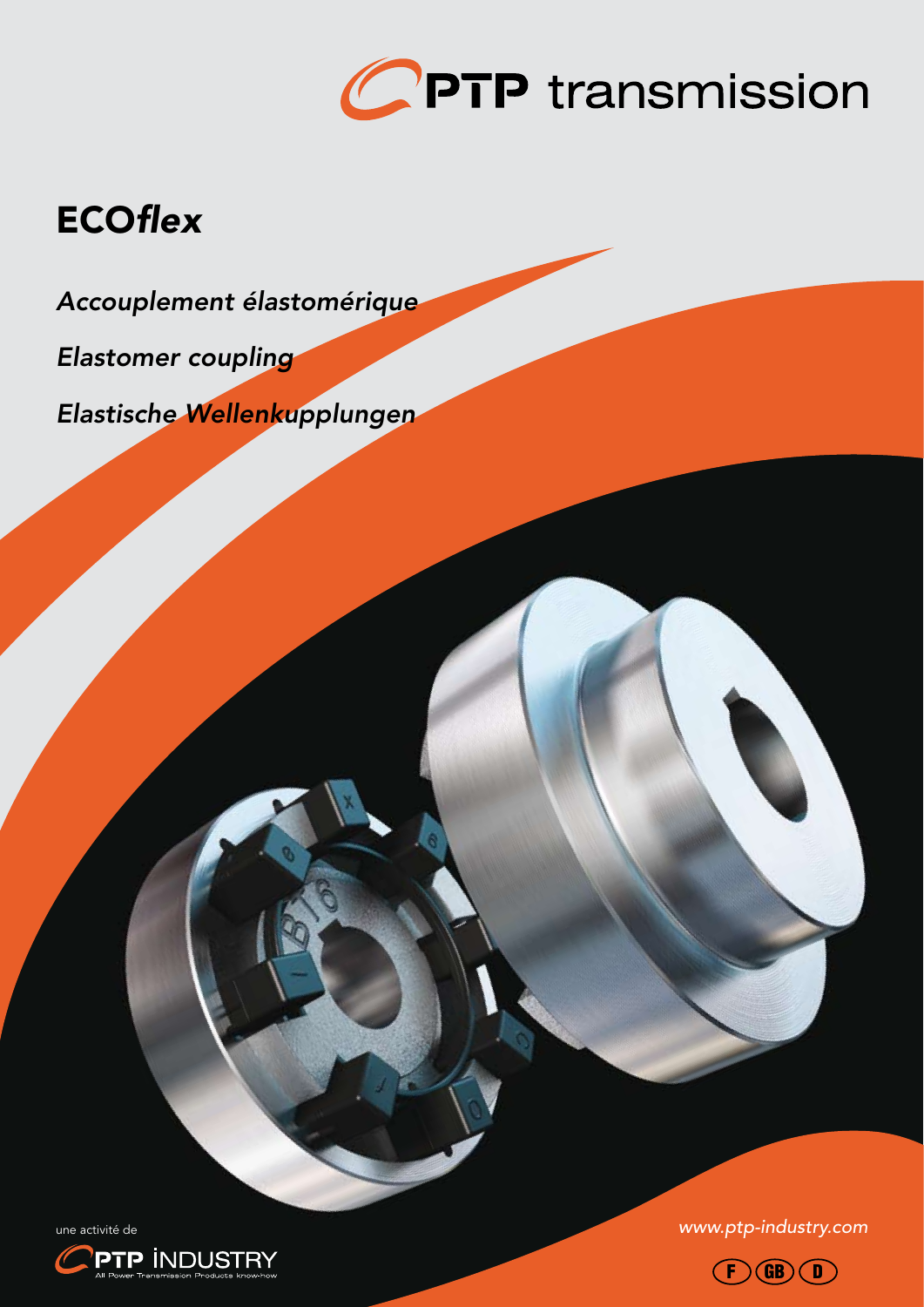**Gamme de produits Product range Produkte Reihe**

# ECOflex



**Accouplement Positif Élastomèrique Elastomer Fail Safe Coupling Elastische Wellenkupplung**

**TEX-O-flex** 



**Accouplement Élastomèrique Elastomer Coupling Elastische Wellenkupplung**

# **PENCOflex**



**Accouplements à Broches et Douilles Pin and Bush Couplings Elastische Wellenkupplung**

# $SR$ -flex<sup>®</sup>



**Accouplement Superélastique Super Elastomer Coupling Superelastische Wellenkupplung**

# **Hydro-flow**



**Coupleur Hydrodynamique Hydrodynamic Coupling Hydrodynamische Kupplung**

# Varisit



**Variateurs Mécaniques Mechanical Variators Mechanische Variatoren**





**Variateurs de Vitesse Variable Speed Drives Regelantriebe**

# **Magic-Grip-T®**



**Gamme de Transmissions V-Belt Drives Keilriemenantriebe**

**FLOTAX®**



**Réducteurs de Vitesse Pendulaires Shaft Mounted Gear Units with Torque Arm Schwenkaufsteckgetriebe**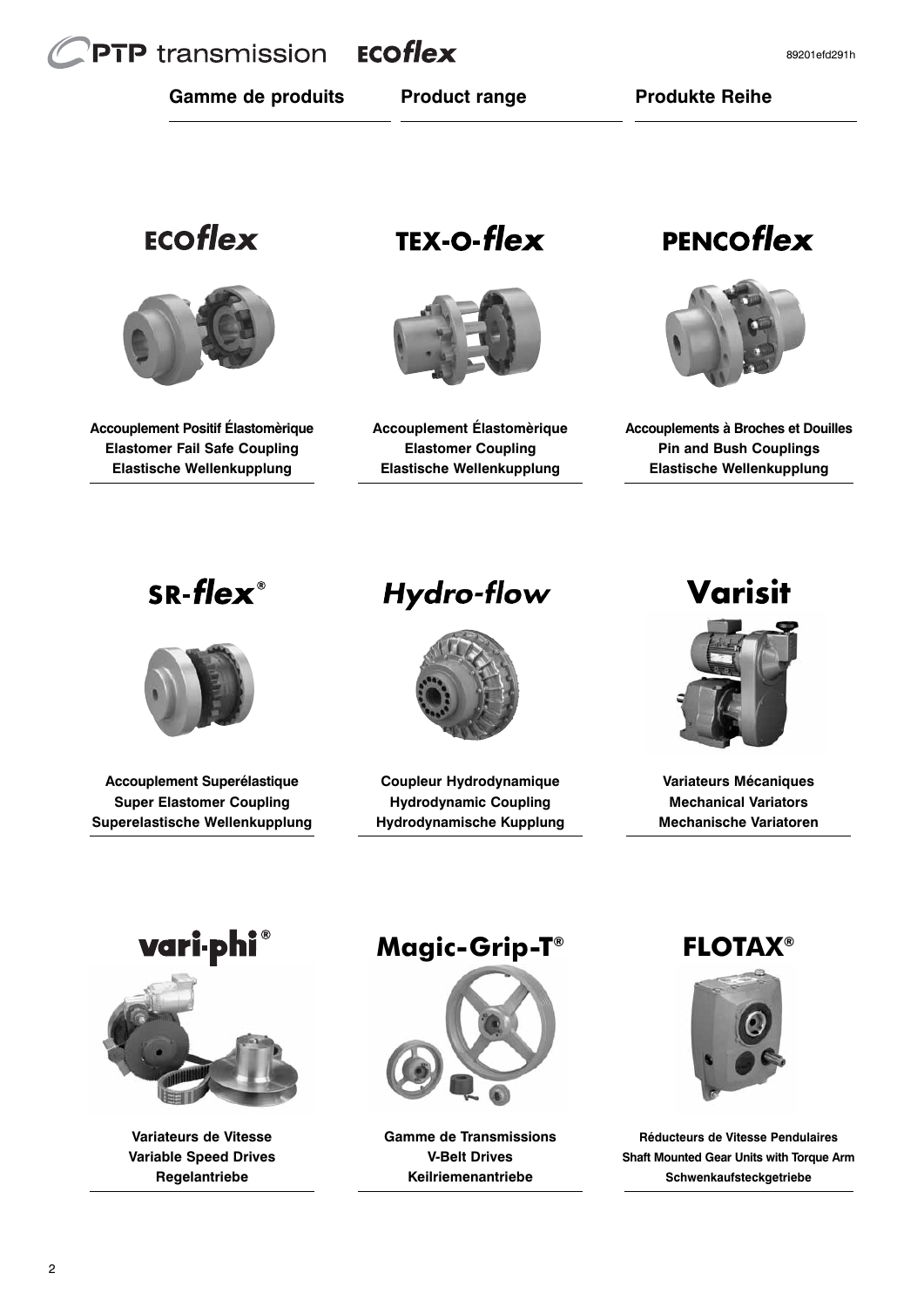# CPTP transmission Ecoflex

| <b>Contents</b>                 |                | <b>Index</b>                    |                | <b>Inhaltsverzeichnis</b>    |                |  |  |  |
|---------------------------------|----------------|---------------------------------|----------------|------------------------------|----------------|--|--|--|
| <b>Reference chart</b>          | 4              | Tableau de référence            | 4              | Tabellarische Übersicht      | 4              |  |  |  |
| <b>Selection procedure</b>      | 5              | Méthode de sélection            | 5              | <b>Auswahl Method</b>        | 5              |  |  |  |
| <b>Service factors</b>          | 6              | <b>Facteurs de service</b>      | 6              | <b>Betriebsfaktoren</b>      | 6              |  |  |  |
| <b>Selection - Applications</b> | $\overline{7}$ | <b>Selection - Applications</b> | $\overline{7}$ | Auswahl - Anwendungen        | $\overline{7}$ |  |  |  |
| <b>Notes</b>                    | 8              | <b>Notes</b>                    | 8              | <b>Notizen</b>               | 8              |  |  |  |
| <b>Selection - IEC Motor</b>    | 9              | <b>Selection - Moteur CEI</b>   | 9              | <b>Auswahl - IEC Motoren</b> | 9              |  |  |  |
| <b>Description</b>              | 10             | <b>Description</b>              | 10             | <b>Beschreibung</b>          | 10             |  |  |  |
| Coding                          | 11             | Codification                    | 11             | Bezeichnung                  | 11             |  |  |  |
| <b>Dimensional drawings</b>     | $12 - 15$      | <b>Plans d'encombrement</b>     | $12 - 15$      | Maßzeichnungen               | $12 - 15$      |  |  |  |
| <b>Flexible sleeves</b>         | 16             | <b>Garnitures</b>               | 16             | <b>Elastikelemente</b>       | 16             |  |  |  |
| <b>Balancing</b>                | 17             | Équilibrage                     | 17             | Auswuchtung                  | 17             |  |  |  |
| <b>Boring and Mounting</b>      | 18             | Alésage et Montage              | 18             | Fertigbohren und Einbau      | 18             |  |  |  |
| Alignment                       | $19 - 21$      | Alignement                      | $19 - 21$      | Ausrichtung                  | $19 - 21$      |  |  |  |
| <b>Maintenance</b>              | 22             | <b>Maintenance</b>              | 22             | Wartung                      | 22             |  |  |  |
| Responsibility                  | 23             | Responsabilité                  | 23             | <b>Haftung</b>               | 23             |  |  |  |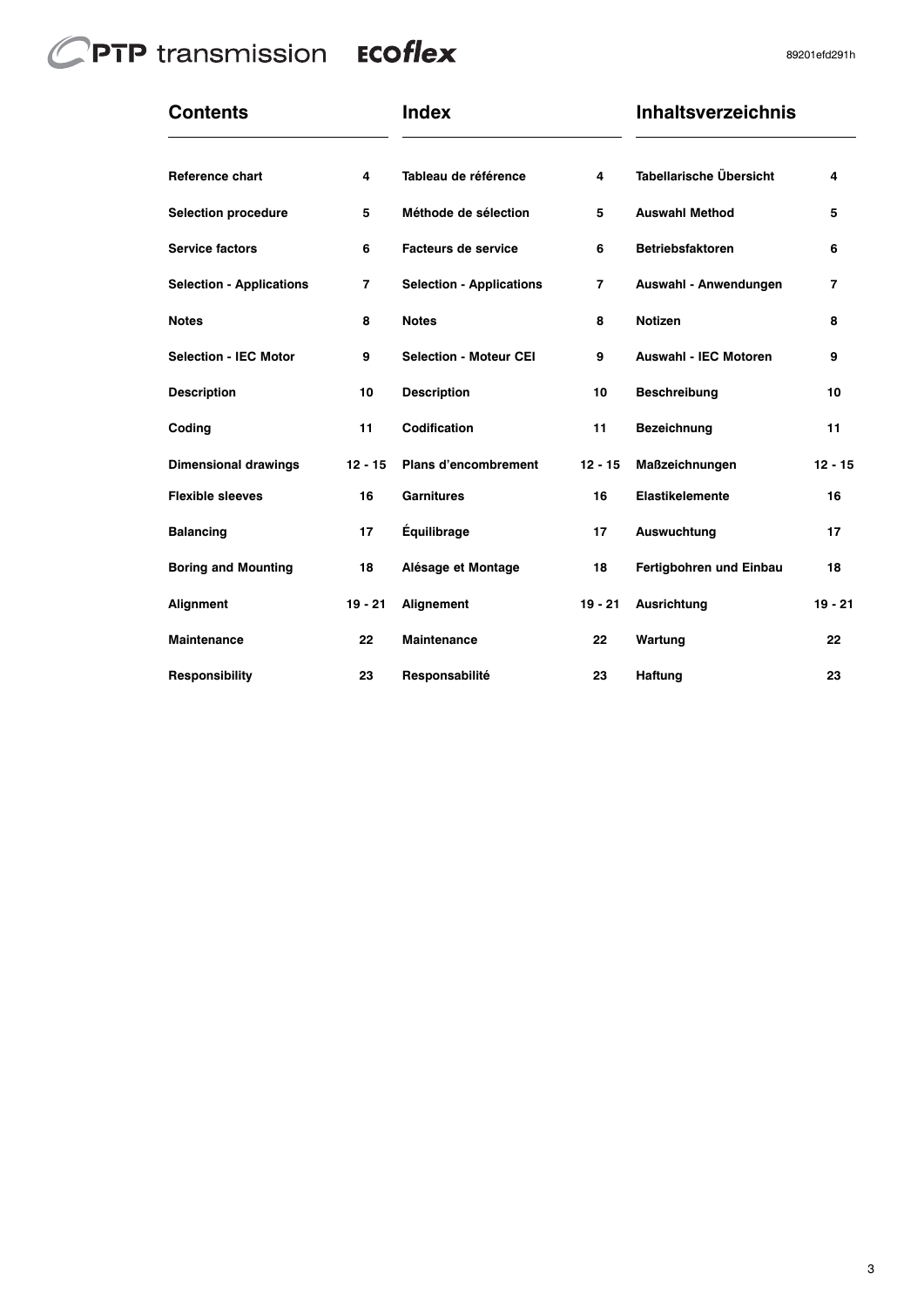# PTP transmission Ecoflex

# **Reference chart Tableau de référence**

# **Tabellarische Übersicht**

|             | <b>FEATURES</b><br>CARACTÉRISTIQUES                                                                                                                  |                                                                                                                  |                           |                                     |                                    | ٥                                  | $\overline{272}$<br>$\frac{2}{2}$<br>$\mathbb{Z}$<br>mа |                                    |
|-------------|------------------------------------------------------------------------------------------------------------------------------------------------------|------------------------------------------------------------------------------------------------------------------|---------------------------|-------------------------------------|------------------------------------|------------------------------------|---------------------------------------------------------|------------------------------------|
|             | MERKMALE                                                                                                                                             | SR-flex <sup>®</sup>                                                                                             | PENCOflex                 | TEX-O-flex                          | ECOflex                            | <b>HATECO</b>                      | <b>HARCO</b>                                            | Hydro-flow                         |
|             | $T_N$ (kNm)                                                                                                                                          | 1000                                                                                                             |                           |                                     |                                    |                                    |                                                         |                                    |
|             | N<br>m<br>$\circ$<br>Nominal torque<br>Couple nominal<br>Nenndrehmoment                                                                              | 100<br>$10$<br>1<br>0,1                                                                                          |                           |                                     |                                    |                                    |                                                         |                                    |
| ۰ΔE         | $\Delta E$ axial                                                                                                                                     | $***$                                                                                                            | $\star$                   | $***$                               | $***$                              | $***$                              | 0%                                                      |                                    |
|             | $\Delta r$ radial                                                                                                                                    | $***$                                                                                                            | $\star$                   | $***$                               | $***$                              | $***$                              | 0%                                                      |                                    |
|             | $\alpha$ angular<br>$\alpha$ angulaire<br>$\alpha$ winklig                                                                                           | $\star$                                                                                                          | $\star$                   | $***$                               | $***$                              | $***$                              | 0°                                                      |                                    |
|             | Torsional<br>elasticity at TN<br>Elasticité<br>torsionnelle<br>sous $T_N$<br>Drehelastizität<br>unter $T_N$                                          | $15^\circ$ EDPM & PROCOUPLAN<br>7° HYTREL                                                                        | $2^{\circ}$               | $\mathbf{5}^{\circ}$                | $3^{\circ}$                        | $\mathbf{0}^\circ$                 | $\mathbf{0}^\circ$                                      |                                    |
| $\theta$ °C | Ambient<br>temperature<br>range<br>Température<br>ambiante<br>Zulässige<br>Umgebungs-<br>temperatur                                                  | $-55^{\circ}$ C<br>$+100^{\circ}$ C<br>EDPM & PROCOUPLAN<br>$-55^{\circ}$ C<br>$+120^{\circ}$ C<br><b>HYTREL</b> | - 40°C<br>$+90^{\circ}$ C | $-55^{\circ}$ C<br>$+100^{\circ}$ C | $-30^{\circ}$ C<br>$+80^{\circ}$ C | $-30^{\circ}$ C<br>$+90^{\circ}$ C | $-40^{\circ}$ C<br>$+150^{\circ}$ C                     | $-20^{\circ}$ C<br>$+40^{\circ}$ C |
|             | Adaptability<br>to chemical<br>environment<br>Adaptabilité aux<br>environnements<br>chimiques<br>Einsetzbar in<br>chemisch<br>agressiver<br>Umgebung | <b>HYTREL</b>                                                                                                    |                           |                                     |                                    |                                    |                                                         |                                    |
|             | Magic-Lock<br>taper bushes<br>Douilles<br>Magic-Lock<br>Magic-Lock<br>Spannbuchsen                                                                   |                                                                                                                  |                           |                                     |                                    |                                    |                                                         |                                    |





**Remarks :**

\*\*\* : Excellent / \*\* : Good / \* : Average

**Remarques :** \*\*\* : Excellent / \*\* : Bien / \* : Moyen **Bemerkungen :** \*\*\* : Excellent / \*\* : Gut / \* : Mittelmäßig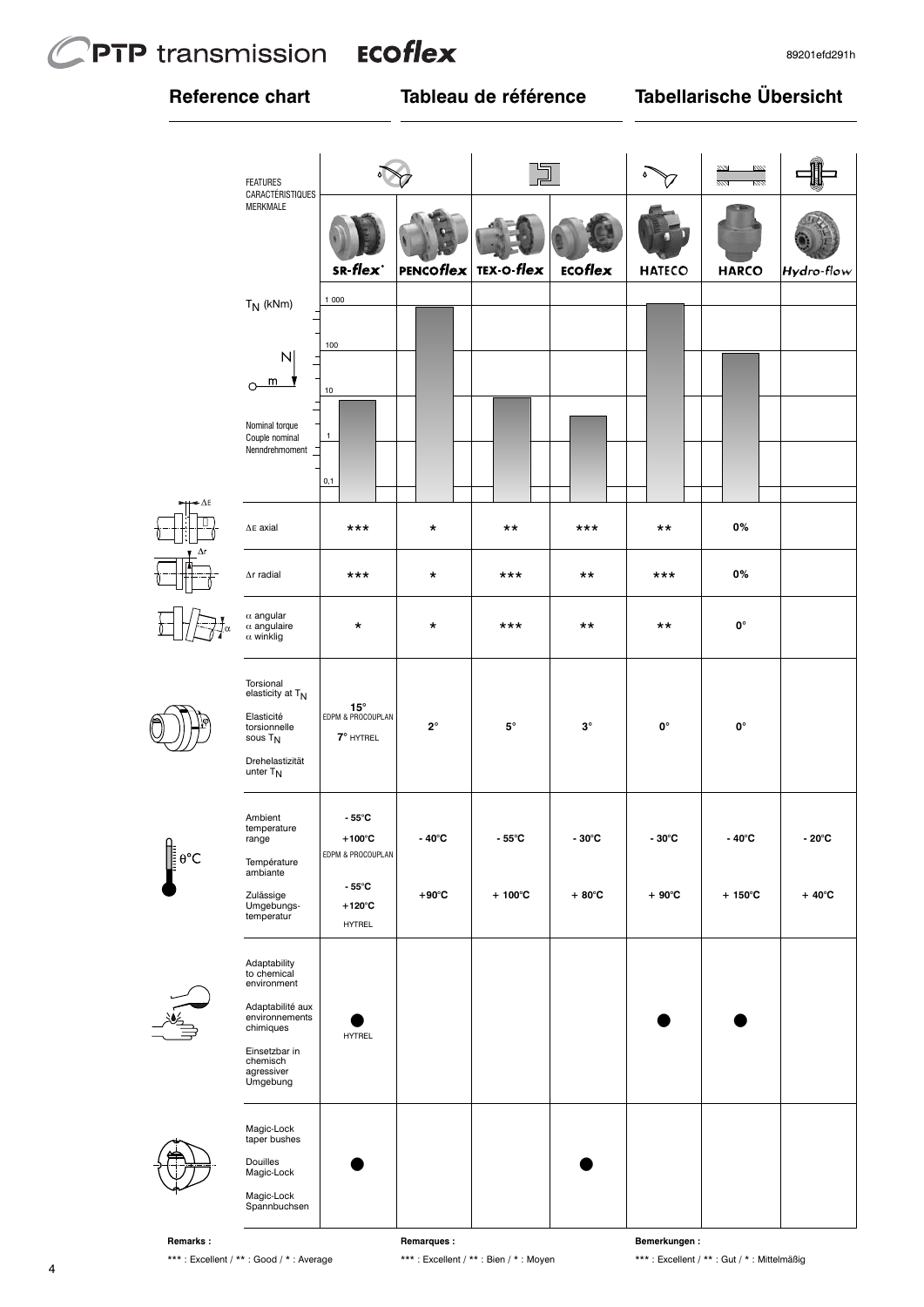# **Méthode de sélection**

# **Auswahl Method**

#### **1/Choice of coupling type :**

The choice is based on the type of application and the operating conditions.

The reference chart on page 4 can help with the choice of coupling type. (Note : only use couplings with positive engagement for lifting motion !)

#### **2/Calculation of the nominal torque Ta (Nm) of the driven machine**

| 12 | 9550 x Pa |
|----|-----------|
|    |           |

where  $Pa =$  absorbed torque (kW) of the driven machine,  $n = speed (min<sup>-1</sup>)$ 

### **3/Service factor determination SF**

See table in each catalogue. Service factor adders should be used if : • the driven machine is an internal combustion engine where torque fluctuations of more than 20 % may occur (see page 4),

• the operating speed approaches the critical speed (consult us), • the ambient temperature exceeds 60°C (consult us).

• the number of starts per hour is more than 10 (consult factory).

Should you be in any doubt please contact the factory for selection.

#### **4/Calculation of the equivalent torque Teq (Nm)**

**Teq = Ta x SF**

where  $:Ta = torque (Nm)$ of the driven machine, SF = service factor

### **5/Select the coupling size so that :**

# $T_N \geq Teq$

where : $T_N$  = nominal torque of the coupling (see dimensional drawings)

**6/Checking of the selection** The maximal peak torque :

$$
Tmax \leq 2 \times T_N
$$

### **7/Checking of the bores**

Check when the shaft diameters are known, whether the corresponding bores are available. If the coupling is to be bored and keywayed, please specify the correct dimensions and tolerances.

# **1/Choix du type d'accouplement :**

Celui-ci est déterminé par le genre d'application et par les conditions de fonctionnement.

Le tableau synthétique de la page 4 peut aider à ce choix.

(Remarque : employer uniquement un accouplement assurant une liaison positive sûre pour un mouvement de levage !)

#### **2/Calcul du couple nominal Ta (Nm) de la machine**

où : Pa = puissance absorbée (kW) par la machine,  $n =$  vitesse (min-1).

### **3/Choix du facteur de service SF**

Voir tableau dans chaque catalogue. Des facteurs de service complémentaires doivent être

appliqués lorsque : • la machine motrice est un moteur à

combustion interne pouvant occasionner des variations de couple

de plus de 20 % (voir page 4),

• la vitesse de régime se rapproche sensiblement de la vitesse critique (nous consulter),

• la température ambiante dépasse 60°C (nous consulter).

- le nombre de démarrages par heure
- est supérieur à 10 (nous consulter).

En cas de doute, prière de nous consulter.

**4/Calcul du couple équivalent Teq (Nm)**

**1/Auswahl des Kupplungstyps :**

Dieser ist abhängig von der Anwendungs-art und von den Betriebsumständen. Die tabellarische Übersicht auf Seite 4 kann bei dieser Auswahl helfen. (Anmerkung : Verwenden Sie für Hebebewegungen nur durchschlagsichere Kupplungen !

#### **2/Bestimmung des effektiven Nenndrehmomentes Ta (Nm) der Arbeitsmaschine**

worin : Pa = Effektivleistung (kW) der Arbeitsmaschine,  $n =$  Drehzahl (min<sup>-1</sup>).

#### **3/Bestimmung des erforderlichen Betriebsfaktors SF**

Siehe Tabelle in jedes Katalog. Ein größerer Betriebsfaktor ist zu wählen wenn :

• die Kraftmaschine ein Verbrennungsmotor ist, wobei Drehmomentschwankungen von über 20 % auftreten können (siehe seite 4),

• die Betriebsdrehzahl in der Nähe der kritischen Drehzahl liegt (Rückfragen),

• die Umgebungstemperatur 60°C überschreitet (Rückfragen).

• bei mehr als 10 Anläufen pro Stunde (Rückfragen).

In Zweifelsfällen bitten wir Sie uns bei der Auslegung zu Rate zu ziehen.

**4/Berechnung des Äquivalentdrehmomentes Teq (Nm)**

où : Ta = couple (Nm) de la machine entraînée, SF = facteur de service

**5/Sélection de la taille de l'accouplement, de manière que :**

 $où: T_N = couple$  nominal de l'accouplement (voir plans d'encombrements).

**6/Vérification de la sélection** Couple de pointe maximum :

#### **7/Contrôle des alésages**

Les diamètres des bouts d'arbre étant connus, contrôler que les alésages correspondants peuvent être réalisés. Si les accouplements doivent être fournis alésés et rainurés, il y a lieu d'indiquer les cotes exactes et les tolérances désirées.

worin : Ta = Drehmoment (Nm) der Arbeitsmaschine, SF = Betriebsfaktor

**5/Bestimmung der Baugröße :**

worin :  $T_N$  = Nenndrehmoment der Kupplung (siehe Maßzeichnungen).

**6/Überprüfung der Auswahl :** Maximales Spitzendrehmoment :

### **7/Überprüfung der Bohrungen**

Überprüfen Sie, sobald die Wellendurchmesser bekannt sind, ob die entsprechenden Bohrungen ausgeführt werden können. Soll die Kupplung gebohrt und genutet sein, so sind die gewünschten Maße und Passungen genau anzugeben.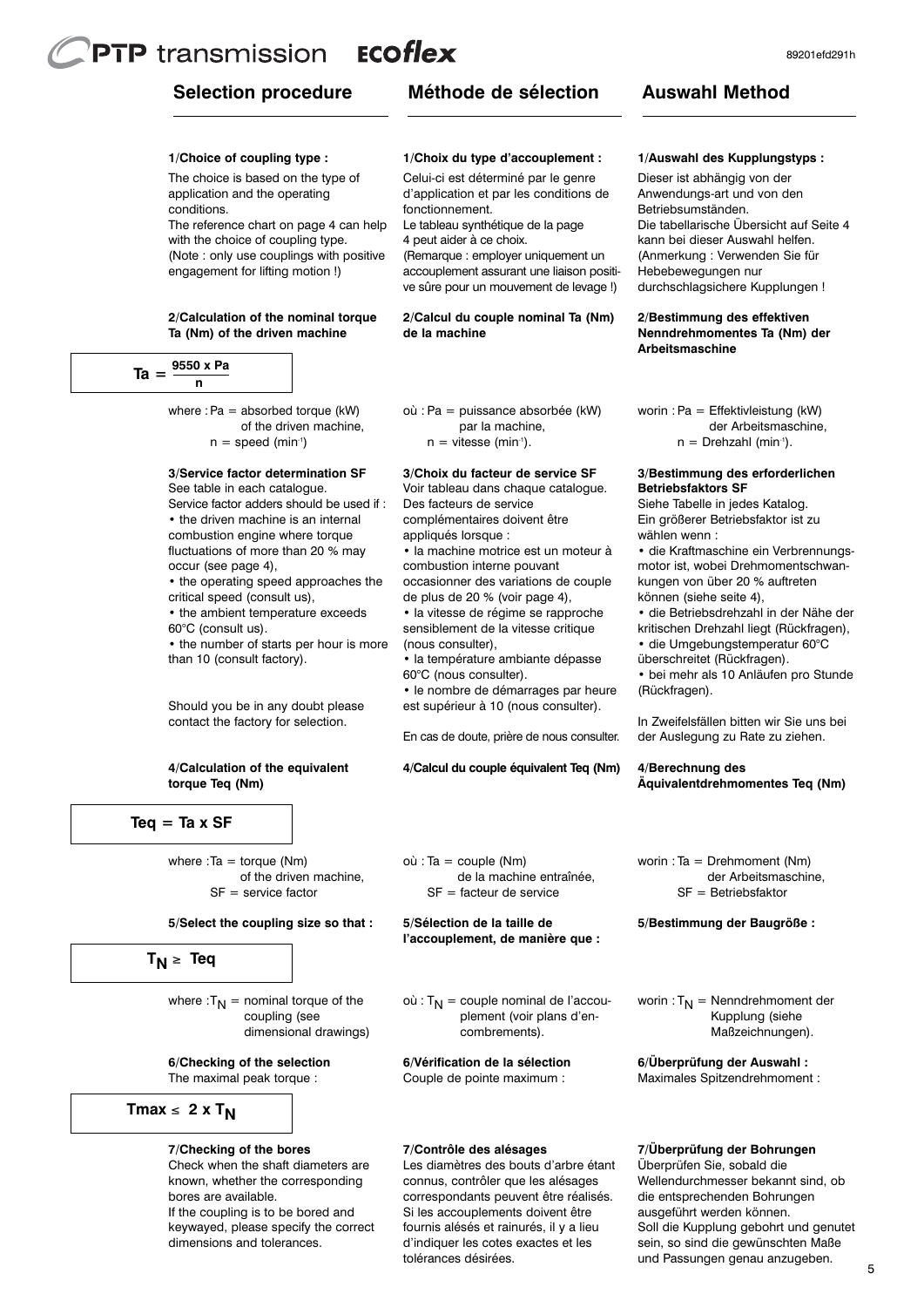

# **Service factors Facteurs de service Betriebsfaktoren**

 $+ 0,25$  $+ 0,75$ 

| For applications not listed :<br>consult factory<br>*: Consult factory | Autres applications non mentionnées :<br>nous consulter<br>*: Nous consulter | Für andere Anwendungen:<br>Rückfrage erbeten<br>* : Rückfrage |
|------------------------------------------------------------------------|------------------------------------------------------------------------------|---------------------------------------------------------------|
| Intern. comb. motor - 4 cylinders or more                              | Moteur thermique 4 cylindres et plus                                         | Verbrennungsmotor - 4 Zylinder oder mehr                      |
| Intern. comb. motor - 1 to 3 cylinders                                 | Moteur thermique 1 à 3 cylindres                                             | Verbrennungsmotor - 1 bis 3 Zylinder                          |

| <b>Applications</b><br><b>Applications</b><br>Anwendungen<br>3h/24h<br>10h/24h<br>24h/24h<br><b>RÜHRWERKE</b><br><b>AGITATORS</b><br><b>AGITATION</b><br>0,9<br>Liquide à densité constante<br>Flüßigkeit mit konstanter Dichte<br>Liquid with constant density<br>1<br>1,25<br>1,25<br>Liquid with variable density<br>Liquide à densité variable<br>Flüßigkeit mit veränderlicher Dichte<br>$\mathbf{1}$<br>1,5<br>Flüßigkeit mit festen Körpern gemischt<br>1,25<br>Liquid with solid material<br>Liquide avec matière solide<br>1,5<br>1,75<br><b>FOOD INDUSTRY</b><br><b>NÄHRMITTELINDUSTRIE</b><br><b>ALIMENTAIRE</b><br>Meat grinders, mixers, Beet slicers<br>Hachoirs à viande, moulins, pétrins<br>Rübenschneidemaschinen, Fleischmühlen,<br>1,25<br>Knetmaschinen, Zuckerrohrbrecher<br>1,5<br>1,75<br>0.8<br>0,9<br>Füllmaschinen<br>Filling machines<br>Emboiteuse<br>$\mathbf{1}$<br><b>BREWING - DISTILLING</b><br><b>BRAUEREIEN - BRENNEREIEN</b><br><b>BRASSERIE - DISTILLERIE</b><br>Mash tubs<br>Mühlen<br>0,9<br><b>Broveurs</b><br>1<br>1,25<br>0,9<br>0,8<br>Bottling machinery<br>Machines à embouteiller<br>Flaschenfüllmaschinen<br>$\mathbf{1}$<br><b>MÜHLEN</b><br><b>MILLS</b><br><b>BROYEURS</b><br>Ball,rod, plain & wedge bar<br>Kugelmühlen<br>1,25<br>1,5<br>A barres, à boulets<br>1,75<br>Hammermühlen, Schleudermühlen<br>1,5<br>1,75<br>Tumbling barrels<br>A galets, à marteaux<br>$\overline{2}$<br><b>RUBBER &amp; PLASTIC INDUSTRY</b><br><b>CAOUTCHOUC &amp; MATIÈRES PLASTIQUES</b><br><b>GUMMI- &amp; KUNSTSTOFFINDUSTRIE</b><br>0,9<br><b>Strainers</b><br>Boudineuses<br>Strangpressen<br>1<br>1,25<br>1,25<br>1,5<br>Calandres, laminoirs<br>Gummi-Kalander & -Walzwerke<br>Rubber calenders, rubber mills<br>1,75<br>1,5<br>Mischer<br>1,75<br>Mixing mills<br>Mélangeurs<br>$\overline{2}$<br><b>CEMENT INDUSTRY</b><br><b>ZEMENTFABRIKEN</b><br><b>CIMENTERIE</b><br>Fours, tambours sécheurs<br>Öfen, Trockentrommeln<br>1,25<br>1,5<br>Kilns, dryers & coolers<br>1,75<br><b>COMPRESSORS</b><br><b>COMPRESSEURS</b><br><b>KOMPRESSOREN</b><br>0,8<br>0,9<br>Centrifugal<br>Centrifuges<br>Kreiselkompressoren<br>$\mathbf{1}$<br>0,9<br>Rotatifs<br>$\mathbf{1}$<br>Lobe, rotary<br>Rotationskompressoren<br>1,25<br>A pistons:<br>Reciprocating:<br>Kolbenkompressoren:<br>- multicylindres<br>- Mehrzylinder<br>1,75<br>- multi-cylinders<br>1,5<br>$\overline{2}$<br>- monocylindre<br>- Einzylinder<br>$\overline{2}$<br>2,25<br>- single-cylinder<br>2,5<br><b>SCREENS</b><br><b>CRIBLES</b><br><b>SIEBE</b><br>Rotatifs (pierre & gravier)<br>Siebtrommeln (Stein & Kies)<br>$\mathbf{1}$<br>1,25<br>Rotary (stone & gravel)<br>1,5<br>0,8<br>Travelling water intake<br>A circulation d'eau<br>Siebe mit Wasserumlauf<br>0,9<br>$\mathbf{1}$<br><b>DREDGES</b><br><b>DRAGAGE</b><br><b>BAGGERWERKE</b><br>1,25<br>1,5<br>Tambours enrouleurs de câbles<br>Siebe, Kabelwinden<br>1,75<br>Cable reels, screen drives<br>1,5<br>1,75<br>Excavatrices<br>$\overline{2}$<br>Cutter head drives<br>Cutter-Antrieb<br>Treuils divers<br>Verschiedene Winden<br>$\mathbf{1}$<br>1,25<br>Winches<br>1,5<br><b>ELEVATORS</b><br><b>ÉLÉVATEURS</b><br><b>ELEVATOREN</b><br>1,25<br><b>Bucket</b><br>A godets<br>Becherwerke<br>$\mathbf{1}$<br>1,5<br>0,8<br>0,9<br>Escaliers roulants<br>Escalators<br>Rolltreppen<br>$\mathbf{1}$<br>1,25<br>Monte charge<br>Lastaufzüge<br>1,5<br>1,75<br>Freight<br><b>SEWAGE DISPOSAL EQUIPMENT</b><br><b>ÉPURATION</b><br>WASSERKLÄRANLAGEN<br>1,5<br>Belüfter<br>Aerators<br>Aérateurs<br>1,25<br>1,75<br>0,9<br>Eindicker<br>1<br>Thickeners<br>Epaississeurs<br>1,25<br>0,9<br>Pompes à vis, filtres à vide<br>Schneckenpumpen, Vakuum-Filterpressen<br>$\mathbf{1}$<br>Dewatering screws, vaccum filters<br>1,25<br>0,9<br>Mélangeurs<br>Mischer<br><b>Mixers</b><br>$\mathbf{1}$<br>1,25<br>0,8<br>Bar screens, collectors<br>Grilles, collecteurs<br>Rechen, Kanäle<br>0,9<br>$\mathbf{1}$<br><b>GÉNÉRATRICES</b><br>0,9<br><b>GENERATORS (Not welding)</b><br><b>GENERATOREN</b><br>0,8<br>$\mathbf{1}$<br><b>HEBEZEUGE</b><br><b>CRANES &amp; HOISTS</b><br><b>LEVAGE</b><br>Reversing, travel & trolley motion<br>Translation, giration, direction<br>Fahrbewegung, Drehbewegung, Längs- und Katzfahrantrieb<br>$\star$<br>1,25<br>Main hoists:<br>Treuils:<br>Winden (Hubbewegung):<br>$\mathbf{1}$<br>1,5<br>1,25<br>- normaler Betrieb<br>1,5<br>- medium duty<br>- service normal<br>1,75<br>- schwerer Betrieb<br>- heavy duty<br>- service dur<br><b>MACHINES OUTILS</b><br>1,25<br>1,5<br><b>MACHINE TOOLS</b><br>WERKZEUGMASCHINEN<br>1,75<br>1,25<br>Bending, rolls, plat planers & punch presses<br>Machines à planer, plieuse, poinçonneuse<br>Richtwalzen, Stanzen, Biegemaschinen<br>1<br>1,5<br>0,9<br>Main drives<br>Commandes principales<br>Hauptantriebe<br>$\mathbf{1}$<br>1,25<br>Feed drives<br>Commandes auxiliaires<br>Hilfsantriebe<br><b>MISCHER</b><br><b>MIXERS</b><br><b>MÉLANGEURS</b><br>1,25<br>0,9<br>Constant density<br>Densité constante<br>Konstante Dichte<br>$\mathbf{1}$<br>1,5<br>1,25<br>Variable density<br>Densité variable<br>Veränderliche Dichte<br>$\mathbf{1}$<br><b>METAL MILLS</b><br><b>MÉTALLURGIE</b><br><b>METALLINDUSTRIE</b><br>Bancs à tréfiler<br>1,25<br>1,5<br>Draw benches<br>Drahtziehbänke<br>1,75<br>1,25<br>Wire winding macnines<br>Aufwickeltrommeln<br>Enrouleuses<br>ס, ו<br>Rolling Mill non reversing - group drives<br>Trains de rouleaux non réversibles - Commande<br>Rollengänge, nicht umkehrbar<br>1,25<br>- group drives<br>multiple<br>- Mehrtrieb<br>1,5<br>1,75<br>- individual drives<br>- Einzeltrieb<br>1,75<br>- Commande individuelle<br>1,5<br>2<br><b>OIL INDUSTRY</b><br><b>PÉTROLE</b><br>ÖLINDUSTRIE<br>1,25<br>Parafin filter presses<br>Filtres-presses pour parafine<br>Filter-Pressen für Paraffin<br>$\mathbf{1}$<br>1,5<br>1,25<br>Rotary kilns<br>Fours rotatifs<br>Drehöfen<br>1,5<br>1,75<br><b>PUMPS</b><br><b>POMPES</b><br><b>PUMPEN</b><br>0,8<br>0,9<br>Centrifugal<br>Centrifuges<br>Kreiselpumpen<br>$\mathbf{1}$<br>0,9<br>Gear type, lobe, vane<br>A engrenages, à palettes<br>Zahnrad- und Flügelpumpen<br>1,25<br>Single & double acting :<br>A pistons:<br>Kolbenpumpen:<br>- multi-cylinders<br>- multicylindres<br>- Mehrzylinder<br>1,25<br>$\mathbf{1}$<br>1,5<br>- Einzylinder<br>- single-cylinder<br>- monocylindre<br>$\star$<br>1,25<br>Screw pumps<br>A vis<br>Schraubenpumpen<br>$\mathbf{1}$<br>1,5<br><b>SCIES</b><br><b>SAWING MACHINES</b><br><b>SÄGEMASCHINEN</b><br>0,9<br>$\mathbf{1}$<br>Continuous<br>A mouvement continu<br>Mit kontinuierlicher Bewegung<br>1,25<br><b>TEXTILE INDUSTRY</b><br>1,25<br><b>TEXTILE</b><br><b>TEXTILINDUSTRIE</b><br>$\mathbf{1}$<br>1,5<br><b>CONVEYORS</b><br><b>TRANSPORTEURS</b><br><b>FÖRDERANLAGEN</b><br>0,9<br>Uniformly loaded or fed<br>Service normal<br>Normaler Betrieb<br>1.<br>1,25<br>Service dur<br>Schwerer Betrieb<br>1,25<br>Heavy duty<br>$\mathbf{1}$<br>1,5<br>$\overline{2}$<br>2,25<br>Reciprocating, shaker<br>A secousse, tapis vibrants<br>Schüttelrutschen<br>2,5<br><b>FANS</b><br><b>VENTILATEURS</b><br><b>VENTILATOREN</b><br>Centrifugal<br>0,8<br>0,9<br>Centrifuges<br>Zentrifugalventilatoren<br>$\mathbf{1}$<br>Industriels<br>0,9<br>Industrial<br>Industrieventilatoren<br>$\mathbf{1}$<br>1,25<br>Mine, etc<br>Für Bergwerke, usw<br>1,25<br>1,5<br>Pour mines, etc<br>1,75 | <b>SERVICE FACTORS</b> | <b>FACTEURS DE SERVICE</b> | <b>BETRIEBSFAKTOREN</b> | <b>Hours</b><br>per day | Heures<br>par jour | <b>Stunden</b><br>pro Tag |  |
|-----------------------------------------------------------------------------------------------------------------------------------------------------------------------------------------------------------------------------------------------------------------------------------------------------------------------------------------------------------------------------------------------------------------------------------------------------------------------------------------------------------------------------------------------------------------------------------------------------------------------------------------------------------------------------------------------------------------------------------------------------------------------------------------------------------------------------------------------------------------------------------------------------------------------------------------------------------------------------------------------------------------------------------------------------------------------------------------------------------------------------------------------------------------------------------------------------------------------------------------------------------------------------------------------------------------------------------------------------------------------------------------------------------------------------------------------------------------------------------------------------------------------------------------------------------------------------------------------------------------------------------------------------------------------------------------------------------------------------------------------------------------------------------------------------------------------------------------------------------------------------------------------------------------------------------------------------------------------------------------------------------------------------------------------------------------------------------------------------------------------------------------------------------------------------------------------------------------------------------------------------------------------------------------------------------------------------------------------------------------------------------------------------------------------------------------------------------------------------------------------------------------------------------------------------------------------------------------------------------------------------------------------------------------------------------------------------------------------------------------------------------------------------------------------------------------------------------------------------------------------------------------------------------------------------------------------------------------------------------------------------------------------------------------------------------------------------------------------------------------------------------------------------------------------------------------------------------------------------------------------------------------------------------------------------------------------------------------------------------------------------------------------------------------------------------------------------------------------------------------------------------------------------------------------------------------------------------------------------------------------------------------------------------------------------------------------------------------------------------------------------------------------------------------------------------------------------------------------------------------------------------------------------------------------------------------------------------------------------------------------------------------------------------------------------------------------------------------------------------------------------------------------------------------------------------------------------------------------------------------------------------------------------------------------------------------------------------------------------------------------------------------------------------------------------------------------------------------------------------------------------------------------------------------------------------------------------------------------------------------------------------------------------------------------------------------------------------------------------------------------------------------------------------------------------------------------------------------------------------------------------------------------------------------------------------------------------------------------------------------------------------------------------------------------------------------------------------------------------------------------------------------------------------------------------------------------------------------------------------------------------------------------------------------------------------------------------------------------------------------------------------------------------------------------------------------------------------------------------------------------------------------------------------------------------------------------------------------------------------------------------------------------------------------------------------------------------------------------------------------------------------------------------------------------------------------------------------------------------------------------------------------------------------------------------------------------------------------------------------------------------------------------------------------------------------------------------------------------------------------------------------------------------------------------------------------------------------------------------------------------------------------------------------------------------------------------------------------------------------------------------------------------------------------------------------------------------------------------------------------------------------------------------------------------------------------------------------------------------------------------------------------------------------------------------------------------------------------------------------------------------------------------------------------------------------------------------------------------------------------------------------------------------------------------------------------------------------------------------------------------------------------------------------------------------------------------------------------------------------------------------------------------------------------------------------------------------------------------------------------------------------------------------------------------------------------------------------------------------------------------------------------------------------------------------------------------------------------------------------------|------------------------|----------------------------|-------------------------|-------------------------|--------------------|---------------------------|--|
|                                                                                                                                                                                                                                                                                                                                                                                                                                                                                                                                                                                                                                                                                                                                                                                                                                                                                                                                                                                                                                                                                                                                                                                                                                                                                                                                                                                                                                                                                                                                                                                                                                                                                                                                                                                                                                                                                                                                                                                                                                                                                                                                                                                                                                                                                                                                                                                                                                                                                                                                                                                                                                                                                                                                                                                                                                                                                                                                                                                                                                                                                                                                                                                                                                                                                                                                                                                                                                                                                                                                                                                                                                                                                                                                                                                                                                                                                                                                                                                                                                                                                                                                                                                                                                                                                                                                                                                                                                                                                                                                                                                                                                                                                                                                                                                                                                                                                                                                                                                                                                                                                                                                                                                                                                                                                                                                                                                                                                                                                                                                                                                                                                                                                                                                                                                                                                                                                                                                                                                                                                                                                                                                                                                                                                                                                                                                                                                                                                                                                                                                                                                                                                                                                                                                                                                                                                                                                                                                                                                                                                                                                                                                                                                                                                                                                                                                                                                                                                                                                         |                        |                            |                         |                         |                    |                           |  |
|                                                                                                                                                                                                                                                                                                                                                                                                                                                                                                                                                                                                                                                                                                                                                                                                                                                                                                                                                                                                                                                                                                                                                                                                                                                                                                                                                                                                                                                                                                                                                                                                                                                                                                                                                                                                                                                                                                                                                                                                                                                                                                                                                                                                                                                                                                                                                                                                                                                                                                                                                                                                                                                                                                                                                                                                                                                                                                                                                                                                                                                                                                                                                                                                                                                                                                                                                                                                                                                                                                                                                                                                                                                                                                                                                                                                                                                                                                                                                                                                                                                                                                                                                                                                                                                                                                                                                                                                                                                                                                                                                                                                                                                                                                                                                                                                                                                                                                                                                                                                                                                                                                                                                                                                                                                                                                                                                                                                                                                                                                                                                                                                                                                                                                                                                                                                                                                                                                                                                                                                                                                                                                                                                                                                                                                                                                                                                                                                                                                                                                                                                                                                                                                                                                                                                                                                                                                                                                                                                                                                                                                                                                                                                                                                                                                                                                                                                                                                                                                                                         |                        |                            |                         |                         |                    |                           |  |
|                                                                                                                                                                                                                                                                                                                                                                                                                                                                                                                                                                                                                                                                                                                                                                                                                                                                                                                                                                                                                                                                                                                                                                                                                                                                                                                                                                                                                                                                                                                                                                                                                                                                                                                                                                                                                                                                                                                                                                                                                                                                                                                                                                                                                                                                                                                                                                                                                                                                                                                                                                                                                                                                                                                                                                                                                                                                                                                                                                                                                                                                                                                                                                                                                                                                                                                                                                                                                                                                                                                                                                                                                                                                                                                                                                                                                                                                                                                                                                                                                                                                                                                                                                                                                                                                                                                                                                                                                                                                                                                                                                                                                                                                                                                                                                                                                                                                                                                                                                                                                                                                                                                                                                                                                                                                                                                                                                                                                                                                                                                                                                                                                                                                                                                                                                                                                                                                                                                                                                                                                                                                                                                                                                                                                                                                                                                                                                                                                                                                                                                                                                                                                                                                                                                                                                                                                                                                                                                                                                                                                                                                                                                                                                                                                                                                                                                                                                                                                                                                                         |                        |                            |                         |                         |                    |                           |  |
|                                                                                                                                                                                                                                                                                                                                                                                                                                                                                                                                                                                                                                                                                                                                                                                                                                                                                                                                                                                                                                                                                                                                                                                                                                                                                                                                                                                                                                                                                                                                                                                                                                                                                                                                                                                                                                                                                                                                                                                                                                                                                                                                                                                                                                                                                                                                                                                                                                                                                                                                                                                                                                                                                                                                                                                                                                                                                                                                                                                                                                                                                                                                                                                                                                                                                                                                                                                                                                                                                                                                                                                                                                                                                                                                                                                                                                                                                                                                                                                                                                                                                                                                                                                                                                                                                                                                                                                                                                                                                                                                                                                                                                                                                                                                                                                                                                                                                                                                                                                                                                                                                                                                                                                                                                                                                                                                                                                                                                                                                                                                                                                                                                                                                                                                                                                                                                                                                                                                                                                                                                                                                                                                                                                                                                                                                                                                                                                                                                                                                                                                                                                                                                                                                                                                                                                                                                                                                                                                                                                                                                                                                                                                                                                                                                                                                                                                                                                                                                                                                         |                        |                            |                         |                         |                    |                           |  |
|                                                                                                                                                                                                                                                                                                                                                                                                                                                                                                                                                                                                                                                                                                                                                                                                                                                                                                                                                                                                                                                                                                                                                                                                                                                                                                                                                                                                                                                                                                                                                                                                                                                                                                                                                                                                                                                                                                                                                                                                                                                                                                                                                                                                                                                                                                                                                                                                                                                                                                                                                                                                                                                                                                                                                                                                                                                                                                                                                                                                                                                                                                                                                                                                                                                                                                                                                                                                                                                                                                                                                                                                                                                                                                                                                                                                                                                                                                                                                                                                                                                                                                                                                                                                                                                                                                                                                                                                                                                                                                                                                                                                                                                                                                                                                                                                                                                                                                                                                                                                                                                                                                                                                                                                                                                                                                                                                                                                                                                                                                                                                                                                                                                                                                                                                                                                                                                                                                                                                                                                                                                                                                                                                                                                                                                                                                                                                                                                                                                                                                                                                                                                                                                                                                                                                                                                                                                                                                                                                                                                                                                                                                                                                                                                                                                                                                                                                                                                                                                                                         |                        |                            |                         |                         |                    |                           |  |
|                                                                                                                                                                                                                                                                                                                                                                                                                                                                                                                                                                                                                                                                                                                                                                                                                                                                                                                                                                                                                                                                                                                                                                                                                                                                                                                                                                                                                                                                                                                                                                                                                                                                                                                                                                                                                                                                                                                                                                                                                                                                                                                                                                                                                                                                                                                                                                                                                                                                                                                                                                                                                                                                                                                                                                                                                                                                                                                                                                                                                                                                                                                                                                                                                                                                                                                                                                                                                                                                                                                                                                                                                                                                                                                                                                                                                                                                                                                                                                                                                                                                                                                                                                                                                                                                                                                                                                                                                                                                                                                                                                                                                                                                                                                                                                                                                                                                                                                                                                                                                                                                                                                                                                                                                                                                                                                                                                                                                                                                                                                                                                                                                                                                                                                                                                                                                                                                                                                                                                                                                                                                                                                                                                                                                                                                                                                                                                                                                                                                                                                                                                                                                                                                                                                                                                                                                                                                                                                                                                                                                                                                                                                                                                                                                                                                                                                                                                                                                                                                                         |                        |                            |                         |                         |                    |                           |  |
|                                                                                                                                                                                                                                                                                                                                                                                                                                                                                                                                                                                                                                                                                                                                                                                                                                                                                                                                                                                                                                                                                                                                                                                                                                                                                                                                                                                                                                                                                                                                                                                                                                                                                                                                                                                                                                                                                                                                                                                                                                                                                                                                                                                                                                                                                                                                                                                                                                                                                                                                                                                                                                                                                                                                                                                                                                                                                                                                                                                                                                                                                                                                                                                                                                                                                                                                                                                                                                                                                                                                                                                                                                                                                                                                                                                                                                                                                                                                                                                                                                                                                                                                                                                                                                                                                                                                                                                                                                                                                                                                                                                                                                                                                                                                                                                                                                                                                                                                                                                                                                                                                                                                                                                                                                                                                                                                                                                                                                                                                                                                                                                                                                                                                                                                                                                                                                                                                                                                                                                                                                                                                                                                                                                                                                                                                                                                                                                                                                                                                                                                                                                                                                                                                                                                                                                                                                                                                                                                                                                                                                                                                                                                                                                                                                                                                                                                                                                                                                                                                         |                        |                            |                         |                         |                    |                           |  |
|                                                                                                                                                                                                                                                                                                                                                                                                                                                                                                                                                                                                                                                                                                                                                                                                                                                                                                                                                                                                                                                                                                                                                                                                                                                                                                                                                                                                                                                                                                                                                                                                                                                                                                                                                                                                                                                                                                                                                                                                                                                                                                                                                                                                                                                                                                                                                                                                                                                                                                                                                                                                                                                                                                                                                                                                                                                                                                                                                                                                                                                                                                                                                                                                                                                                                                                                                                                                                                                                                                                                                                                                                                                                                                                                                                                                                                                                                                                                                                                                                                                                                                                                                                                                                                                                                                                                                                                                                                                                                                                                                                                                                                                                                                                                                                                                                                                                                                                                                                                                                                                                                                                                                                                                                                                                                                                                                                                                                                                                                                                                                                                                                                                                                                                                                                                                                                                                                                                                                                                                                                                                                                                                                                                                                                                                                                                                                                                                                                                                                                                                                                                                                                                                                                                                                                                                                                                                                                                                                                                                                                                                                                                                                                                                                                                                                                                                                                                                                                                                                         |                        |                            |                         |                         |                    |                           |  |
|                                                                                                                                                                                                                                                                                                                                                                                                                                                                                                                                                                                                                                                                                                                                                                                                                                                                                                                                                                                                                                                                                                                                                                                                                                                                                                                                                                                                                                                                                                                                                                                                                                                                                                                                                                                                                                                                                                                                                                                                                                                                                                                                                                                                                                                                                                                                                                                                                                                                                                                                                                                                                                                                                                                                                                                                                                                                                                                                                                                                                                                                                                                                                                                                                                                                                                                                                                                                                                                                                                                                                                                                                                                                                                                                                                                                                                                                                                                                                                                                                                                                                                                                                                                                                                                                                                                                                                                                                                                                                                                                                                                                                                                                                                                                                                                                                                                                                                                                                                                                                                                                                                                                                                                                                                                                                                                                                                                                                                                                                                                                                                                                                                                                                                                                                                                                                                                                                                                                                                                                                                                                                                                                                                                                                                                                                                                                                                                                                                                                                                                                                                                                                                                                                                                                                                                                                                                                                                                                                                                                                                                                                                                                                                                                                                                                                                                                                                                                                                                                                         |                        |                            |                         |                         |                    |                           |  |
|                                                                                                                                                                                                                                                                                                                                                                                                                                                                                                                                                                                                                                                                                                                                                                                                                                                                                                                                                                                                                                                                                                                                                                                                                                                                                                                                                                                                                                                                                                                                                                                                                                                                                                                                                                                                                                                                                                                                                                                                                                                                                                                                                                                                                                                                                                                                                                                                                                                                                                                                                                                                                                                                                                                                                                                                                                                                                                                                                                                                                                                                                                                                                                                                                                                                                                                                                                                                                                                                                                                                                                                                                                                                                                                                                                                                                                                                                                                                                                                                                                                                                                                                                                                                                                                                                                                                                                                                                                                                                                                                                                                                                                                                                                                                                                                                                                                                                                                                                                                                                                                                                                                                                                                                                                                                                                                                                                                                                                                                                                                                                                                                                                                                                                                                                                                                                                                                                                                                                                                                                                                                                                                                                                                                                                                                                                                                                                                                                                                                                                                                                                                                                                                                                                                                                                                                                                                                                                                                                                                                                                                                                                                                                                                                                                                                                                                                                                                                                                                                                         |                        |                            |                         |                         |                    |                           |  |
|                                                                                                                                                                                                                                                                                                                                                                                                                                                                                                                                                                                                                                                                                                                                                                                                                                                                                                                                                                                                                                                                                                                                                                                                                                                                                                                                                                                                                                                                                                                                                                                                                                                                                                                                                                                                                                                                                                                                                                                                                                                                                                                                                                                                                                                                                                                                                                                                                                                                                                                                                                                                                                                                                                                                                                                                                                                                                                                                                                                                                                                                                                                                                                                                                                                                                                                                                                                                                                                                                                                                                                                                                                                                                                                                                                                                                                                                                                                                                                                                                                                                                                                                                                                                                                                                                                                                                                                                                                                                                                                                                                                                                                                                                                                                                                                                                                                                                                                                                                                                                                                                                                                                                                                                                                                                                                                                                                                                                                                                                                                                                                                                                                                                                                                                                                                                                                                                                                                                                                                                                                                                                                                                                                                                                                                                                                                                                                                                                                                                                                                                                                                                                                                                                                                                                                                                                                                                                                                                                                                                                                                                                                                                                                                                                                                                                                                                                                                                                                                                                         |                        |                            |                         |                         |                    |                           |  |
|                                                                                                                                                                                                                                                                                                                                                                                                                                                                                                                                                                                                                                                                                                                                                                                                                                                                                                                                                                                                                                                                                                                                                                                                                                                                                                                                                                                                                                                                                                                                                                                                                                                                                                                                                                                                                                                                                                                                                                                                                                                                                                                                                                                                                                                                                                                                                                                                                                                                                                                                                                                                                                                                                                                                                                                                                                                                                                                                                                                                                                                                                                                                                                                                                                                                                                                                                                                                                                                                                                                                                                                                                                                                                                                                                                                                                                                                                                                                                                                                                                                                                                                                                                                                                                                                                                                                                                                                                                                                                                                                                                                                                                                                                                                                                                                                                                                                                                                                                                                                                                                                                                                                                                                                                                                                                                                                                                                                                                                                                                                                                                                                                                                                                                                                                                                                                                                                                                                                                                                                                                                                                                                                                                                                                                                                                                                                                                                                                                                                                                                                                                                                                                                                                                                                                                                                                                                                                                                                                                                                                                                                                                                                                                                                                                                                                                                                                                                                                                                                                         |                        |                            |                         |                         |                    |                           |  |
|                                                                                                                                                                                                                                                                                                                                                                                                                                                                                                                                                                                                                                                                                                                                                                                                                                                                                                                                                                                                                                                                                                                                                                                                                                                                                                                                                                                                                                                                                                                                                                                                                                                                                                                                                                                                                                                                                                                                                                                                                                                                                                                                                                                                                                                                                                                                                                                                                                                                                                                                                                                                                                                                                                                                                                                                                                                                                                                                                                                                                                                                                                                                                                                                                                                                                                                                                                                                                                                                                                                                                                                                                                                                                                                                                                                                                                                                                                                                                                                                                                                                                                                                                                                                                                                                                                                                                                                                                                                                                                                                                                                                                                                                                                                                                                                                                                                                                                                                                                                                                                                                                                                                                                                                                                                                                                                                                                                                                                                                                                                                                                                                                                                                                                                                                                                                                                                                                                                                                                                                                                                                                                                                                                                                                                                                                                                                                                                                                                                                                                                                                                                                                                                                                                                                                                                                                                                                                                                                                                                                                                                                                                                                                                                                                                                                                                                                                                                                                                                                                         |                        |                            |                         |                         |                    |                           |  |
|                                                                                                                                                                                                                                                                                                                                                                                                                                                                                                                                                                                                                                                                                                                                                                                                                                                                                                                                                                                                                                                                                                                                                                                                                                                                                                                                                                                                                                                                                                                                                                                                                                                                                                                                                                                                                                                                                                                                                                                                                                                                                                                                                                                                                                                                                                                                                                                                                                                                                                                                                                                                                                                                                                                                                                                                                                                                                                                                                                                                                                                                                                                                                                                                                                                                                                                                                                                                                                                                                                                                                                                                                                                                                                                                                                                                                                                                                                                                                                                                                                                                                                                                                                                                                                                                                                                                                                                                                                                                                                                                                                                                                                                                                                                                                                                                                                                                                                                                                                                                                                                                                                                                                                                                                                                                                                                                                                                                                                                                                                                                                                                                                                                                                                                                                                                                                                                                                                                                                                                                                                                                                                                                                                                                                                                                                                                                                                                                                                                                                                                                                                                                                                                                                                                                                                                                                                                                                                                                                                                                                                                                                                                                                                                                                                                                                                                                                                                                                                                                                         |                        |                            |                         |                         |                    |                           |  |
|                                                                                                                                                                                                                                                                                                                                                                                                                                                                                                                                                                                                                                                                                                                                                                                                                                                                                                                                                                                                                                                                                                                                                                                                                                                                                                                                                                                                                                                                                                                                                                                                                                                                                                                                                                                                                                                                                                                                                                                                                                                                                                                                                                                                                                                                                                                                                                                                                                                                                                                                                                                                                                                                                                                                                                                                                                                                                                                                                                                                                                                                                                                                                                                                                                                                                                                                                                                                                                                                                                                                                                                                                                                                                                                                                                                                                                                                                                                                                                                                                                                                                                                                                                                                                                                                                                                                                                                                                                                                                                                                                                                                                                                                                                                                                                                                                                                                                                                                                                                                                                                                                                                                                                                                                                                                                                                                                                                                                                                                                                                                                                                                                                                                                                                                                                                                                                                                                                                                                                                                                                                                                                                                                                                                                                                                                                                                                                                                                                                                                                                                                                                                                                                                                                                                                                                                                                                                                                                                                                                                                                                                                                                                                                                                                                                                                                                                                                                                                                                                                         |                        |                            |                         |                         |                    |                           |  |
|                                                                                                                                                                                                                                                                                                                                                                                                                                                                                                                                                                                                                                                                                                                                                                                                                                                                                                                                                                                                                                                                                                                                                                                                                                                                                                                                                                                                                                                                                                                                                                                                                                                                                                                                                                                                                                                                                                                                                                                                                                                                                                                                                                                                                                                                                                                                                                                                                                                                                                                                                                                                                                                                                                                                                                                                                                                                                                                                                                                                                                                                                                                                                                                                                                                                                                                                                                                                                                                                                                                                                                                                                                                                                                                                                                                                                                                                                                                                                                                                                                                                                                                                                                                                                                                                                                                                                                                                                                                                                                                                                                                                                                                                                                                                                                                                                                                                                                                                                                                                                                                                                                                                                                                                                                                                                                                                                                                                                                                                                                                                                                                                                                                                                                                                                                                                                                                                                                                                                                                                                                                                                                                                                                                                                                                                                                                                                                                                                                                                                                                                                                                                                                                                                                                                                                                                                                                                                                                                                                                                                                                                                                                                                                                                                                                                                                                                                                                                                                                                                         |                        |                            |                         |                         |                    |                           |  |
|                                                                                                                                                                                                                                                                                                                                                                                                                                                                                                                                                                                                                                                                                                                                                                                                                                                                                                                                                                                                                                                                                                                                                                                                                                                                                                                                                                                                                                                                                                                                                                                                                                                                                                                                                                                                                                                                                                                                                                                                                                                                                                                                                                                                                                                                                                                                                                                                                                                                                                                                                                                                                                                                                                                                                                                                                                                                                                                                                                                                                                                                                                                                                                                                                                                                                                                                                                                                                                                                                                                                                                                                                                                                                                                                                                                                                                                                                                                                                                                                                                                                                                                                                                                                                                                                                                                                                                                                                                                                                                                                                                                                                                                                                                                                                                                                                                                                                                                                                                                                                                                                                                                                                                                                                                                                                                                                                                                                                                                                                                                                                                                                                                                                                                                                                                                                                                                                                                                                                                                                                                                                                                                                                                                                                                                                                                                                                                                                                                                                                                                                                                                                                                                                                                                                                                                                                                                                                                                                                                                                                                                                                                                                                                                                                                                                                                                                                                                                                                                                                         |                        |                            |                         |                         |                    |                           |  |
|                                                                                                                                                                                                                                                                                                                                                                                                                                                                                                                                                                                                                                                                                                                                                                                                                                                                                                                                                                                                                                                                                                                                                                                                                                                                                                                                                                                                                                                                                                                                                                                                                                                                                                                                                                                                                                                                                                                                                                                                                                                                                                                                                                                                                                                                                                                                                                                                                                                                                                                                                                                                                                                                                                                                                                                                                                                                                                                                                                                                                                                                                                                                                                                                                                                                                                                                                                                                                                                                                                                                                                                                                                                                                                                                                                                                                                                                                                                                                                                                                                                                                                                                                                                                                                                                                                                                                                                                                                                                                                                                                                                                                                                                                                                                                                                                                                                                                                                                                                                                                                                                                                                                                                                                                                                                                                                                                                                                                                                                                                                                                                                                                                                                                                                                                                                                                                                                                                                                                                                                                                                                                                                                                                                                                                                                                                                                                                                                                                                                                                                                                                                                                                                                                                                                                                                                                                                                                                                                                                                                                                                                                                                                                                                                                                                                                                                                                                                                                                                                                         |                        |                            |                         |                         |                    |                           |  |
|                                                                                                                                                                                                                                                                                                                                                                                                                                                                                                                                                                                                                                                                                                                                                                                                                                                                                                                                                                                                                                                                                                                                                                                                                                                                                                                                                                                                                                                                                                                                                                                                                                                                                                                                                                                                                                                                                                                                                                                                                                                                                                                                                                                                                                                                                                                                                                                                                                                                                                                                                                                                                                                                                                                                                                                                                                                                                                                                                                                                                                                                                                                                                                                                                                                                                                                                                                                                                                                                                                                                                                                                                                                                                                                                                                                                                                                                                                                                                                                                                                                                                                                                                                                                                                                                                                                                                                                                                                                                                                                                                                                                                                                                                                                                                                                                                                                                                                                                                                                                                                                                                                                                                                                                                                                                                                                                                                                                                                                                                                                                                                                                                                                                                                                                                                                                                                                                                                                                                                                                                                                                                                                                                                                                                                                                                                                                                                                                                                                                                                                                                                                                                                                                                                                                                                                                                                                                                                                                                                                                                                                                                                                                                                                                                                                                                                                                                                                                                                                                                         |                        |                            |                         |                         |                    |                           |  |
|                                                                                                                                                                                                                                                                                                                                                                                                                                                                                                                                                                                                                                                                                                                                                                                                                                                                                                                                                                                                                                                                                                                                                                                                                                                                                                                                                                                                                                                                                                                                                                                                                                                                                                                                                                                                                                                                                                                                                                                                                                                                                                                                                                                                                                                                                                                                                                                                                                                                                                                                                                                                                                                                                                                                                                                                                                                                                                                                                                                                                                                                                                                                                                                                                                                                                                                                                                                                                                                                                                                                                                                                                                                                                                                                                                                                                                                                                                                                                                                                                                                                                                                                                                                                                                                                                                                                                                                                                                                                                                                                                                                                                                                                                                                                                                                                                                                                                                                                                                                                                                                                                                                                                                                                                                                                                                                                                                                                                                                                                                                                                                                                                                                                                                                                                                                                                                                                                                                                                                                                                                                                                                                                                                                                                                                                                                                                                                                                                                                                                                                                                                                                                                                                                                                                                                                                                                                                                                                                                                                                                                                                                                                                                                                                                                                                                                                                                                                                                                                                                         |                        |                            |                         |                         |                    |                           |  |
|                                                                                                                                                                                                                                                                                                                                                                                                                                                                                                                                                                                                                                                                                                                                                                                                                                                                                                                                                                                                                                                                                                                                                                                                                                                                                                                                                                                                                                                                                                                                                                                                                                                                                                                                                                                                                                                                                                                                                                                                                                                                                                                                                                                                                                                                                                                                                                                                                                                                                                                                                                                                                                                                                                                                                                                                                                                                                                                                                                                                                                                                                                                                                                                                                                                                                                                                                                                                                                                                                                                                                                                                                                                                                                                                                                                                                                                                                                                                                                                                                                                                                                                                                                                                                                                                                                                                                                                                                                                                                                                                                                                                                                                                                                                                                                                                                                                                                                                                                                                                                                                                                                                                                                                                                                                                                                                                                                                                                                                                                                                                                                                                                                                                                                                                                                                                                                                                                                                                                                                                                                                                                                                                                                                                                                                                                                                                                                                                                                                                                                                                                                                                                                                                                                                                                                                                                                                                                                                                                                                                                                                                                                                                                                                                                                                                                                                                                                                                                                                                                         |                        |                            |                         |                         |                    |                           |  |
|                                                                                                                                                                                                                                                                                                                                                                                                                                                                                                                                                                                                                                                                                                                                                                                                                                                                                                                                                                                                                                                                                                                                                                                                                                                                                                                                                                                                                                                                                                                                                                                                                                                                                                                                                                                                                                                                                                                                                                                                                                                                                                                                                                                                                                                                                                                                                                                                                                                                                                                                                                                                                                                                                                                                                                                                                                                                                                                                                                                                                                                                                                                                                                                                                                                                                                                                                                                                                                                                                                                                                                                                                                                                                                                                                                                                                                                                                                                                                                                                                                                                                                                                                                                                                                                                                                                                                                                                                                                                                                                                                                                                                                                                                                                                                                                                                                                                                                                                                                                                                                                                                                                                                                                                                                                                                                                                                                                                                                                                                                                                                                                                                                                                                                                                                                                                                                                                                                                                                                                                                                                                                                                                                                                                                                                                                                                                                                                                                                                                                                                                                                                                                                                                                                                                                                                                                                                                                                                                                                                                                                                                                                                                                                                                                                                                                                                                                                                                                                                                                         |                        |                            |                         |                         |                    |                           |  |
|                                                                                                                                                                                                                                                                                                                                                                                                                                                                                                                                                                                                                                                                                                                                                                                                                                                                                                                                                                                                                                                                                                                                                                                                                                                                                                                                                                                                                                                                                                                                                                                                                                                                                                                                                                                                                                                                                                                                                                                                                                                                                                                                                                                                                                                                                                                                                                                                                                                                                                                                                                                                                                                                                                                                                                                                                                                                                                                                                                                                                                                                                                                                                                                                                                                                                                                                                                                                                                                                                                                                                                                                                                                                                                                                                                                                                                                                                                                                                                                                                                                                                                                                                                                                                                                                                                                                                                                                                                                                                                                                                                                                                                                                                                                                                                                                                                                                                                                                                                                                                                                                                                                                                                                                                                                                                                                                                                                                                                                                                                                                                                                                                                                                                                                                                                                                                                                                                                                                                                                                                                                                                                                                                                                                                                                                                                                                                                                                                                                                                                                                                                                                                                                                                                                                                                                                                                                                                                                                                                                                                                                                                                                                                                                                                                                                                                                                                                                                                                                                                         |                        |                            |                         |                         |                    |                           |  |
|                                                                                                                                                                                                                                                                                                                                                                                                                                                                                                                                                                                                                                                                                                                                                                                                                                                                                                                                                                                                                                                                                                                                                                                                                                                                                                                                                                                                                                                                                                                                                                                                                                                                                                                                                                                                                                                                                                                                                                                                                                                                                                                                                                                                                                                                                                                                                                                                                                                                                                                                                                                                                                                                                                                                                                                                                                                                                                                                                                                                                                                                                                                                                                                                                                                                                                                                                                                                                                                                                                                                                                                                                                                                                                                                                                                                                                                                                                                                                                                                                                                                                                                                                                                                                                                                                                                                                                                                                                                                                                                                                                                                                                                                                                                                                                                                                                                                                                                                                                                                                                                                                                                                                                                                                                                                                                                                                                                                                                                                                                                                                                                                                                                                                                                                                                                                                                                                                                                                                                                                                                                                                                                                                                                                                                                                                                                                                                                                                                                                                                                                                                                                                                                                                                                                                                                                                                                                                                                                                                                                                                                                                                                                                                                                                                                                                                                                                                                                                                                                                         |                        |                            |                         |                         |                    |                           |  |
|                                                                                                                                                                                                                                                                                                                                                                                                                                                                                                                                                                                                                                                                                                                                                                                                                                                                                                                                                                                                                                                                                                                                                                                                                                                                                                                                                                                                                                                                                                                                                                                                                                                                                                                                                                                                                                                                                                                                                                                                                                                                                                                                                                                                                                                                                                                                                                                                                                                                                                                                                                                                                                                                                                                                                                                                                                                                                                                                                                                                                                                                                                                                                                                                                                                                                                                                                                                                                                                                                                                                                                                                                                                                                                                                                                                                                                                                                                                                                                                                                                                                                                                                                                                                                                                                                                                                                                                                                                                                                                                                                                                                                                                                                                                                                                                                                                                                                                                                                                                                                                                                                                                                                                                                                                                                                                                                                                                                                                                                                                                                                                                                                                                                                                                                                                                                                                                                                                                                                                                                                                                                                                                                                                                                                                                                                                                                                                                                                                                                                                                                                                                                                                                                                                                                                                                                                                                                                                                                                                                                                                                                                                                                                                                                                                                                                                                                                                                                                                                                                         |                        |                            |                         |                         |                    |                           |  |
|                                                                                                                                                                                                                                                                                                                                                                                                                                                                                                                                                                                                                                                                                                                                                                                                                                                                                                                                                                                                                                                                                                                                                                                                                                                                                                                                                                                                                                                                                                                                                                                                                                                                                                                                                                                                                                                                                                                                                                                                                                                                                                                                                                                                                                                                                                                                                                                                                                                                                                                                                                                                                                                                                                                                                                                                                                                                                                                                                                                                                                                                                                                                                                                                                                                                                                                                                                                                                                                                                                                                                                                                                                                                                                                                                                                                                                                                                                                                                                                                                                                                                                                                                                                                                                                                                                                                                                                                                                                                                                                                                                                                                                                                                                                                                                                                                                                                                                                                                                                                                                                                                                                                                                                                                                                                                                                                                                                                                                                                                                                                                                                                                                                                                                                                                                                                                                                                                                                                                                                                                                                                                                                                                                                                                                                                                                                                                                                                                                                                                                                                                                                                                                                                                                                                                                                                                                                                                                                                                                                                                                                                                                                                                                                                                                                                                                                                                                                                                                                                                         |                        |                            |                         |                         |                    |                           |  |
|                                                                                                                                                                                                                                                                                                                                                                                                                                                                                                                                                                                                                                                                                                                                                                                                                                                                                                                                                                                                                                                                                                                                                                                                                                                                                                                                                                                                                                                                                                                                                                                                                                                                                                                                                                                                                                                                                                                                                                                                                                                                                                                                                                                                                                                                                                                                                                                                                                                                                                                                                                                                                                                                                                                                                                                                                                                                                                                                                                                                                                                                                                                                                                                                                                                                                                                                                                                                                                                                                                                                                                                                                                                                                                                                                                                                                                                                                                                                                                                                                                                                                                                                                                                                                                                                                                                                                                                                                                                                                                                                                                                                                                                                                                                                                                                                                                                                                                                                                                                                                                                                                                                                                                                                                                                                                                                                                                                                                                                                                                                                                                                                                                                                                                                                                                                                                                                                                                                                                                                                                                                                                                                                                                                                                                                                                                                                                                                                                                                                                                                                                                                                                                                                                                                                                                                                                                                                                                                                                                                                                                                                                                                                                                                                                                                                                                                                                                                                                                                                                         |                        |                            |                         |                         |                    |                           |  |
|                                                                                                                                                                                                                                                                                                                                                                                                                                                                                                                                                                                                                                                                                                                                                                                                                                                                                                                                                                                                                                                                                                                                                                                                                                                                                                                                                                                                                                                                                                                                                                                                                                                                                                                                                                                                                                                                                                                                                                                                                                                                                                                                                                                                                                                                                                                                                                                                                                                                                                                                                                                                                                                                                                                                                                                                                                                                                                                                                                                                                                                                                                                                                                                                                                                                                                                                                                                                                                                                                                                                                                                                                                                                                                                                                                                                                                                                                                                                                                                                                                                                                                                                                                                                                                                                                                                                                                                                                                                                                                                                                                                                                                                                                                                                                                                                                                                                                                                                                                                                                                                                                                                                                                                                                                                                                                                                                                                                                                                                                                                                                                                                                                                                                                                                                                                                                                                                                                                                                                                                                                                                                                                                                                                                                                                                                                                                                                                                                                                                                                                                                                                                                                                                                                                                                                                                                                                                                                                                                                                                                                                                                                                                                                                                                                                                                                                                                                                                                                                                                         |                        |                            |                         |                         |                    |                           |  |
|                                                                                                                                                                                                                                                                                                                                                                                                                                                                                                                                                                                                                                                                                                                                                                                                                                                                                                                                                                                                                                                                                                                                                                                                                                                                                                                                                                                                                                                                                                                                                                                                                                                                                                                                                                                                                                                                                                                                                                                                                                                                                                                                                                                                                                                                                                                                                                                                                                                                                                                                                                                                                                                                                                                                                                                                                                                                                                                                                                                                                                                                                                                                                                                                                                                                                                                                                                                                                                                                                                                                                                                                                                                                                                                                                                                                                                                                                                                                                                                                                                                                                                                                                                                                                                                                                                                                                                                                                                                                                                                                                                                                                                                                                                                                                                                                                                                                                                                                                                                                                                                                                                                                                                                                                                                                                                                                                                                                                                                                                                                                                                                                                                                                                                                                                                                                                                                                                                                                                                                                                                                                                                                                                                                                                                                                                                                                                                                                                                                                                                                                                                                                                                                                                                                                                                                                                                                                                                                                                                                                                                                                                                                                                                                                                                                                                                                                                                                                                                                                                         |                        |                            |                         |                         |                    |                           |  |
|                                                                                                                                                                                                                                                                                                                                                                                                                                                                                                                                                                                                                                                                                                                                                                                                                                                                                                                                                                                                                                                                                                                                                                                                                                                                                                                                                                                                                                                                                                                                                                                                                                                                                                                                                                                                                                                                                                                                                                                                                                                                                                                                                                                                                                                                                                                                                                                                                                                                                                                                                                                                                                                                                                                                                                                                                                                                                                                                                                                                                                                                                                                                                                                                                                                                                                                                                                                                                                                                                                                                                                                                                                                                                                                                                                                                                                                                                                                                                                                                                                                                                                                                                                                                                                                                                                                                                                                                                                                                                                                                                                                                                                                                                                                                                                                                                                                                                                                                                                                                                                                                                                                                                                                                                                                                                                                                                                                                                                                                                                                                                                                                                                                                                                                                                                                                                                                                                                                                                                                                                                                                                                                                                                                                                                                                                                                                                                                                                                                                                                                                                                                                                                                                                                                                                                                                                                                                                                                                                                                                                                                                                                                                                                                                                                                                                                                                                                                                                                                                                         |                        |                            |                         |                         |                    |                           |  |
|                                                                                                                                                                                                                                                                                                                                                                                                                                                                                                                                                                                                                                                                                                                                                                                                                                                                                                                                                                                                                                                                                                                                                                                                                                                                                                                                                                                                                                                                                                                                                                                                                                                                                                                                                                                                                                                                                                                                                                                                                                                                                                                                                                                                                                                                                                                                                                                                                                                                                                                                                                                                                                                                                                                                                                                                                                                                                                                                                                                                                                                                                                                                                                                                                                                                                                                                                                                                                                                                                                                                                                                                                                                                                                                                                                                                                                                                                                                                                                                                                                                                                                                                                                                                                                                                                                                                                                                                                                                                                                                                                                                                                                                                                                                                                                                                                                                                                                                                                                                                                                                                                                                                                                                                                                                                                                                                                                                                                                                                                                                                                                                                                                                                                                                                                                                                                                                                                                                                                                                                                                                                                                                                                                                                                                                                                                                                                                                                                                                                                                                                                                                                                                                                                                                                                                                                                                                                                                                                                                                                                                                                                                                                                                                                                                                                                                                                                                                                                                                                                         |                        |                            |                         |                         |                    |                           |  |
|                                                                                                                                                                                                                                                                                                                                                                                                                                                                                                                                                                                                                                                                                                                                                                                                                                                                                                                                                                                                                                                                                                                                                                                                                                                                                                                                                                                                                                                                                                                                                                                                                                                                                                                                                                                                                                                                                                                                                                                                                                                                                                                                                                                                                                                                                                                                                                                                                                                                                                                                                                                                                                                                                                                                                                                                                                                                                                                                                                                                                                                                                                                                                                                                                                                                                                                                                                                                                                                                                                                                                                                                                                                                                                                                                                                                                                                                                                                                                                                                                                                                                                                                                                                                                                                                                                                                                                                                                                                                                                                                                                                                                                                                                                                                                                                                                                                                                                                                                                                                                                                                                                                                                                                                                                                                                                                                                                                                                                                                                                                                                                                                                                                                                                                                                                                                                                                                                                                                                                                                                                                                                                                                                                                                                                                                                                                                                                                                                                                                                                                                                                                                                                                                                                                                                                                                                                                                                                                                                                                                                                                                                                                                                                                                                                                                                                                                                                                                                                                                                         |                        |                            |                         |                         |                    |                           |  |
|                                                                                                                                                                                                                                                                                                                                                                                                                                                                                                                                                                                                                                                                                                                                                                                                                                                                                                                                                                                                                                                                                                                                                                                                                                                                                                                                                                                                                                                                                                                                                                                                                                                                                                                                                                                                                                                                                                                                                                                                                                                                                                                                                                                                                                                                                                                                                                                                                                                                                                                                                                                                                                                                                                                                                                                                                                                                                                                                                                                                                                                                                                                                                                                                                                                                                                                                                                                                                                                                                                                                                                                                                                                                                                                                                                                                                                                                                                                                                                                                                                                                                                                                                                                                                                                                                                                                                                                                                                                                                                                                                                                                                                                                                                                                                                                                                                                                                                                                                                                                                                                                                                                                                                                                                                                                                                                                                                                                                                                                                                                                                                                                                                                                                                                                                                                                                                                                                                                                                                                                                                                                                                                                                                                                                                                                                                                                                                                                                                                                                                                                                                                                                                                                                                                                                                                                                                                                                                                                                                                                                                                                                                                                                                                                                                                                                                                                                                                                                                                                                         |                        |                            |                         |                         |                    |                           |  |
|                                                                                                                                                                                                                                                                                                                                                                                                                                                                                                                                                                                                                                                                                                                                                                                                                                                                                                                                                                                                                                                                                                                                                                                                                                                                                                                                                                                                                                                                                                                                                                                                                                                                                                                                                                                                                                                                                                                                                                                                                                                                                                                                                                                                                                                                                                                                                                                                                                                                                                                                                                                                                                                                                                                                                                                                                                                                                                                                                                                                                                                                                                                                                                                                                                                                                                                                                                                                                                                                                                                                                                                                                                                                                                                                                                                                                                                                                                                                                                                                                                                                                                                                                                                                                                                                                                                                                                                                                                                                                                                                                                                                                                                                                                                                                                                                                                                                                                                                                                                                                                                                                                                                                                                                                                                                                                                                                                                                                                                                                                                                                                                                                                                                                                                                                                                                                                                                                                                                                                                                                                                                                                                                                                                                                                                                                                                                                                                                                                                                                                                                                                                                                                                                                                                                                                                                                                                                                                                                                                                                                                                                                                                                                                                                                                                                                                                                                                                                                                                                                         |                        |                            |                         |                         |                    |                           |  |
|                                                                                                                                                                                                                                                                                                                                                                                                                                                                                                                                                                                                                                                                                                                                                                                                                                                                                                                                                                                                                                                                                                                                                                                                                                                                                                                                                                                                                                                                                                                                                                                                                                                                                                                                                                                                                                                                                                                                                                                                                                                                                                                                                                                                                                                                                                                                                                                                                                                                                                                                                                                                                                                                                                                                                                                                                                                                                                                                                                                                                                                                                                                                                                                                                                                                                                                                                                                                                                                                                                                                                                                                                                                                                                                                                                                                                                                                                                                                                                                                                                                                                                                                                                                                                                                                                                                                                                                                                                                                                                                                                                                                                                                                                                                                                                                                                                                                                                                                                                                                                                                                                                                                                                                                                                                                                                                                                                                                                                                                                                                                                                                                                                                                                                                                                                                                                                                                                                                                                                                                                                                                                                                                                                                                                                                                                                                                                                                                                                                                                                                                                                                                                                                                                                                                                                                                                                                                                                                                                                                                                                                                                                                                                                                                                                                                                                                                                                                                                                                                                         |                        |                            |                         |                         |                    |                           |  |
|                                                                                                                                                                                                                                                                                                                                                                                                                                                                                                                                                                                                                                                                                                                                                                                                                                                                                                                                                                                                                                                                                                                                                                                                                                                                                                                                                                                                                                                                                                                                                                                                                                                                                                                                                                                                                                                                                                                                                                                                                                                                                                                                                                                                                                                                                                                                                                                                                                                                                                                                                                                                                                                                                                                                                                                                                                                                                                                                                                                                                                                                                                                                                                                                                                                                                                                                                                                                                                                                                                                                                                                                                                                                                                                                                                                                                                                                                                                                                                                                                                                                                                                                                                                                                                                                                                                                                                                                                                                                                                                                                                                                                                                                                                                                                                                                                                                                                                                                                                                                                                                                                                                                                                                                                                                                                                                                                                                                                                                                                                                                                                                                                                                                                                                                                                                                                                                                                                                                                                                                                                                                                                                                                                                                                                                                                                                                                                                                                                                                                                                                                                                                                                                                                                                                                                                                                                                                                                                                                                                                                                                                                                                                                                                                                                                                                                                                                                                                                                                                                         |                        |                            |                         |                         |                    |                           |  |
|                                                                                                                                                                                                                                                                                                                                                                                                                                                                                                                                                                                                                                                                                                                                                                                                                                                                                                                                                                                                                                                                                                                                                                                                                                                                                                                                                                                                                                                                                                                                                                                                                                                                                                                                                                                                                                                                                                                                                                                                                                                                                                                                                                                                                                                                                                                                                                                                                                                                                                                                                                                                                                                                                                                                                                                                                                                                                                                                                                                                                                                                                                                                                                                                                                                                                                                                                                                                                                                                                                                                                                                                                                                                                                                                                                                                                                                                                                                                                                                                                                                                                                                                                                                                                                                                                                                                                                                                                                                                                                                                                                                                                                                                                                                                                                                                                                                                                                                                                                                                                                                                                                                                                                                                                                                                                                                                                                                                                                                                                                                                                                                                                                                                                                                                                                                                                                                                                                                                                                                                                                                                                                                                                                                                                                                                                                                                                                                                                                                                                                                                                                                                                                                                                                                                                                                                                                                                                                                                                                                                                                                                                                                                                                                                                                                                                                                                                                                                                                                                                         |                        |                            |                         |                         |                    |                           |  |
|                                                                                                                                                                                                                                                                                                                                                                                                                                                                                                                                                                                                                                                                                                                                                                                                                                                                                                                                                                                                                                                                                                                                                                                                                                                                                                                                                                                                                                                                                                                                                                                                                                                                                                                                                                                                                                                                                                                                                                                                                                                                                                                                                                                                                                                                                                                                                                                                                                                                                                                                                                                                                                                                                                                                                                                                                                                                                                                                                                                                                                                                                                                                                                                                                                                                                                                                                                                                                                                                                                                                                                                                                                                                                                                                                                                                                                                                                                                                                                                                                                                                                                                                                                                                                                                                                                                                                                                                                                                                                                                                                                                                                                                                                                                                                                                                                                                                                                                                                                                                                                                                                                                                                                                                                                                                                                                                                                                                                                                                                                                                                                                                                                                                                                                                                                                                                                                                                                                                                                                                                                                                                                                                                                                                                                                                                                                                                                                                                                                                                                                                                                                                                                                                                                                                                                                                                                                                                                                                                                                                                                                                                                                                                                                                                                                                                                                                                                                                                                                                                         |                        |                            |                         |                         |                    |                           |  |
|                                                                                                                                                                                                                                                                                                                                                                                                                                                                                                                                                                                                                                                                                                                                                                                                                                                                                                                                                                                                                                                                                                                                                                                                                                                                                                                                                                                                                                                                                                                                                                                                                                                                                                                                                                                                                                                                                                                                                                                                                                                                                                                                                                                                                                                                                                                                                                                                                                                                                                                                                                                                                                                                                                                                                                                                                                                                                                                                                                                                                                                                                                                                                                                                                                                                                                                                                                                                                                                                                                                                                                                                                                                                                                                                                                                                                                                                                                                                                                                                                                                                                                                                                                                                                                                                                                                                                                                                                                                                                                                                                                                                                                                                                                                                                                                                                                                                                                                                                                                                                                                                                                                                                                                                                                                                                                                                                                                                                                                                                                                                                                                                                                                                                                                                                                                                                                                                                                                                                                                                                                                                                                                                                                                                                                                                                                                                                                                                                                                                                                                                                                                                                                                                                                                                                                                                                                                                                                                                                                                                                                                                                                                                                                                                                                                                                                                                                                                                                                                                                         |                        |                            |                         |                         |                    |                           |  |
|                                                                                                                                                                                                                                                                                                                                                                                                                                                                                                                                                                                                                                                                                                                                                                                                                                                                                                                                                                                                                                                                                                                                                                                                                                                                                                                                                                                                                                                                                                                                                                                                                                                                                                                                                                                                                                                                                                                                                                                                                                                                                                                                                                                                                                                                                                                                                                                                                                                                                                                                                                                                                                                                                                                                                                                                                                                                                                                                                                                                                                                                                                                                                                                                                                                                                                                                                                                                                                                                                                                                                                                                                                                                                                                                                                                                                                                                                                                                                                                                                                                                                                                                                                                                                                                                                                                                                                                                                                                                                                                                                                                                                                                                                                                                                                                                                                                                                                                                                                                                                                                                                                                                                                                                                                                                                                                                                                                                                                                                                                                                                                                                                                                                                                                                                                                                                                                                                                                                                                                                                                                                                                                                                                                                                                                                                                                                                                                                                                                                                                                                                                                                                                                                                                                                                                                                                                                                                                                                                                                                                                                                                                                                                                                                                                                                                                                                                                                                                                                                                         |                        |                            |                         |                         |                    |                           |  |
|                                                                                                                                                                                                                                                                                                                                                                                                                                                                                                                                                                                                                                                                                                                                                                                                                                                                                                                                                                                                                                                                                                                                                                                                                                                                                                                                                                                                                                                                                                                                                                                                                                                                                                                                                                                                                                                                                                                                                                                                                                                                                                                                                                                                                                                                                                                                                                                                                                                                                                                                                                                                                                                                                                                                                                                                                                                                                                                                                                                                                                                                                                                                                                                                                                                                                                                                                                                                                                                                                                                                                                                                                                                                                                                                                                                                                                                                                                                                                                                                                                                                                                                                                                                                                                                                                                                                                                                                                                                                                                                                                                                                                                                                                                                                                                                                                                                                                                                                                                                                                                                                                                                                                                                                                                                                                                                                                                                                                                                                                                                                                                                                                                                                                                                                                                                                                                                                                                                                                                                                                                                                                                                                                                                                                                                                                                                                                                                                                                                                                                                                                                                                                                                                                                                                                                                                                                                                                                                                                                                                                                                                                                                                                                                                                                                                                                                                                                                                                                                                                         |                        |                            |                         |                         |                    |                           |  |
|                                                                                                                                                                                                                                                                                                                                                                                                                                                                                                                                                                                                                                                                                                                                                                                                                                                                                                                                                                                                                                                                                                                                                                                                                                                                                                                                                                                                                                                                                                                                                                                                                                                                                                                                                                                                                                                                                                                                                                                                                                                                                                                                                                                                                                                                                                                                                                                                                                                                                                                                                                                                                                                                                                                                                                                                                                                                                                                                                                                                                                                                                                                                                                                                                                                                                                                                                                                                                                                                                                                                                                                                                                                                                                                                                                                                                                                                                                                                                                                                                                                                                                                                                                                                                                                                                                                                                                                                                                                                                                                                                                                                                                                                                                                                                                                                                                                                                                                                                                                                                                                                                                                                                                                                                                                                                                                                                                                                                                                                                                                                                                                                                                                                                                                                                                                                                                                                                                                                                                                                                                                                                                                                                                                                                                                                                                                                                                                                                                                                                                                                                                                                                                                                                                                                                                                                                                                                                                                                                                                                                                                                                                                                                                                                                                                                                                                                                                                                                                                                                         |                        |                            |                         |                         |                    |                           |  |
|                                                                                                                                                                                                                                                                                                                                                                                                                                                                                                                                                                                                                                                                                                                                                                                                                                                                                                                                                                                                                                                                                                                                                                                                                                                                                                                                                                                                                                                                                                                                                                                                                                                                                                                                                                                                                                                                                                                                                                                                                                                                                                                                                                                                                                                                                                                                                                                                                                                                                                                                                                                                                                                                                                                                                                                                                                                                                                                                                                                                                                                                                                                                                                                                                                                                                                                                                                                                                                                                                                                                                                                                                                                                                                                                                                                                                                                                                                                                                                                                                                                                                                                                                                                                                                                                                                                                                                                                                                                                                                                                                                                                                                                                                                                                                                                                                                                                                                                                                                                                                                                                                                                                                                                                                                                                                                                                                                                                                                                                                                                                                                                                                                                                                                                                                                                                                                                                                                                                                                                                                                                                                                                                                                                                                                                                                                                                                                                                                                                                                                                                                                                                                                                                                                                                                                                                                                                                                                                                                                                                                                                                                                                                                                                                                                                                                                                                                                                                                                                                                         |                        |                            |                         |                         |                    |                           |  |
|                                                                                                                                                                                                                                                                                                                                                                                                                                                                                                                                                                                                                                                                                                                                                                                                                                                                                                                                                                                                                                                                                                                                                                                                                                                                                                                                                                                                                                                                                                                                                                                                                                                                                                                                                                                                                                                                                                                                                                                                                                                                                                                                                                                                                                                                                                                                                                                                                                                                                                                                                                                                                                                                                                                                                                                                                                                                                                                                                                                                                                                                                                                                                                                                                                                                                                                                                                                                                                                                                                                                                                                                                                                                                                                                                                                                                                                                                                                                                                                                                                                                                                                                                                                                                                                                                                                                                                                                                                                                                                                                                                                                                                                                                                                                                                                                                                                                                                                                                                                                                                                                                                                                                                                                                                                                                                                                                                                                                                                                                                                                                                                                                                                                                                                                                                                                                                                                                                                                                                                                                                                                                                                                                                                                                                                                                                                                                                                                                                                                                                                                                                                                                                                                                                                                                                                                                                                                                                                                                                                                                                                                                                                                                                                                                                                                                                                                                                                                                                                                                         |                        |                            |                         |                         |                    |                           |  |
|                                                                                                                                                                                                                                                                                                                                                                                                                                                                                                                                                                                                                                                                                                                                                                                                                                                                                                                                                                                                                                                                                                                                                                                                                                                                                                                                                                                                                                                                                                                                                                                                                                                                                                                                                                                                                                                                                                                                                                                                                                                                                                                                                                                                                                                                                                                                                                                                                                                                                                                                                                                                                                                                                                                                                                                                                                                                                                                                                                                                                                                                                                                                                                                                                                                                                                                                                                                                                                                                                                                                                                                                                                                                                                                                                                                                                                                                                                                                                                                                                                                                                                                                                                                                                                                                                                                                                                                                                                                                                                                                                                                                                                                                                                                                                                                                                                                                                                                                                                                                                                                                                                                                                                                                                                                                                                                                                                                                                                                                                                                                                                                                                                                                                                                                                                                                                                                                                                                                                                                                                                                                                                                                                                                                                                                                                                                                                                                                                                                                                                                                                                                                                                                                                                                                                                                                                                                                                                                                                                                                                                                                                                                                                                                                                                                                                                                                                                                                                                                                                         |                        |                            |                         |                         |                    |                           |  |
|                                                                                                                                                                                                                                                                                                                                                                                                                                                                                                                                                                                                                                                                                                                                                                                                                                                                                                                                                                                                                                                                                                                                                                                                                                                                                                                                                                                                                                                                                                                                                                                                                                                                                                                                                                                                                                                                                                                                                                                                                                                                                                                                                                                                                                                                                                                                                                                                                                                                                                                                                                                                                                                                                                                                                                                                                                                                                                                                                                                                                                                                                                                                                                                                                                                                                                                                                                                                                                                                                                                                                                                                                                                                                                                                                                                                                                                                                                                                                                                                                                                                                                                                                                                                                                                                                                                                                                                                                                                                                                                                                                                                                                                                                                                                                                                                                                                                                                                                                                                                                                                                                                                                                                                                                                                                                                                                                                                                                                                                                                                                                                                                                                                                                                                                                                                                                                                                                                                                                                                                                                                                                                                                                                                                                                                                                                                                                                                                                                                                                                                                                                                                                                                                                                                                                                                                                                                                                                                                                                                                                                                                                                                                                                                                                                                                                                                                                                                                                                                                                         |                        |                            |                         |                         |                    |                           |  |
|                                                                                                                                                                                                                                                                                                                                                                                                                                                                                                                                                                                                                                                                                                                                                                                                                                                                                                                                                                                                                                                                                                                                                                                                                                                                                                                                                                                                                                                                                                                                                                                                                                                                                                                                                                                                                                                                                                                                                                                                                                                                                                                                                                                                                                                                                                                                                                                                                                                                                                                                                                                                                                                                                                                                                                                                                                                                                                                                                                                                                                                                                                                                                                                                                                                                                                                                                                                                                                                                                                                                                                                                                                                                                                                                                                                                                                                                                                                                                                                                                                                                                                                                                                                                                                                                                                                                                                                                                                                                                                                                                                                                                                                                                                                                                                                                                                                                                                                                                                                                                                                                                                                                                                                                                                                                                                                                                                                                                                                                                                                                                                                                                                                                                                                                                                                                                                                                                                                                                                                                                                                                                                                                                                                                                                                                                                                                                                                                                                                                                                                                                                                                                                                                                                                                                                                                                                                                                                                                                                                                                                                                                                                                                                                                                                                                                                                                                                                                                                                                                         |                        |                            |                         |                         |                    |                           |  |
|                                                                                                                                                                                                                                                                                                                                                                                                                                                                                                                                                                                                                                                                                                                                                                                                                                                                                                                                                                                                                                                                                                                                                                                                                                                                                                                                                                                                                                                                                                                                                                                                                                                                                                                                                                                                                                                                                                                                                                                                                                                                                                                                                                                                                                                                                                                                                                                                                                                                                                                                                                                                                                                                                                                                                                                                                                                                                                                                                                                                                                                                                                                                                                                                                                                                                                                                                                                                                                                                                                                                                                                                                                                                                                                                                                                                                                                                                                                                                                                                                                                                                                                                                                                                                                                                                                                                                                                                                                                                                                                                                                                                                                                                                                                                                                                                                                                                                                                                                                                                                                                                                                                                                                                                                                                                                                                                                                                                                                                                                                                                                                                                                                                                                                                                                                                                                                                                                                                                                                                                                                                                                                                                                                                                                                                                                                                                                                                                                                                                                                                                                                                                                                                                                                                                                                                                                                                                                                                                                                                                                                                                                                                                                                                                                                                                                                                                                                                                                                                                                         |                        |                            |                         |                         |                    |                           |  |
|                                                                                                                                                                                                                                                                                                                                                                                                                                                                                                                                                                                                                                                                                                                                                                                                                                                                                                                                                                                                                                                                                                                                                                                                                                                                                                                                                                                                                                                                                                                                                                                                                                                                                                                                                                                                                                                                                                                                                                                                                                                                                                                                                                                                                                                                                                                                                                                                                                                                                                                                                                                                                                                                                                                                                                                                                                                                                                                                                                                                                                                                                                                                                                                                                                                                                                                                                                                                                                                                                                                                                                                                                                                                                                                                                                                                                                                                                                                                                                                                                                                                                                                                                                                                                                                                                                                                                                                                                                                                                                                                                                                                                                                                                                                                                                                                                                                                                                                                                                                                                                                                                                                                                                                                                                                                                                                                                                                                                                                                                                                                                                                                                                                                                                                                                                                                                                                                                                                                                                                                                                                                                                                                                                                                                                                                                                                                                                                                                                                                                                                                                                                                                                                                                                                                                                                                                                                                                                                                                                                                                                                                                                                                                                                                                                                                                                                                                                                                                                                                                         |                        |                            |                         |                         |                    |                           |  |
|                                                                                                                                                                                                                                                                                                                                                                                                                                                                                                                                                                                                                                                                                                                                                                                                                                                                                                                                                                                                                                                                                                                                                                                                                                                                                                                                                                                                                                                                                                                                                                                                                                                                                                                                                                                                                                                                                                                                                                                                                                                                                                                                                                                                                                                                                                                                                                                                                                                                                                                                                                                                                                                                                                                                                                                                                                                                                                                                                                                                                                                                                                                                                                                                                                                                                                                                                                                                                                                                                                                                                                                                                                                                                                                                                                                                                                                                                                                                                                                                                                                                                                                                                                                                                                                                                                                                                                                                                                                                                                                                                                                                                                                                                                                                                                                                                                                                                                                                                                                                                                                                                                                                                                                                                                                                                                                                                                                                                                                                                                                                                                                                                                                                                                                                                                                                                                                                                                                                                                                                                                                                                                                                                                                                                                                                                                                                                                                                                                                                                                                                                                                                                                                                                                                                                                                                                                                                                                                                                                                                                                                                                                                                                                                                                                                                                                                                                                                                                                                                                         |                        |                            |                         |                         |                    |                           |  |
|                                                                                                                                                                                                                                                                                                                                                                                                                                                                                                                                                                                                                                                                                                                                                                                                                                                                                                                                                                                                                                                                                                                                                                                                                                                                                                                                                                                                                                                                                                                                                                                                                                                                                                                                                                                                                                                                                                                                                                                                                                                                                                                                                                                                                                                                                                                                                                                                                                                                                                                                                                                                                                                                                                                                                                                                                                                                                                                                                                                                                                                                                                                                                                                                                                                                                                                                                                                                                                                                                                                                                                                                                                                                                                                                                                                                                                                                                                                                                                                                                                                                                                                                                                                                                                                                                                                                                                                                                                                                                                                                                                                                                                                                                                                                                                                                                                                                                                                                                                                                                                                                                                                                                                                                                                                                                                                                                                                                                                                                                                                                                                                                                                                                                                                                                                                                                                                                                                                                                                                                                                                                                                                                                                                                                                                                                                                                                                                                                                                                                                                                                                                                                                                                                                                                                                                                                                                                                                                                                                                                                                                                                                                                                                                                                                                                                                                                                                                                                                                                                         |                        |                            |                         |                         |                    |                           |  |
|                                                                                                                                                                                                                                                                                                                                                                                                                                                                                                                                                                                                                                                                                                                                                                                                                                                                                                                                                                                                                                                                                                                                                                                                                                                                                                                                                                                                                                                                                                                                                                                                                                                                                                                                                                                                                                                                                                                                                                                                                                                                                                                                                                                                                                                                                                                                                                                                                                                                                                                                                                                                                                                                                                                                                                                                                                                                                                                                                                                                                                                                                                                                                                                                                                                                                                                                                                                                                                                                                                                                                                                                                                                                                                                                                                                                                                                                                                                                                                                                                                                                                                                                                                                                                                                                                                                                                                                                                                                                                                                                                                                                                                                                                                                                                                                                                                                                                                                                                                                                                                                                                                                                                                                                                                                                                                                                                                                                                                                                                                                                                                                                                                                                                                                                                                                                                                                                                                                                                                                                                                                                                                                                                                                                                                                                                                                                                                                                                                                                                                                                                                                                                                                                                                                                                                                                                                                                                                                                                                                                                                                                                                                                                                                                                                                                                                                                                                                                                                                                                         |                        |                            |                         |                         |                    |                           |  |
|                                                                                                                                                                                                                                                                                                                                                                                                                                                                                                                                                                                                                                                                                                                                                                                                                                                                                                                                                                                                                                                                                                                                                                                                                                                                                                                                                                                                                                                                                                                                                                                                                                                                                                                                                                                                                                                                                                                                                                                                                                                                                                                                                                                                                                                                                                                                                                                                                                                                                                                                                                                                                                                                                                                                                                                                                                                                                                                                                                                                                                                                                                                                                                                                                                                                                                                                                                                                                                                                                                                                                                                                                                                                                                                                                                                                                                                                                                                                                                                                                                                                                                                                                                                                                                                                                                                                                                                                                                                                                                                                                                                                                                                                                                                                                                                                                                                                                                                                                                                                                                                                                                                                                                                                                                                                                                                                                                                                                                                                                                                                                                                                                                                                                                                                                                                                                                                                                                                                                                                                                                                                                                                                                                                                                                                                                                                                                                                                                                                                                                                                                                                                                                                                                                                                                                                                                                                                                                                                                                                                                                                                                                                                                                                                                                                                                                                                                                                                                                                                                         |                        |                            |                         |                         |                    |                           |  |
|                                                                                                                                                                                                                                                                                                                                                                                                                                                                                                                                                                                                                                                                                                                                                                                                                                                                                                                                                                                                                                                                                                                                                                                                                                                                                                                                                                                                                                                                                                                                                                                                                                                                                                                                                                                                                                                                                                                                                                                                                                                                                                                                                                                                                                                                                                                                                                                                                                                                                                                                                                                                                                                                                                                                                                                                                                                                                                                                                                                                                                                                                                                                                                                                                                                                                                                                                                                                                                                                                                                                                                                                                                                                                                                                                                                                                                                                                                                                                                                                                                                                                                                                                                                                                                                                                                                                                                                                                                                                                                                                                                                                                                                                                                                                                                                                                                                                                                                                                                                                                                                                                                                                                                                                                                                                                                                                                                                                                                                                                                                                                                                                                                                                                                                                                                                                                                                                                                                                                                                                                                                                                                                                                                                                                                                                                                                                                                                                                                                                                                                                                                                                                                                                                                                                                                                                                                                                                                                                                                                                                                                                                                                                                                                                                                                                                                                                                                                                                                                                                         |                        |                            |                         |                         |                    |                           |  |
|                                                                                                                                                                                                                                                                                                                                                                                                                                                                                                                                                                                                                                                                                                                                                                                                                                                                                                                                                                                                                                                                                                                                                                                                                                                                                                                                                                                                                                                                                                                                                                                                                                                                                                                                                                                                                                                                                                                                                                                                                                                                                                                                                                                                                                                                                                                                                                                                                                                                                                                                                                                                                                                                                                                                                                                                                                                                                                                                                                                                                                                                                                                                                                                                                                                                                                                                                                                                                                                                                                                                                                                                                                                                                                                                                                                                                                                                                                                                                                                                                                                                                                                                                                                                                                                                                                                                                                                                                                                                                                                                                                                                                                                                                                                                                                                                                                                                                                                                                                                                                                                                                                                                                                                                                                                                                                                                                                                                                                                                                                                                                                                                                                                                                                                                                                                                                                                                                                                                                                                                                                                                                                                                                                                                                                                                                                                                                                                                                                                                                                                                                                                                                                                                                                                                                                                                                                                                                                                                                                                                                                                                                                                                                                                                                                                                                                                                                                                                                                                                                         |                        |                            |                         |                         |                    |                           |  |
|                                                                                                                                                                                                                                                                                                                                                                                                                                                                                                                                                                                                                                                                                                                                                                                                                                                                                                                                                                                                                                                                                                                                                                                                                                                                                                                                                                                                                                                                                                                                                                                                                                                                                                                                                                                                                                                                                                                                                                                                                                                                                                                                                                                                                                                                                                                                                                                                                                                                                                                                                                                                                                                                                                                                                                                                                                                                                                                                                                                                                                                                                                                                                                                                                                                                                                                                                                                                                                                                                                                                                                                                                                                                                                                                                                                                                                                                                                                                                                                                                                                                                                                                                                                                                                                                                                                                                                                                                                                                                                                                                                                                                                                                                                                                                                                                                                                                                                                                                                                                                                                                                                                                                                                                                                                                                                                                                                                                                                                                                                                                                                                                                                                                                                                                                                                                                                                                                                                                                                                                                                                                                                                                                                                                                                                                                                                                                                                                                                                                                                                                                                                                                                                                                                                                                                                                                                                                                                                                                                                                                                                                                                                                                                                                                                                                                                                                                                                                                                                                                         |                        |                            |                         |                         |                    |                           |  |
|                                                                                                                                                                                                                                                                                                                                                                                                                                                                                                                                                                                                                                                                                                                                                                                                                                                                                                                                                                                                                                                                                                                                                                                                                                                                                                                                                                                                                                                                                                                                                                                                                                                                                                                                                                                                                                                                                                                                                                                                                                                                                                                                                                                                                                                                                                                                                                                                                                                                                                                                                                                                                                                                                                                                                                                                                                                                                                                                                                                                                                                                                                                                                                                                                                                                                                                                                                                                                                                                                                                                                                                                                                                                                                                                                                                                                                                                                                                                                                                                                                                                                                                                                                                                                                                                                                                                                                                                                                                                                                                                                                                                                                                                                                                                                                                                                                                                                                                                                                                                                                                                                                                                                                                                                                                                                                                                                                                                                                                                                                                                                                                                                                                                                                                                                                                                                                                                                                                                                                                                                                                                                                                                                                                                                                                                                                                                                                                                                                                                                                                                                                                                                                                                                                                                                                                                                                                                                                                                                                                                                                                                                                                                                                                                                                                                                                                                                                                                                                                                                         |                        |                            |                         |                         |                    |                           |  |
|                                                                                                                                                                                                                                                                                                                                                                                                                                                                                                                                                                                                                                                                                                                                                                                                                                                                                                                                                                                                                                                                                                                                                                                                                                                                                                                                                                                                                                                                                                                                                                                                                                                                                                                                                                                                                                                                                                                                                                                                                                                                                                                                                                                                                                                                                                                                                                                                                                                                                                                                                                                                                                                                                                                                                                                                                                                                                                                                                                                                                                                                                                                                                                                                                                                                                                                                                                                                                                                                                                                                                                                                                                                                                                                                                                                                                                                                                                                                                                                                                                                                                                                                                                                                                                                                                                                                                                                                                                                                                                                                                                                                                                                                                                                                                                                                                                                                                                                                                                                                                                                                                                                                                                                                                                                                                                                                                                                                                                                                                                                                                                                                                                                                                                                                                                                                                                                                                                                                                                                                                                                                                                                                                                                                                                                                                                                                                                                                                                                                                                                                                                                                                                                                                                                                                                                                                                                                                                                                                                                                                                                                                                                                                                                                                                                                                                                                                                                                                                                                                         |                        |                            |                         |                         |                    |                           |  |
|                                                                                                                                                                                                                                                                                                                                                                                                                                                                                                                                                                                                                                                                                                                                                                                                                                                                                                                                                                                                                                                                                                                                                                                                                                                                                                                                                                                                                                                                                                                                                                                                                                                                                                                                                                                                                                                                                                                                                                                                                                                                                                                                                                                                                                                                                                                                                                                                                                                                                                                                                                                                                                                                                                                                                                                                                                                                                                                                                                                                                                                                                                                                                                                                                                                                                                                                                                                                                                                                                                                                                                                                                                                                                                                                                                                                                                                                                                                                                                                                                                                                                                                                                                                                                                                                                                                                                                                                                                                                                                                                                                                                                                                                                                                                                                                                                                                                                                                                                                                                                                                                                                                                                                                                                                                                                                                                                                                                                                                                                                                                                                                                                                                                                                                                                                                                                                                                                                                                                                                                                                                                                                                                                                                                                                                                                                                                                                                                                                                                                                                                                                                                                                                                                                                                                                                                                                                                                                                                                                                                                                                                                                                                                                                                                                                                                                                                                                                                                                                                                         |                        |                            |                         |                         |                    |                           |  |
|                                                                                                                                                                                                                                                                                                                                                                                                                                                                                                                                                                                                                                                                                                                                                                                                                                                                                                                                                                                                                                                                                                                                                                                                                                                                                                                                                                                                                                                                                                                                                                                                                                                                                                                                                                                                                                                                                                                                                                                                                                                                                                                                                                                                                                                                                                                                                                                                                                                                                                                                                                                                                                                                                                                                                                                                                                                                                                                                                                                                                                                                                                                                                                                                                                                                                                                                                                                                                                                                                                                                                                                                                                                                                                                                                                                                                                                                                                                                                                                                                                                                                                                                                                                                                                                                                                                                                                                                                                                                                                                                                                                                                                                                                                                                                                                                                                                                                                                                                                                                                                                                                                                                                                                                                                                                                                                                                                                                                                                                                                                                                                                                                                                                                                                                                                                                                                                                                                                                                                                                                                                                                                                                                                                                                                                                                                                                                                                                                                                                                                                                                                                                                                                                                                                                                                                                                                                                                                                                                                                                                                                                                                                                                                                                                                                                                                                                                                                                                                                                                         |                        |                            |                         |                         |                    |                           |  |
|                                                                                                                                                                                                                                                                                                                                                                                                                                                                                                                                                                                                                                                                                                                                                                                                                                                                                                                                                                                                                                                                                                                                                                                                                                                                                                                                                                                                                                                                                                                                                                                                                                                                                                                                                                                                                                                                                                                                                                                                                                                                                                                                                                                                                                                                                                                                                                                                                                                                                                                                                                                                                                                                                                                                                                                                                                                                                                                                                                                                                                                                                                                                                                                                                                                                                                                                                                                                                                                                                                                                                                                                                                                                                                                                                                                                                                                                                                                                                                                                                                                                                                                                                                                                                                                                                                                                                                                                                                                                                                                                                                                                                                                                                                                                                                                                                                                                                                                                                                                                                                                                                                                                                                                                                                                                                                                                                                                                                                                                                                                                                                                                                                                                                                                                                                                                                                                                                                                                                                                                                                                                                                                                                                                                                                                                                                                                                                                                                                                                                                                                                                                                                                                                                                                                                                                                                                                                                                                                                                                                                                                                                                                                                                                                                                                                                                                                                                                                                                                                                         |                        |                            |                         |                         |                    |                           |  |
|                                                                                                                                                                                                                                                                                                                                                                                                                                                                                                                                                                                                                                                                                                                                                                                                                                                                                                                                                                                                                                                                                                                                                                                                                                                                                                                                                                                                                                                                                                                                                                                                                                                                                                                                                                                                                                                                                                                                                                                                                                                                                                                                                                                                                                                                                                                                                                                                                                                                                                                                                                                                                                                                                                                                                                                                                                                                                                                                                                                                                                                                                                                                                                                                                                                                                                                                                                                                                                                                                                                                                                                                                                                                                                                                                                                                                                                                                                                                                                                                                                                                                                                                                                                                                                                                                                                                                                                                                                                                                                                                                                                                                                                                                                                                                                                                                                                                                                                                                                                                                                                                                                                                                                                                                                                                                                                                                                                                                                                                                                                                                                                                                                                                                                                                                                                                                                                                                                                                                                                                                                                                                                                                                                                                                                                                                                                                                                                                                                                                                                                                                                                                                                                                                                                                                                                                                                                                                                                                                                                                                                                                                                                                                                                                                                                                                                                                                                                                                                                                                         |                        |                            |                         |                         |                    |                           |  |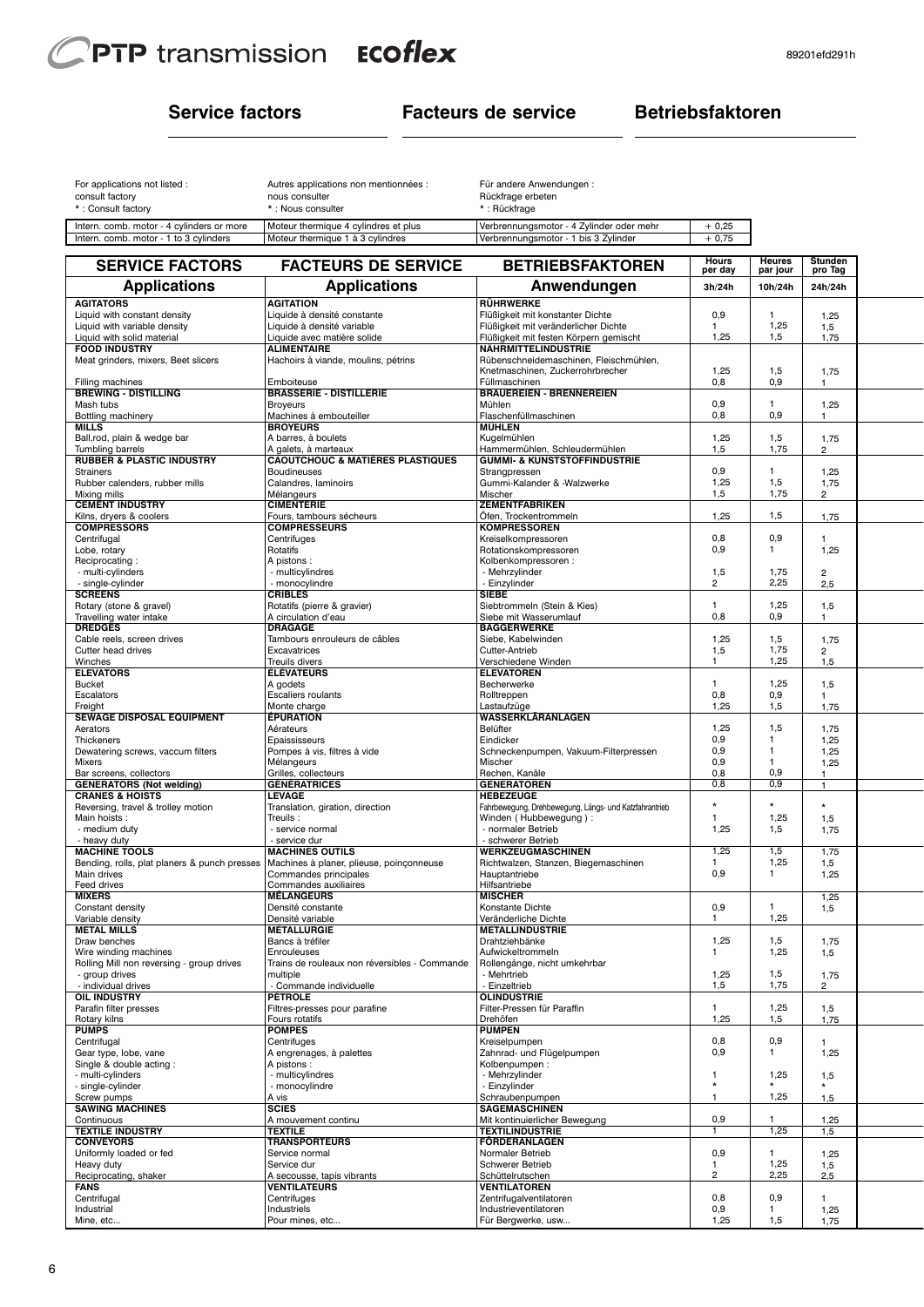# **PTP** transmission  $\mathcal C$

**ECOflex** 

89201efd291h

**Selection Applications** **Selection Applications** **Auswahl Anwendungen**

| <b>COUPLING TYPE</b>                                         |                                            | $\blacksquare$                   | TYPE D'ACCOUPLEMENT                                                         |                         | <b>KUPPLUNGSTYP</b><br>$\blacksquare$      |                                                          |                                                          |
|--------------------------------------------------------------|--------------------------------------------|----------------------------------|-----------------------------------------------------------------------------|-------------------------|--------------------------------------------|----------------------------------------------------------|----------------------------------------------------------|
| SR-flex®                                                     | PENCOFIEX                                  | <b>TEX O-flex</b>                | ECOflex                                                                     | HATECO                  | <b>HARCO</b>                               | Hydro-flow                                               |                                                          |
| $^{\prime\prime}_{\prime\prime}$                             | $_L^L$<br>$\cal L$                         |                                  | $^{\prime\prime}_{\prime\prime}$<br>H                                       |                         | $\begin{array}{c} L \\ L \\ L \end{array}$ |                                                          | $H$ : High speed shafts<br>$L:$ Low speed shafts         |
| Η                                                            |                                            |                                  |                                                                             |                         |                                            |                                                          | $H$ : Arbres grande<br>vitesse                           |
| $\begin{array}{c} H \\ H \end{array}$                        | $_L^L$                                     | $^{\prime\prime}_{\prime\prime}$ | $_H^{\!H}$                                                                  | H/L                     |                                            |                                                          | $L:$ Arbres petite<br>vitesse<br>H : Schnelldreh. Wellen |
|                                                              | $_L^L$                                     |                                  |                                                                             | $L$                     |                                            | $_{H}^{\prime}$                                          | $L$ : Langsamdreh.<br>Wellen                             |
| $^{\prime\prime}_{\prime\prime}$<br>$\boldsymbol{H}$         | $_L^L$<br>$\mathsf{L}$                     |                                  | $\boldsymbol{H}$<br>$^{\prime\prime}_{\prime\prime}$                        |                         | L                                          |                                                          |                                                          |
| H                                                            | $\mathsf L$                                | $\boldsymbol{H}$                 | H                                                                           | L                       |                                            | H                                                        |                                                          |
| $H/L$<br>$H/L$                                               |                                            | $H/L$<br>$H/L$                   | $H/L$ $H/L$                                                                 |                         |                                            |                                                          |                                                          |
| $\frac{H/L}{H/L}$                                            |                                            | $H/L$                            |                                                                             |                         |                                            |                                                          |                                                          |
| $\begin{array}{c} H/L \\ H/L \end{array}$                    | $_L^L$                                     |                                  |                                                                             |                         |                                            |                                                          |                                                          |
|                                                              | $\cal L$<br>L                              |                                  | $\boldsymbol{H}$<br>$^{\prime\prime}_{\prime\prime}$                        | $\cal L$<br>L           |                                            |                                                          |                                                          |
|                                                              | $\begin{array}{c} L \\ L \\ L \end{array}$ |                                  | $\boldsymbol{H}$<br>$\boldsymbol{H}$<br>$\boldsymbol{H}$                    |                         |                                            | $\begin{array}{c} H \\ H \\ H \end{array}$               |                                                          |
| $_{H}^{\prime}$<br>$\boldsymbol{H}$<br>$\boldsymbol{H}$<br>H | $_L^L$<br>L<br>L<br>L                      |                                  | $_{H}^{\prime}$<br>$\boldsymbol{H}$<br>$\boldsymbol{H}$<br>$\boldsymbol{H}$ |                         | $\cal L$<br>L                              |                                                          |                                                          |
| H/L                                                          |                                            | H/L                              | H/L                                                                         | $\frac{H/L}{H/L}$       |                                            |                                                          |                                                          |
|                                                              | $\cal L$<br>L                              |                                  | $\boldsymbol{H}$<br>H                                                       | $H/L$<br>$H/L$<br>$H/L$ |                                            |                                                          |                                                          |
|                                                              |                                            |                                  |                                                                             |                         |                                            |                                                          |                                                          |
| $\boldsymbol{H}$<br>H                                        | L<br>$\cal L$                              |                                  | $\boldsymbol{H}$<br>$\boldsymbol{H}$                                        |                         | L<br>L                                     |                                                          |                                                          |
|                                                              |                                            |                                  |                                                                             | H/L<br>H/L              |                                            |                                                          |                                                          |
|                                                              |                                            |                                  |                                                                             | H/L<br>H/L              |                                            |                                                          |                                                          |
| $^{\prime\prime}_{\prime\prime}$                             | $_L^L$                                     |                                  | $\boldsymbol{H}$<br>$\boldsymbol{H}$                                        |                         | $_L^L$                                     |                                                          |                                                          |
| H/L<br>H/L                                                   |                                            | H/L<br>$H/L$                     | H/L<br>H/L                                                                  | H/L<br>H/L              |                                            |                                                          |                                                          |
| H/L<br>H/L<br>H/L                                            |                                            | $H/L$<br>H/L<br>H/L              | H/L<br>H/L<br>H/L                                                           | H/L<br>H/L<br>H/L       |                                            |                                                          |                                                          |
| H/L                                                          |                                            |                                  | H/L<br>H/L                                                                  | H/L                     |                                            |                                                          |                                                          |
|                                                              | L<br>$\cal L$                              |                                  | $\boldsymbol{H}$<br>$\boldsymbol{H}$<br>$\boldsymbol{H}$                    | L<br>L<br>L             |                                            | $H_{\rm}$<br>$\boldsymbol{H}$                            |                                                          |
| $H/L$<br>H/L                                                 |                                            | $H/L$<br>$H/L$<br>$H/L$          | $H/L$<br>H/L<br>$H/L$                                                       |                         |                                            | $\boldsymbol{H}$<br>$\boldsymbol{H}$<br>$\boldsymbol{H}$ |                                                          |
|                                                              |                                            |                                  |                                                                             |                         |                                            |                                                          |                                                          |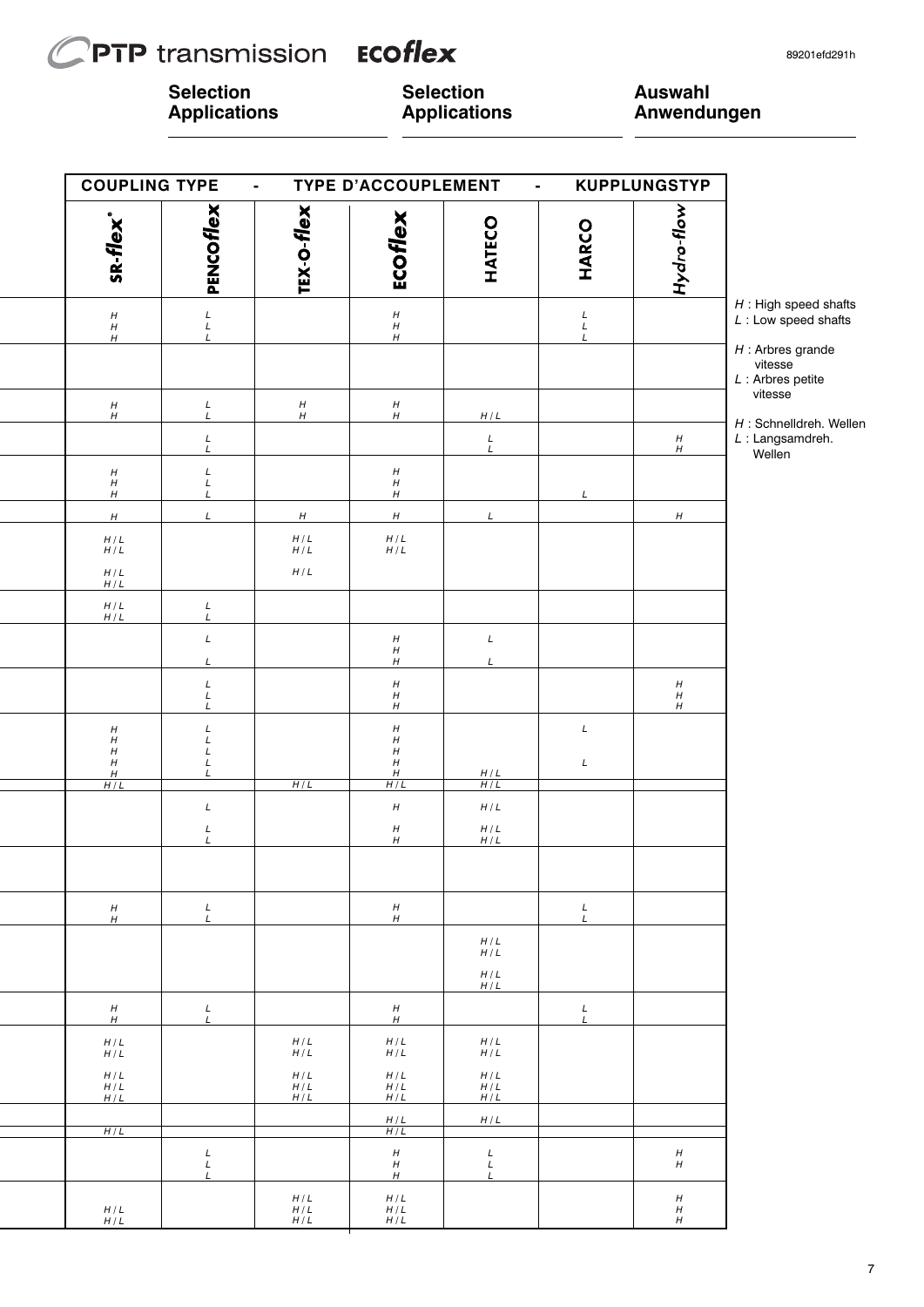# CPTP transmission Ecoflex

| <b>Notes</b> | <b>Notes</b> | <b>Notizen</b> |
|--------------|--------------|----------------|
|              |              |                |

89201efd291h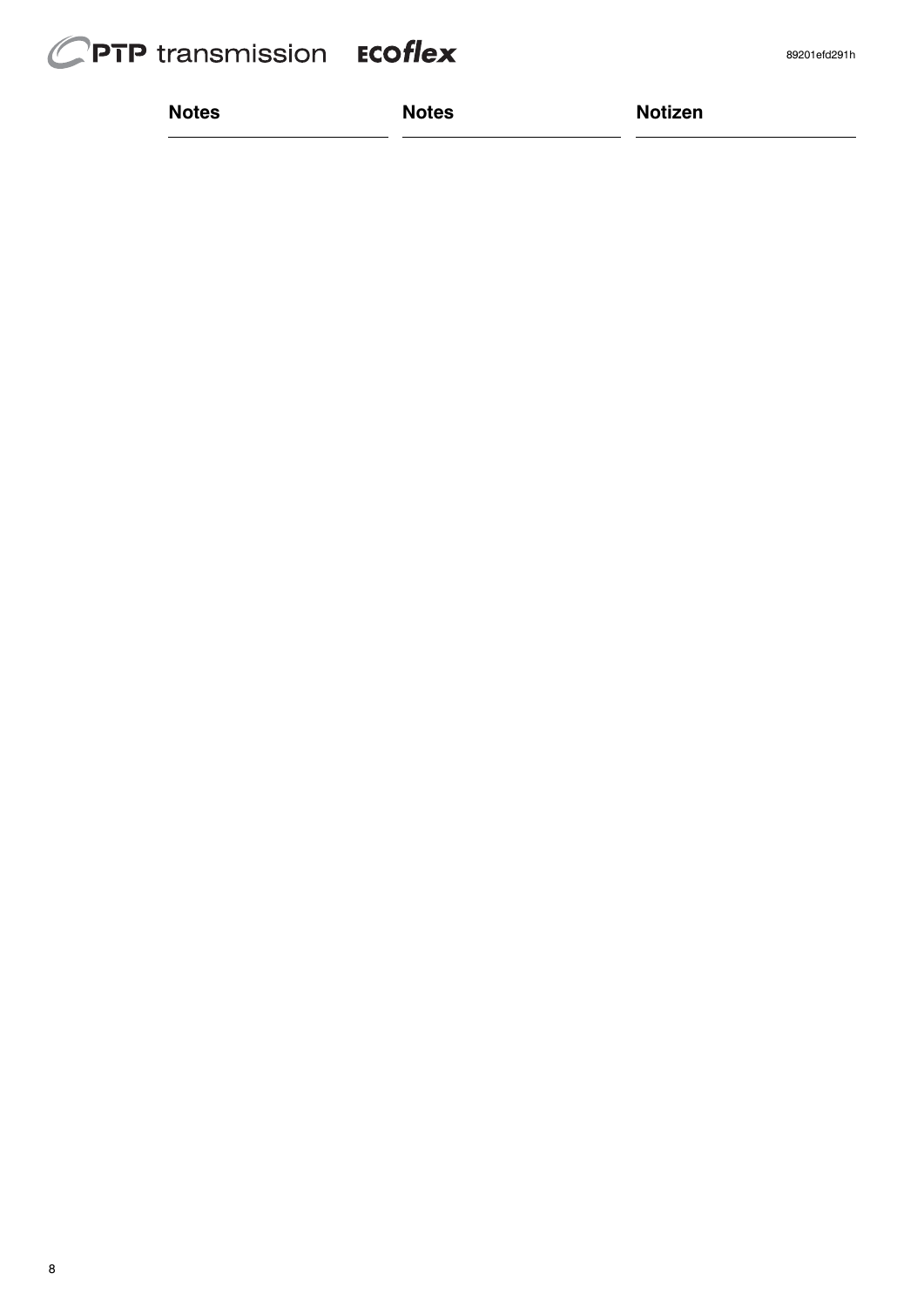# **PTP** transmission

# ECOflex

**Selection IEC Motor**

# **Selection Moteur CEI**

# **Auswahl IEC Motoren**

|                                                     |                 | h (mm)          | kW              | SR-flex®                                 | <b>PENCOflex</b> | <b>TEX-O-flex</b>      | <b>ECOflex</b>              | <b>HATECO</b>              | <b>HARCO</b>                       | <b>Hydro-flow</b>    | Ød x I (mm)          |
|-----------------------------------------------------|-----------------|-----------------|-----------------|------------------------------------------|------------------|------------------------|-----------------------------|----------------------------|------------------------------------|----------------------|----------------------|
|                                                     |                 | 80              | 0,18            | $S4*$<br>$S4*$                           | P.145<br>P.145   |                        | BT4<br>BT4                  | <b>TJ25</b><br><b>TJ25</b> |                                    |                      | $19 \times 40$       |
| h                                                   |                 | 90S             | 0,25<br>0,37    | $S5*$                                    | P.145            | DE                     | BT <sub>4</sub>             | <b>TJ25</b>                |                                    |                      | 24 x 50              |
|                                                     |                 | 90L<br>100L     | 0,55<br>0,75    | $S5*$<br>$S5*$                           | P.145<br>P.145   | DE<br>DE               | BT4<br>BT4                  | <b>TJ25</b><br>TA32*       | R <sub>0</sub>                     | H.250                | 24 x 50<br>28 x 60   |
|                                                     |                 |                 | 1,1             | S <sub>5</sub>                           | P.145            | DE                     | BT4                         | TA32*                      | R <sub>0</sub>                     | H.280                |                      |
|                                                     |                 | 112M            | 1,5<br>1,85     | S <sub>5</sub><br>S <sub>6</sub>         | P.145<br>P.145   | DE<br>DE               | BT4<br>BT4                  | TA32*<br>TA32*             | R <sub>0</sub><br>R <sub>0</sub>   | H.280<br>H.320       | 28 x 60              |
|                                                     |                 | 132S<br>132M    | 2,2<br>з        | S <sub>6</sub><br>$\overline{\text{S6}}$ | P.145<br>P.145   | DE<br>DE               | BT10*<br>BT10*              | TJ38*<br>TJ38*             | R <sub>0</sub><br>R <sub>0</sub>   | H.320<br>H.350       | 38 x 80<br>38 x 80   |
| Ød                                                  | in              | 160M            | 4               | S7                                       | P.145            | DE                     | BT15*                       | TA42*                      | R <sub>0</sub>                     | H.400                | 42 x 110             |
|                                                     | 750             | 160L            | 5,5<br>7,5      | S8<br>S8                                 | P.145<br>P.145   | DE<br>DF               | <b>BT15</b><br><b>BT15</b>  | TA42*<br>TA42*             | R <sub>0</sub><br>R <sub>0</sub>   | H.400<br>H.450       | 42 x 110             |
|                                                     |                 | 180L            | 11              | S9                                       | P.145            | DG                     | <b>BT22</b>                 | TF55*                      | R <sub>0</sub>                     | H.490                | 48 x 110             |
|                                                     |                 | 200L<br>225S    | 15<br>18,5      | S <sub>10</sub><br>S <sub>10</sub>       | P.155<br>P.155   | DG<br>DH               | <b>BT30</b><br><b>BT40</b>  | TF55*<br>TJ65*             | R <sub>0</sub><br>R <sub>0</sub>   | H.490<br>H.490       | 55 x 110<br>60 x 140 |
| Remarks:                                            |                 | 225M<br>250M    | 22<br>30        | S <sub>11</sub><br>S <sub>11</sub>       | P.155<br>P.175   | DH<br><b>DJ</b>        | <b>BT40</b><br>BT85*        | TJ65*<br>TA65*             | R <sub>0</sub><br>$R1*$            | H.540<br>H.540       | 60 x 140<br>65 x 140 |
| This selection applies                              |                 | 280S            | 37              | S <sub>12</sub>                          | P.175            | <b>DJ</b>              | <b>BT85</b>                 | TA80*                      | R1*                                | H.620                | 75 x 140             |
| to the most common<br>loads (SF min $\approx$ 1,4), |                 | 280M<br>315S    | 45<br>55        | S <sub>12</sub><br>S <sub>13</sub>       | P.200<br>P.200   | <b>DJ</b><br>DK        | <b>BT85</b><br><b>BT135</b> | TA80*<br>TA80*             | R <sub>1</sub> *<br>R2*            | H.620<br>H.620       | 75 x 140<br>80 x 170 |
| 10 to 24 hours of                                   |                 | 315M            | 75              | S <sub>13</sub>                          | P.235            | DL                     | BT135                       | TA80*                      | R <sub>2</sub> *                   | H.680                | 80 x 170             |
| operation per day,<br>maximum 10 starts,            |                 | 71              | 0,09<br>0,12    | S <sub>3</sub><br>S3                     |                  |                        | BT4<br>BT4                  | <b>TJ25</b><br><b>TJ25</b> |                                    |                      | 14 x 30              |
| stops and/or overloads                              |                 |                 | 0,18            | S <sub>3</sub>                           |                  |                        | BT4                         | <b>TJ25</b>                |                                    |                      |                      |
| per hour.<br>Motor shaft diameter :                 |                 | 80              | 0,25<br>0,37    | $S4*$<br>$S4*$                           | P.145<br>P.145   |                        | BT4<br>BT4                  | <b>TJ25</b><br><b>TJ25</b> |                                    | H.190<br>H.190       | $19 \times 40$       |
| $d \leq 48$ mm with                                 |                 |                 | 0,55            | S <sub>4</sub>                           | P.145            |                        | BT4                         | <b>TJ25</b>                |                                    | H.190                |                      |
| tolerances to ISO k6.<br>$d \geq 55$ mm with        |                 | 90S<br>90L      | 0,75<br>1,1     | $S5*$<br>S <sub>5</sub>                  | P.145<br>P.145   | DE<br>DE               | BT4<br>BT4                  | <b>TJ25</b><br>TJ25        |                                    | H.250<br>H.250       | 24 x 50<br>24 x 50   |
| tolerances to ISO m6.                               |                 | 100L            | 1,5             | S <sub>5</sub>                           | P.145            | DE                     | BT4                         | TA32*                      | R <sub>0</sub>                     | H.250                | 28 x 60              |
|                                                     |                 | 112M            | 1,85<br>2,2     | S <sub>5</sub><br>S6                     | P.145<br>P.145   | DE<br>DE               | BT4<br>BT4                  | TA32*<br>TA32*             | R <sub>0</sub><br>R <sub>0</sub>   | H.250<br>H.250       | 28 x 60              |
| * Selection of the<br>coupling is based on          | $\frac{1}{E}$   | 132S<br>132M    | 3<br>4          | S <sub>6</sub><br>S <sub>6</sub>         | P.145<br>P.145   | DE<br>DE               | BT10*<br>BT10*              | TJ38*<br>TJ38*             | R <sub>0</sub><br>R <sub>0</sub>   | H.280<br>H.280       | 38 x 80<br>38 x 80   |
| the maximum bore.                                   | 8               |                 | 5,5             | S7                                       | P.145            | DE                     | <b>BT10</b>                 | TJ38*                      | R <sub>0</sub>                     | H.320                |                      |
| Remarques:                                          |                 | 160M<br>160L    | 7,5<br>11       | S <sub>8</sub><br>S9                     | P.145<br>P.145   | DE<br>DF               | <b>BT15</b><br>BT15         | TA42*<br>TA42*             | R <sub>0</sub><br>R <sub>0</sub>   | H.320<br>H.350       | 42 x 110<br>42 x 110 |
| Cette méthode de                                    |                 | 180L            | 15              | S <sub>9</sub>                           | P.145            | DG                     | <b>BT22</b>                 | TF55*                      | R0                                 | H.400                | 48 x 110             |
| sélection peut                                      |                 | 200L            | 18,5<br>22      | S <sub>10</sub><br>S <sub>10</sub>       | P.145<br>P.155   | DG<br>DG               | <b>BT30</b><br><b>BT30</b>  | TF55*<br>TF55*             | R <sub>0</sub><br>R <sub>0</sub>   | H.400<br>H'450       | 55 x 110             |
| s'appliquer dans la<br>plupart des cas              |                 | 225M            | 30              | S <sub>11</sub>                          | P.155            | DH                     | <b>BT40</b>                 | TJ65*                      | R <sub>0</sub>                     | H.450                | 60 x 140             |
| (SF min ≈ 1,4), 10 à 24                             |                 | 250M<br>280S    | 37<br>45        | S <sub>11</sub><br>S <sub>12</sub>       | P.175<br>P.175   | DH<br>DJ               | BT85*<br><b>BT85</b>        | TA65*<br>TA80*             | R1*<br>R1*                         | H.490<br>H.490       | 65 x 140<br>75 x 140 |
| heures de service par<br>jour, maximum 10           |                 | 280M            | 55              | S <sub>12</sub>                          | P.200            | <b>DJ</b>              | <b>BT85</b>                 | TA80*                      | R1*                                | H.540                | 75 x 140             |
| démarrages, freinages                               |                 | 315S<br>315M    | 75<br>90        | S <sub>13</sub><br>S <sub>13</sub>       | P.200<br>P.235   | DK<br>DK               | BT135<br>BT135              | TA80*<br>TA80*             | R2*<br>R2*                         | H.540<br>H.620       | 80 x 170<br>80 x 170 |
| et/ou surcharges par<br>heure.                      |                 | 56              | 0,06            | S3                                       |                  |                        | BT4                         | <b>TJ25</b>                |                                    |                      | $9 \times 20$        |
| Bouts d'arbre des                                   |                 | 63S             | 0,09<br>0,12    | S <sub>3</sub><br>S3                     |                  |                        | BT4<br>BT4                  | TJ25<br><b>TJ25</b>        |                                    |                      | 11 x 23              |
| moteurs :<br>$d \leq 48$ mm, tolérance              |                 |                 | 0,18            | S3                                       |                  |                        | BT4                         | <b>TJ25</b>                |                                    |                      |                      |
| ISO k6                                              |                 | 71              | 0,25<br>0,37    | S <sub>3</sub><br>S <sub>3</sub>         |                  |                        | BT4<br>BT4                  | <b>TJ25</b><br><b>TJ25</b> |                                    |                      | 14 x 30              |
| $d \geq 55$ mm, tolérance                           |                 | 80              | 0,55            | $\overline{S4*}$<br>$S4*$                | P.145            |                        | BT4<br>BT4                  | TJ25                       |                                    | H.190                | 19 x 40              |
| ISO m6.                                             |                 | 90S             | 0,75<br>1,1     | $S5*$                                    | P.145<br>P.145   | DE                     | BT4                         | TJ25<br><b>TJ25</b>        |                                    | H.190<br>H.190       | 24 x 50              |
| * Sélection de                                      |                 | 90L             | 1,5<br>1,85     | $S5*$<br>S <sub>5</sub>                  | P.145<br>P.145   | DE<br>DE               | BT <sub>4</sub><br>BT4      | <b>TJ25</b><br><b>TJ25</b> |                                    | H.190<br>H.190       | 24 x 50              |
| l'accouplement basée<br>sur l'alésage maximum.      |                 | 100L            | 2,2             | S <sub>5</sub>                           | P.145            | DE                     | BT4                         | TA32*                      | R <sub>0</sub>                     | H.190                | 28 x 60              |
|                                                     | in<br>E         | 112M            | з<br>4          | S <sub>5</sub><br>S <sub>6</sub>         | P.145<br>P.145   | DE<br>DE               | BT4<br>BT4                  | TA32*<br>TA32*             | R <sub>0</sub><br>R <sub>0</sub>   | H.250<br>H.250       | 28 x 60              |
| <b>Bemerkungen:</b><br>Diese Auswahltabelle         | SO <sub>S</sub> | 132S            | 5,5             | S <sub>6</sub>                           | P.145            | DE                     | BT10*                       | TJ38*                      | R <sub>0</sub>                     | H.250                | 38 x 80              |
| ist gültig für die                                  | Ŧ               | 132M            | 7,5<br>9        | S7<br><b>S7</b>                          | P.145<br>P.145   | DE<br>DE               | <b>BT10</b><br><b>BT10</b>  | $TJ38*$<br>TJ38*           | R0<br>R <sub>0</sub>               | H.250<br>H.280       | 38 x 80              |
| meistvorkommenden<br>Belastungsfälle                |                 | 160M<br>160L    | 11<br>15        | S8<br>S8                                 | P.145<br>P.145   | DE<br>DF               | <b>BT15</b><br><b>BT15</b>  | TA42*<br>TA42*             | R <sub>0</sub><br>R <sub>0</sub>   | H.280<br>H.280       | 42 x 110<br>42 x 110 |
| (SF min $\approx$ 1,4), 10 bis                      |                 | 180M            | 18,5            | S9                                       | P.145            | DF                     | <b>BT22</b>                 | TF55*                      | R0                                 | H.320                | 48 x 110             |
| 24 Betriebs-stunden<br>pro Tag, max. 10             |                 | 180L<br>$200$ L | 22<br>30        | S9<br>S10                                | P.145<br>P.155   | DG<br>DG               | <b>BT22</b><br><b>BT30</b>  | TF55*<br>TF55*             | R <sub>0</sub><br>R <sub>0</sub>   | H.320<br>H.350       | 48 x 110<br>55 x 110 |
| Anläufe, Bremsungen                                 |                 | 225S            | 37              | S10                                      | P.155            | DH                     | <b>BT40</b>                 | TJ65*                      | R <sub>0</sub>                     | H.400                | 60 x 140             |
| und/oder<br>Überlastungs-stöße pro                  |                 | 225M<br>250M    | 45<br>55        | S11<br>S11                               | P.155<br>P.175   | DH<br>DH               | <b>BT40</b><br>BT55*        | TJ65*<br>TA65*             | R <sub>0</sub><br>R <sub>1</sub> * | H.400<br>H.400       | 60 x 140<br>65 x 140 |
| Stunde.                                             |                 | 280S<br>280M    | 75<br>90        | S12<br>S <sub>12</sub>                   | P.200<br>P.200   | <b>DJ</b><br><b>DJ</b> | <b>BT85</b><br><b>BT85</b>  | TABO*<br>TABO*             | $R1*$<br>R1*                       | H.450<br>H.450       | 75 x 140<br>75 x 140 |
| Motorwellenzapfen:<br>$d \leq 48$ mm mit ISO        |                 | 315S            | 110             | S <sub>13</sub>                          | P.200            | DK                     | BT135                       | TABO*                      | $R2*$                              | H.490                | 80 x 170             |
| Toleranzfeld k6,                                    |                 | 315M            | 132             | S13                                      | P.235            | DK                     | BT135                       | TABO*                      | $R2*$                              | H.490                | 80 x 170             |
| $d \geq 55$ mm mit ISO                              |                 | 56              | 0,09<br>0,12    | S3                                       |                  |                        | BT4<br>BT4                  | <b>TJ25</b><br><b>TJ25</b> |                                    |                      | $9 \times 20$        |
| Toleranzfeld m6.                                    |                 | 63S             | 0, 18           | $\frac{S3}{S3}$                          |                  |                        | BT4                         | <b>TJ25</b>                |                                    |                      | 11 x 23              |
| * Auswahl der Kupplung                              |                 | 71              | 0,25<br>0,37    | S3<br>S3                                 |                  |                        | BT4<br>BT4                  | <b>TJ25</b><br><b>TJ25</b> |                                    |                      | 14 x 30              |
| auf Basis der maximalen<br>Bohrung.                 |                 | 80              | 0,55<br>0,75    | S3<br>$S4*$                              | P.145            |                        | BT4<br>BT4                  | <b>TJ25</b><br><b>TJ25</b> |                                    | H.190                | 19 x 40              |
|                                                     |                 |                 | 1,1             | $S4*$                                    | P.145            |                        | BT4                         | <b>TJ25</b>                |                                    | H.190                |                      |
|                                                     |                 | 90S<br>90L      | 1,5<br>1,85     | $S5*$<br>$S5*$                           | P.145<br>P.145   | DE<br>DE               | BT4<br>BT4                  | <b>TJ25</b><br><b>TJ25</b> |                                    | H.190<br>H.190       | 24 x 50<br>24 x 50   |
|                                                     |                 |                 | 2,2             | $S5*$                                    | P.145            | DE                     | BT4                         | <b>TJ25</b>                |                                    | H.190                |                      |
|                                                     | $\frac{1}{E}$   | 100L<br>112M    | 3<br>4          | $\overline{S5*}$<br>$S5*$                | P.145<br>P.145   | DE<br>DE               | BT4<br>BT4                  | TA32*<br>TA32*             | R <sub>0</sub><br>R <sub>0</sub>   | H.190<br>H.190       | 28 x 60<br>28 x 60   |
|                                                     |                 | 132S            | 5,5             | $S6*$<br>S6                              | P.145            | DE<br>DE               | BT10*<br>BT10*              | TJ38*                      | R <sub>0</sub><br>R <sub>0</sub>   | $H.250*$             | 38 x 80              |
|                                                     | 3000            | 132M            | 7,5<br>9        | S6                                       | P.145<br>P.145   | DE                     | <b>BT10*</b>                | TJ38*<br>TJ38*             | R <sub>0</sub>                     | $H.250*$<br>$H.250*$ | 38 x 80              |
|                                                     |                 | 160M            | 11<br>15        | $S7*$<br>S7                              | P.145<br>P.145   | DE<br>DE               | <b>BT15*</b><br>BT15*       | TA42*<br>TA42*             | R <sub>0</sub><br>R <sub>0</sub>   | $H.250*$<br>$H.250*$ | 42 x 110             |
|                                                     |                 | 160L            | 18,5            | <b>S7</b>                                | P.145            | DE                     | BT15*                       | TA42*                      | R <sub>0</sub>                     | H.250                | 42 x 110             |
|                                                     |                 | 180M<br>200L    | 22<br>30        | S8<br>S8                                 | P.145<br>P.145   | DE<br>DF               | BT22*<br>BT30*              | TF55*<br>TF55*             | R <sub>0</sub><br>R <sub>0</sub>   | $H.280*$<br>H.350*   | 48 x 110<br>55 x 110 |
|                                                     |                 |                 | 37              | <b>S9</b>                                | P.145            | DF                     | BT30*                       | TF55*                      | R <sub>0</sub>                     | $H.350*$             |                      |
|                                                     |                 | 225M<br>250M    | 45<br>55        | S9<br>S <sub>10</sub>                    | P.145<br>P.175*  | DG<br>DH*              | BT30*<br>BT85*              | TJ65*<br>TA65*             | R <sub>0</sub><br>R1*              | H.350*               | 55 x 110<br>60 x 140 |
|                                                     |                 | 280S<br>280M    | <u>75</u><br>90 | S10<br>S11                               | P.175*<br>P.175* | DJ*<br>$DJ*$           | BT85*<br>BT85*              | TABO*<br>TABO*             | R1*<br>$R1*$                       |                      | 65 x 140<br>65 x 140 |
|                                                     |                 | 315S            | 110             | S11                                      | P.200*           | <u>DJ*</u>             | BT135*                      | TABO*                      | $R2*$                              |                      | 65 x 140             |
|                                                     |                 | 315M            | 132             | S <sub>12</sub>                          | P.200*           | DJ                     | BT135*                      | <b>TABO</b>                | $R2*$                              |                      | 65 x 140             |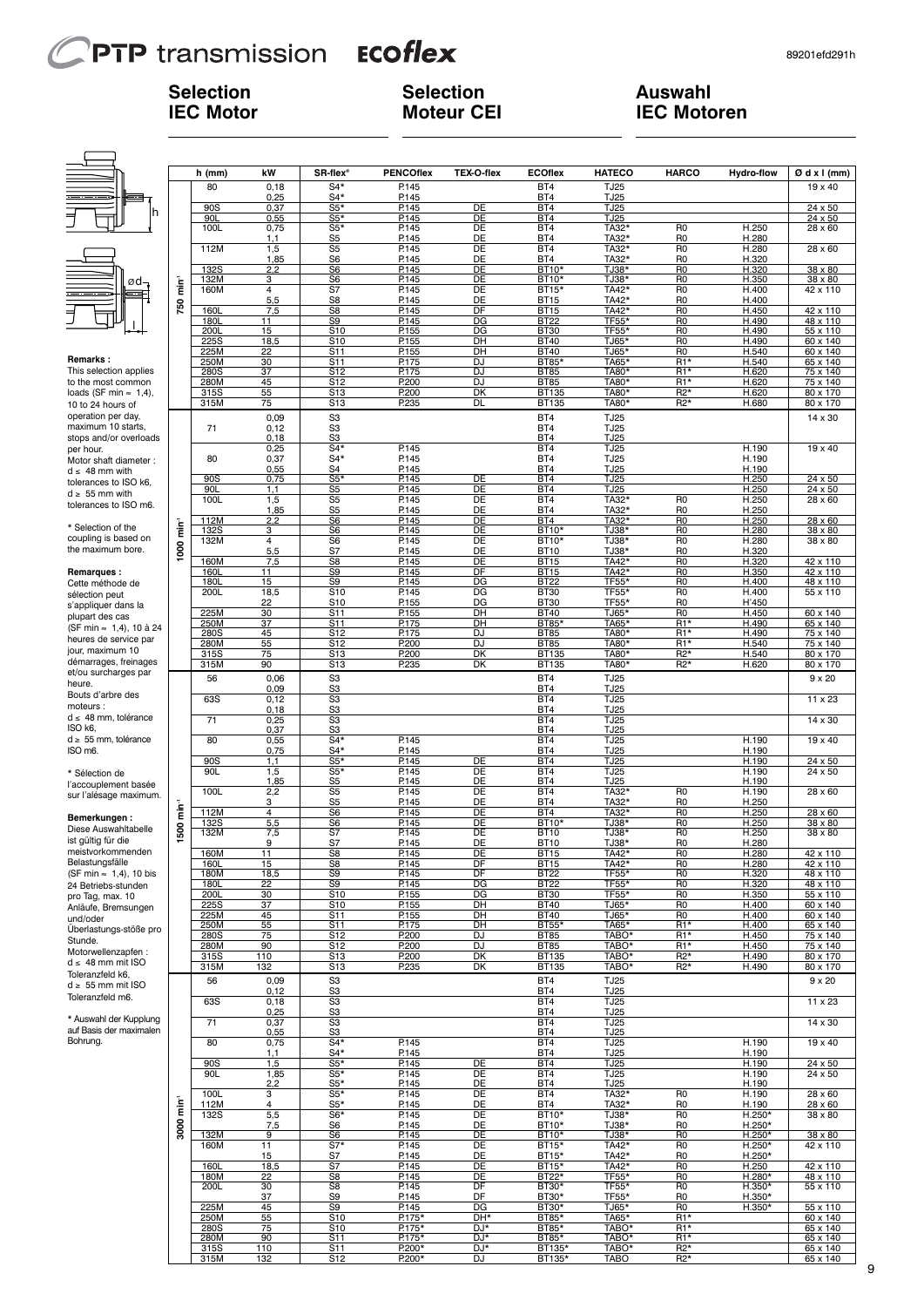# **Description**

# **Description**

#### 89201efd291h

# **Beschreibung**

With its basic version BT, the ECO*flex* coupling consits of two identical coupling halves made of FGL25.

Each coupling half comprises a number of claws which fit in the recesses provided in the other half, but which are separated by the high quality flexible NBR elements. The flexible elements are only loaded in compression.

Depending on the coupling size, either several individual elements or a single circular element is used.

#### **BTJ version**

This light alloy material version is available in size 4 with stock bores.

#### **BTP version**

This ad-on-hubs version is particularly suitable for pump applications. It can easily be removed without disturbing the shaft alignment.

#### **BTB version**

This type uses taper *Magic-Lock®* bushes. The coupling halves are available either with an inner locking system (BTB.-11) or with an outer locking system (BTB.-22). A combination of both systems is also possible (BTB.-12)

Dans sa version de base BT, l'accouplement ECO*flex* se compose de deux plateaux identiques fabriqués en fonte FGL25.

Chaque plateau comporte des tenons qui s'emboîtent dans des orifices de l'autre plateau dans lesquels sont logés les tampons d'une garniture élastique en NBR de haute qualité. Ceux-ci travaillent uniquement à la compression.

Suivant les tailles d'accouplement, les tampons sont soit séparés, soit en anneaux formant une garniture monobloc.

#### **Version BTJ**

Cette version à plateau en alliage léger est disponible en taille 4 avec alésage de stock.

#### **Version BTP**

Cette version à moyeux rapportés convient particulièrement à l'entrainement des pompes.

Elle permet de désaccoupler sans modification de l'alignement des arbres.

#### **Version BTB**

Cette version utilise des douilles coniques *Magic-Lock®* avec serrage par vis entre cuir et chair. Les plateaux sont disponibles avec le serrage des douilles soit par l'intérieur (BTB.-11) soit par l'extérieur (BTB.-22). Une combinaison de ces deux types de plateaux est possible (BTB.-12).

Mit seine grunde Ausführung BT besteht die ECO*flex* Kupplung aus zwei gleichen Kupplungsscheiben aus Gußeisen mit Lamellengraphit GG25.

Jede Kupplungsscheibe ist mit Klauen ausgebildet, die in Aussparungen der anderen Kupplungs-scheibe eingreifen, in denen die elastischen Paketeaus hoch-wertigem NBR angeordnet sind. Diese Pakete werden ausschließlich auf Druck beansprucht.

Je nach Baugröße der Kupplung sind die elastischen Pakete entweder getrennt und einzeln eingesetzt, oder aber endlos durchStege miteinander verbunden, indem sie einen Paketring bilden.

#### **BTJ Ausführung**

Diese Leichtmetalle Ausführung ist bei Baugröße 4 mit Bohrungen aus Lager lieferbar.

#### **BTP Ausführung**

Diese Ausführung mit aufgesetzen Nabenteilen eignet sich besonders für Pumpen.

Sie erlaubt ein Auskuppeln ohne Versetzen der Wellen.

#### **BTB Ausführung**

In dieser Ausführung kommen konische *Magic-Lock®* Spannbuchsen zur Verwendung. Die Kupplungs-scheiben sind mit Verschraubung der Spannbuchsen, entweder von der Innenseite (BTB.-11) oder von der Außenseite (BTB.-22) her, lieferbar. Eine Kombination beider Varianten (BTB.-12) ist möglich.

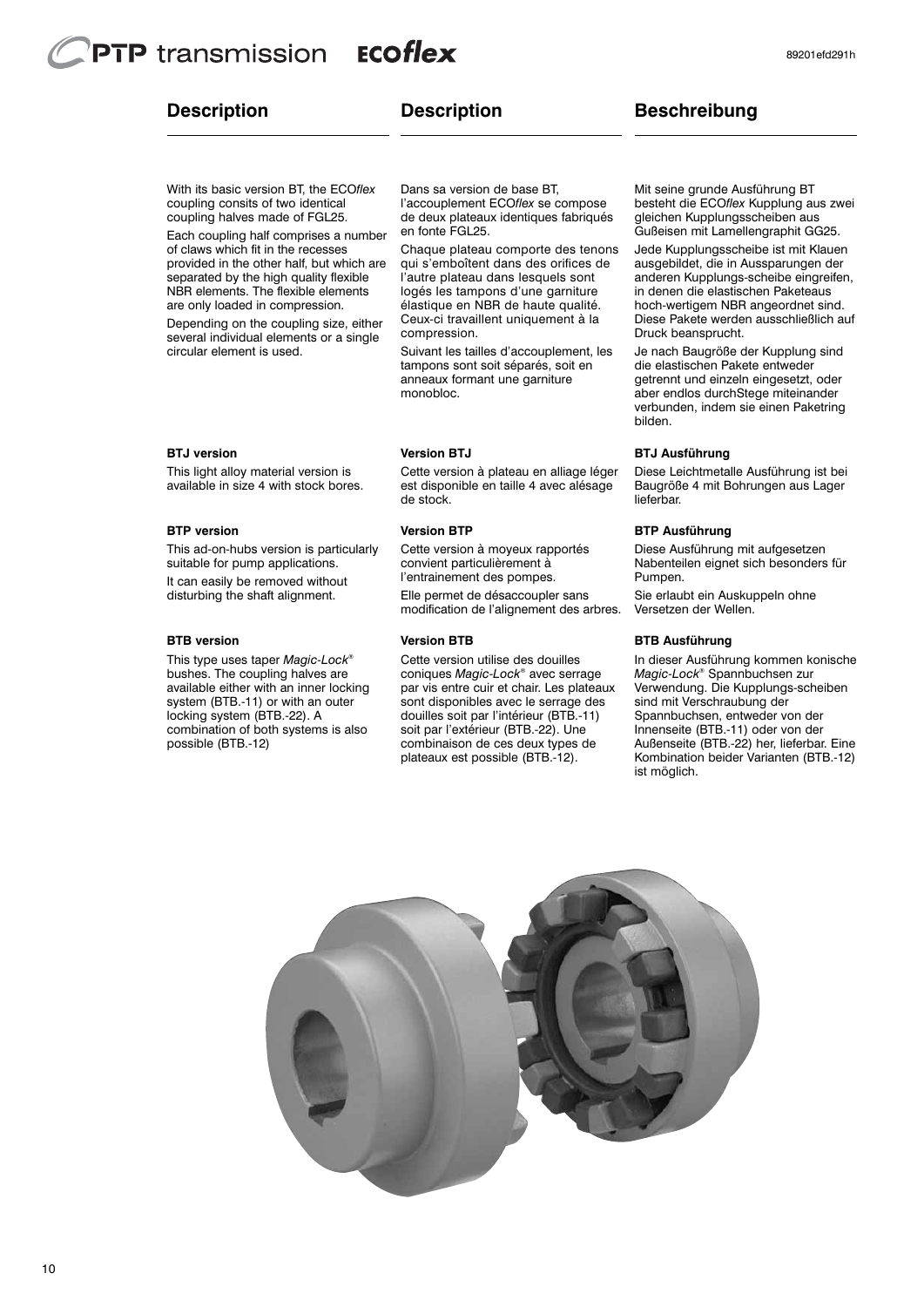# PTP transmission Ecoflex

# **Coding Codification**

# **Bezeichnung**

| ВТ | 2 | 3                                                                                         | 4 | 5                                                                                                                        |
|----|---|-------------------------------------------------------------------------------------------|---|--------------------------------------------------------------------------------------------------------------------------|
|    |   |                                                                                           |   |                                                                                                                          |
|    | 2 | <b>Flanged hub type</b>                                                                   |   | Type de plateau                                                                                                          |
|    |   | No code: normal arrangement                                                               |   | Aucun: Exécution normale                                                                                                 |
|    |   | J: light alloy                                                                            |   | J : en alliage léger                                                                                                     |
|    |   | <b>B</b> : with <i>Magic-Lock<sup>®</sup> bushes</i>                                      |   | <b>B</b> : avec douilles Magic-Lock <sup>®</sup>                                                                         |
|    |   | <b>P</b> : with add-on hubs                                                               |   | <b>P</b> : avec moyeux rapportés                                                                                         |
|    | 3 | <b>Size</b>                                                                               |   | <b>Taille</b>                                                                                                            |
|    |   | 4, 6, 10, 15, 22, 30, 40, 55, 85, 135,                                                    |   | 4, 6, 10, 15, 22, 30, 40, 55, 85, 135,                                                                                   |
|    |   | 200, 300                                                                                  |   | 200, 300                                                                                                                 |
|    | 4 | Distance between shaft extensions<br>(BTP)                                                |   | Distance entre bouts d'arbre<br>(BTP)                                                                                    |
|    |   | 100,140,180,250                                                                           |   | 100, 140, 180, 250                                                                                                       |
|    |   | or                                                                                        |   | ou                                                                                                                       |
|    |   | <b>Bush assembly type</b><br>(BTB)                                                        |   | Sens de démontage des douilles<br>(BTB)                                                                                  |
|    |   | 11 : internal on both halves<br>12 : internal on one halve<br>external on the other halve |   | 11 : par l'intérieur sur les deux plateaux<br>12 : par l'intérieur sur un plateau<br>par l'extérieur sur l'autre plateau |
|    |   | 22 : external on both halves                                                              |   | 22 : par l'extérieur sur les deux plateaux                                                                               |
|    | 5 | Bores and keyways specifications                                                          |   | Spécification d'alésage et de                                                                                            |
|    |   | Without specification, keyways as per                                                     |   | clavetage                                                                                                                |
|    |   | <b>ISO R773.</b>                                                                          |   | Sans spécification, clavetage selon ISO<br>R773.                                                                         |

#### **Typ der Kupplungsscheibe**

**Ohne :** Normalausführung **J :** aus Leichtmetall **B :** mit *Magic-Lock*® Spannbuchsen **P :** mit aufgesetzten Nabenteilen

### **Baugröße**

4, 6, 10, 15, 22, 30, 40, 55, 85, 135, 200, 300

## **Wellenabstand**

100, 140, 180, 250

**oder**

**(BTP)**

### **Verschraubungsseiten der Spannbuchsen (BTB)**

**11 :** von innen an beiden Nabenteilen **12 :** von innen an einem Nabenteil

von außen am anderen Nabenteil **22 :** von außen an beiden Nabenteilen

### **Bohrungen und Paßfedernuten Hinweise**

Ohne Hinweis, Paßfedernut nach ISO R773.



ECO*flex* coupling with *Magic-Lock*® bushes, size 15, and internal bush assembly on both halves, bored to ø28 mm and ø32 mm.

Accouplement ECO*flex*, plateaux à douilles *Magic-Lock*®, taille 15, démontage des douilles des deux plateaux par l'intérieur, alésages ø28 mm  $et \alpha$ 32 mm.

ECO*flex* Kupplung, Ausführung mit *Magic-Lock*®-Spannbuchsen, Größe 15, Verschraubung der Spannbuchsen von innen an beiden Nabenteilen, Borhung ø28 mm und ø32 mm.

*Magic-Lock*® is a registred trademark of taper bushes completely interchangeable with Taper-Lock® bushes.

Taper-Lock® is a registred trademark of Reliance Electric Company.

*Magic-Lock*® est une marque enregistrée de douilles complètement interchangeables avec les douilles Taper-Lock<sup>®</sup>.

Taper-Lock® est une marque enregistrée par la société Reliance Electric Company.

*Magic-Lock*® ist ein eingetragenes Warenzeichen vollkommen austauschbar mit den Buchsen Taper-Lock®.

Taper-Lock® ist ein eingetragenes Warenzeichen der Firma Reliance Electric Company.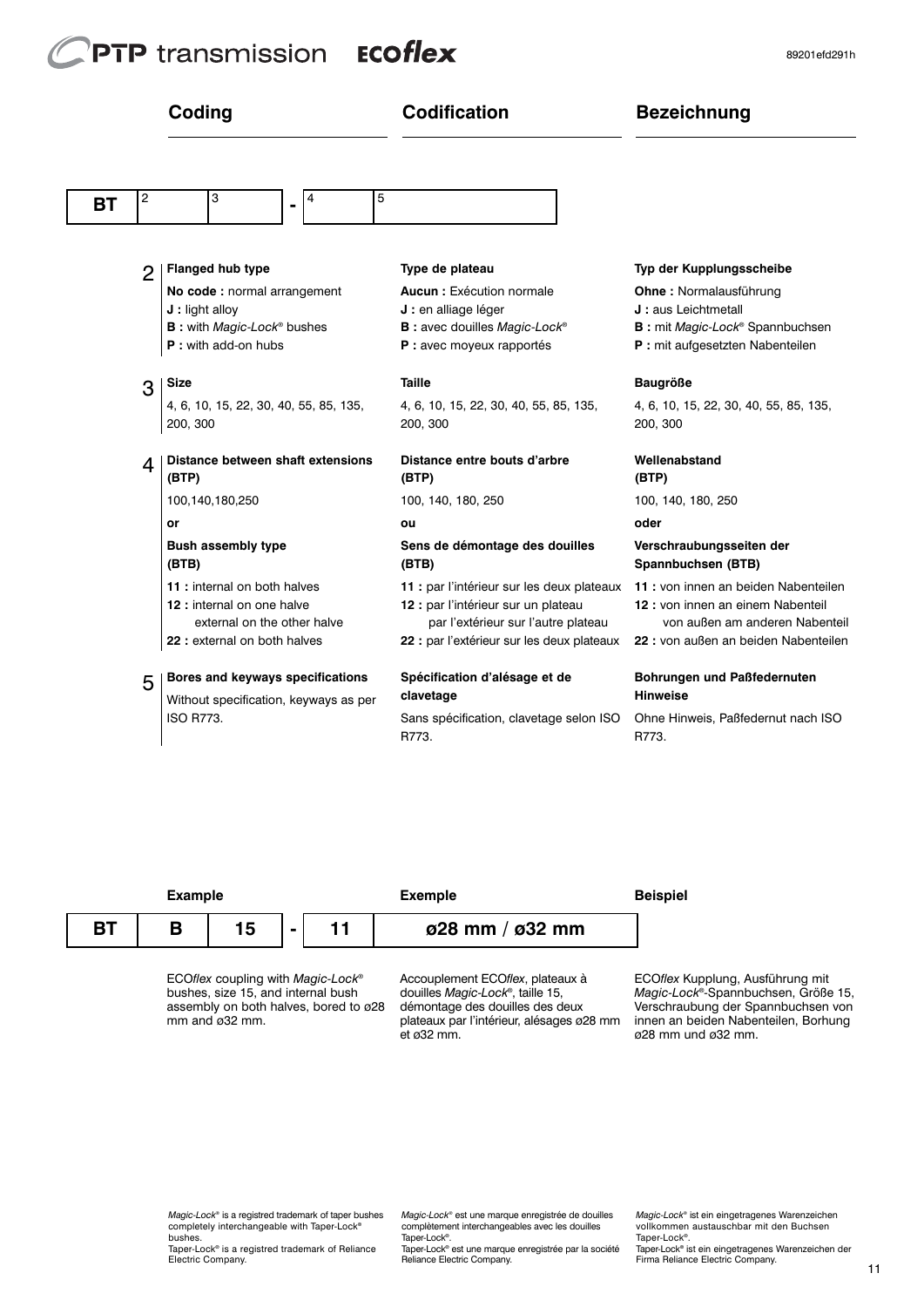# ECOflex **CPTP** transmission

Ť

Y<sub>2</sub>

 $x^2$ 

 $-D2 \rightarrow$ 

and the state of the state of the state of



**The user** is responsible for the provision of safety guards and correct installation of all equipment. Certified dimensions available upon request.

**Les dispositifs** de protection doivent être prévus par l'utilisateur. Celui-ci est responsable de l'installation correcte de l'ensemble. Dimensions définitives



**Der Benutzer** ist verantwortlich für die Beistellung der Schutzhauben und das fachgemäße Aufstellen der gesamten Ausrüstung.

sur demande.

Verbindliche Maße auf Wunsch.



 $\overline{R}$ 

THE STRIP H

**CONTRACTOR**   $\frac{R}{\sqrt{1-\frac{1}{2}}}\left( \frac{R}{\sqrt{1-\frac{1}{2}}}\right)$ R<br>ANN  $\overline{a}$ 

 $\frac{1}{\sqrt{2}}$ **The Contract of the Contract of the Contract of The Contract of The Contract of The Contract of The Contract o SANAS**<br>TIMBA<br>TIMBA **SHALL** ZII IZ<br>A

 $\Omega$ 

A

M

.S

╢  $\mathbb{H}$  $\mathbb{H}$ H.  $\mathbb{H}$  $\mathbb{H}$  $\mathbb{H}$  $\mathbb{H}$  $\mathbb{H}$  $\mathbb{H}$  $\mathbb{H}$ Τ.

M

 $\overline{7}$ 

N

 $(1)$ 

 $E$ 

 $\frac{1}{2}$  $\frac{1}{1}$  $\begin{array}{c}\n\hline\n\hline\n\end{array}$   $\mathbb{Z}$ ← R<br>ZAN

Unless specified on the order draft, couplings are delivered without boring.

**Remarks :**

(1) For speeds > nmax : consult factory. (2) Distance required for replacement of elastic sleeves type. (3) Per coupling.

#### **Remarques :**

Sans indication à la commande, les accouplements sont livrés non alésés. (1) Pour des vitesses > nmax : nous consulter. (2) Distance nécessaire pour remplacement de la garniture. (3) Par accouplement.

#### **Anmerkungen :**

Ohne entspr. Hinweis bei Bestellung werden die Kupplungen ungebohrt geliefert. (1) Für Drehzahlen > nmax : rückfragen. (2) Erforderlicher Verschub zum Ersetzen der Elastikelemente. (3) Pro Kupplung



97C2BTJ001-1

mm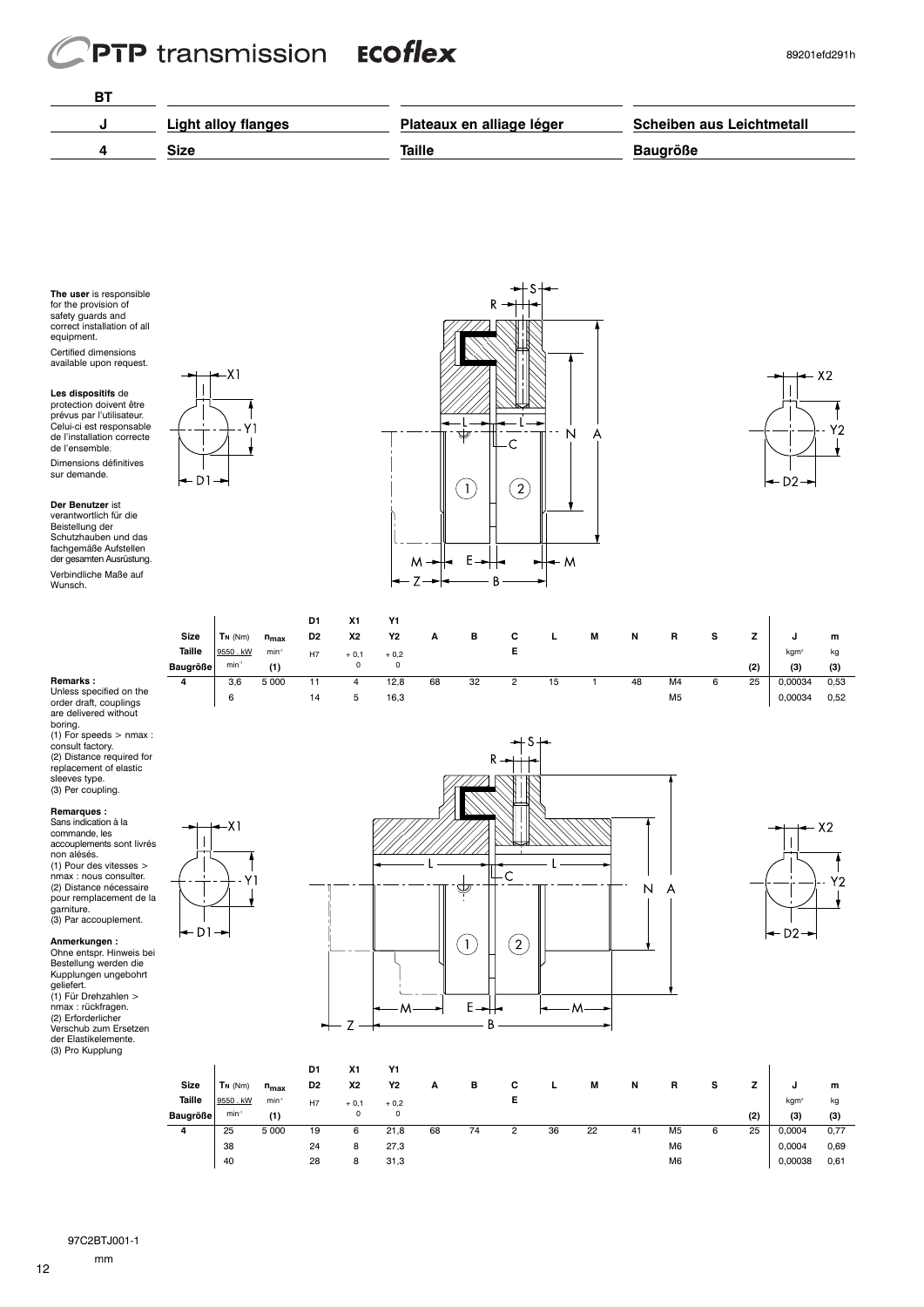## ECOflex **PTP** transmission



**The user** is responsible for the provision of safety guards and correct installation of all equipment. Certified dimensions available upon request.

**Les dispositifs** de protection doivent être prévus par

l'utilisateur. Celui-ci est responsable de l'installation correcte de l'ensemble. Dimensions définitives sur demande.

#### **Der Benutzer** ist

verantwortlich für die Beistellung der Schutzhauben und das fachgemäße Aufstellen der gesamten Ausrüstung. Verbindliche Maße auf Wunsch.



| Remarks:                                |             | $T_N$ ( $Nm$ ) |           | D1             | D <sub>1</sub> |     |     |                |     |      |     |     |                  |      |
|-----------------------------------------|-------------|----------------|-----------|----------------|----------------|-----|-----|----------------|-----|------|-----|-----|------------------|------|
| Unless specified on<br>the order draft, | <b>Size</b> | 9550 . kW      | $n_{max}$ | D <sub>2</sub> | D <sub>2</sub> | А   | в   | с              |     | М    | N   | z   | u                | m    |
| couplings are                           | Taille      | $min-1$        | $min-1$   | min.           | max.           |     |     | E              |     |      |     |     | kgm <sup>2</sup> | kg   |
| delivered without<br>boring.            | Baugröße    |                | (1)       |                | (2)            |     |     |                |     |      |     | (3) | (4)              | (4)  |
| $(1)$ For speeds $>$                    | 4           | 40             | 5 0 0 0   | 0              | 28             | 69  | 58  | 2              | 28  | 12   | 46  | 25  | 0.0004           | 0,9  |
| nmax: consult factory.                  | 6           | 60             | 5 0 0 0   | 0              | 32             | 78  | 66  |                | 32  | 14   | 53  | 28  | 0.0008           | 1,4  |
| (2) Maximum bores                       | 10          | 90             | 5 0 0 0   | 0              | 38             | 87  | 78  |                | 38  | 19,5 | 62  | 28  | 0.0016           | 2,0  |
| for keyways as per                      | 15          | 150            | 5 0 0 0   | 0              | 42             | 96  | 86  |                | 42  | 20   | 69  | 34  | 0.0026           | 2,7  |
| <b>ISO R773.</b>                        | 22          | 220            | 5 0 0 0   | 0              | 48             | 106 | 98  | 2              | 48  | 24   | 78  | 37  | 0.0042           | 3,7  |
| (3) Distance required                   | 30          | 300            | 5 0 0 0   | 0              | 55             | 118 | 112 | 2              | 55  | 29   | 90  | 41  | 0.0070           | 5,5  |
| for replacement of                      | 40          | 410            | 5 0 0 0   | 0              | 60             | 129 | 122 |                | 60  | 33   | 97  | 45  | 0.0112           | 6,9  |
| elastic sleeve.                         | 55          | 550            | 4 9 0 0   | 0              | 65             | 140 | 132 | 2              | 65  | 36   | 105 | 48  | 0.0174           | 8,8  |
| (4) For maximum bore.                   | 85          | 850            | 4 3 0 0   | 0              | 75             | 158 | 152 | 2              | 75  | 42,5 | 123 | 54  | 0.028            | 13,5 |
|                                         | 135         | 350            | 3700      | 0              | 85             | 182 | 172 | $\overline{2}$ | 85  | 48,5 | 139 | 62  | 0,052            | 19,5 |
| Remarques :<br>Sans indication à la     | 200         | 2 0 0 0        | 3 4 0 0   | 0              | 90             | 200 | 182 | 2              | 90  | 49   | 148 | 72  | 0,09             | 23,2 |
| commando los                            | 300         | 2 900          | 3 0 0 0   | 0              | 100            | 224 | 203 |                | 100 | 55   | 165 | 82  | 0, 16            | 31,9 |

Sans indication à la commande, les accouplements sont livrés non alésés. (1) Pour des vitesses > nmax : nous consulter. (2) Alésages maximum pour rainures suivant ISO R773. (3) Distance nécessaire pour le remplacement de la garniture. (4) Pour alésage maximum.

#### **Anmerkungen :**

Ohne entspr. Hinweis bei Bestellung werden die Kupplungen ungebohrt geliefert. (1) Für Drehzahlen > nmax : rückfragen. (2) Max.- Bohrungen bei Paßfederverbindungen gem. ISO R773. (3) Erforderlicher Verschub zum Ersetzen der Elastikelemente. (4) Gültig bei Max.- Bohrungen.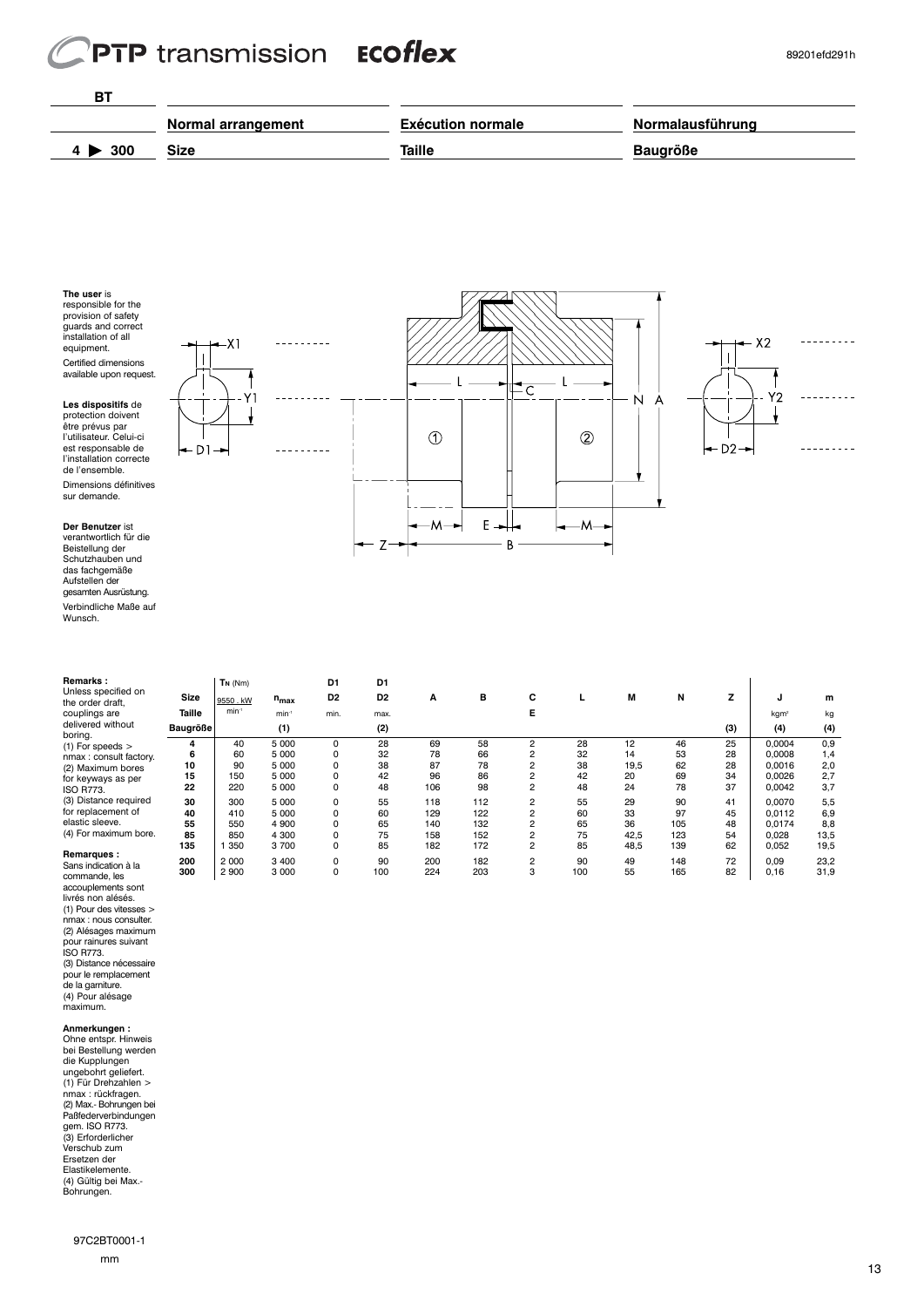

**The user** is responsible for the provision of safety guards and correct installation of all equipment. Certified dimensions available upon request.

**Les dispositifs** de protection doivent être prévus par l'utilisateur. Celui-ci est responsable de l'installation correcte de l'ensemble. Dimensions définitives sur demande.

**Der Benutzer** ist verantwortlich für die Beistellung der Schutzhauben und das fachgemäße Aufstellen der gesamten Ausrüstung. Verbindliche Maße auf Wunsch.



| Remarks:                                                                               |             | $T_N$ ( $Nm$ ) |           | D <sub>1</sub> | D <sub>1</sub> |     |                   |                   |   |     |                       |      |     |                         |                      |  |
|----------------------------------------------------------------------------------------|-------------|----------------|-----------|----------------|----------------|-----|-------------------|-------------------|---|-----|-----------------------|------|-----|-------------------------|----------------------|--|
| Unless specified on the<br>order draft, couplings                                      | <b>Size</b> | 9550.kW        | $n_{max}$ | D <sub>2</sub> | D <sub>2</sub> | А   | в                 | c                 | Е |     | L3                    | м    | N   | J                       | m                    |  |
| are delivered without                                                                  | Taille      | $min^{-1}$     | $min-1$   | min.           | max.           |     |                   |                   |   |     |                       |      |     | kgm <sup>2</sup>        | kg                   |  |
| boring.                                                                                | Baugröße    |                | (1)       |                | (2)            |     |                   |                   |   |     |                       |      |     | (3)                     | (3)                  |  |
| $(1)$ For speeds > nmax :<br>consult factory.<br>(2) Maximum bores for                 | 4           | 40             | 5 0 0 0   | 9              | 28             | 69  | 170<br>210        | 100<br>140        | 3 | 35  | 49,5<br>69,5          | 22   | 46  | 0.0020<br>0,0030        | 2,4<br>2,9           |  |
| keyways as per ISO<br>R773.                                                            | 6           | 60             | 5 0 0 0   | 9              | 32             | 78  | 170<br>210        | 100<br>140        | 3 | 35  | 49<br>69              | 22   | 53  | 0.0042<br>0,0062        | 3,2<br>3,9           |  |
| (3) For maximum bore.<br>Remarques:                                                    | 10          | 90             | 5 0 0 0   | 14             | 38             | 87  | 184<br>224        | 100<br>140        | 3 | 42  | 49<br>69              | 29   | 64  | 0,0048<br>0,0068        | 4,3<br>5.1           |  |
| Sans indication à la<br>commande, les                                                  | 15          | 150            | 5 0 0 0   | 14             | 42             | 96  | 190<br>230        | 100<br>140        | 3 | 45  | 49<br>69              | 31   | 72  | 0,0094<br>0,0130        | 5,1<br>6,0           |  |
| accouplements sont livrés<br>non alésés.<br>(1) Pour des vitesses >                    | 22          | 220            | 5 0 0 0   | 18             | 48             | 106 | 204<br>244        | 100<br>140        | 4 | 52  | 49<br>69              | 37,5 | 82  | 0,017<br>0,022          | 6,6<br>7,5           |  |
| nmax: nous consulter.<br>(2) Alésages maximum<br>pour rainures suivant                 | 30          | 300            | 5 0 0 0   | 18             | 55             | 118 | 210<br>250<br>290 | 100<br>140<br>180 | 4 | 55  | 49<br>69<br>89        | 38   | 90  | 0.019<br>0,024<br>0,029 | 9.4<br>10,8<br>12,2  |  |
| <b>ISO R773.</b><br>(3) Pour alésage<br>maximum.                                       | 40          | 410            | 5 0 0 0   | 24             | 60             | 129 | 220<br>260<br>300 | 100<br>140<br>180 | 4 | 60  | 49<br>69<br>89        | 42   | 97  | 0.033<br>0,041<br>0,050 | 11.2<br>13,0<br>14,6 |  |
| Anmerkungen:<br>Ohne entspr. Hinweis bei<br>Bestellung werden die                      | 55          | 550            | 4 9 0 0   | 26             | 65             | 140 | 230<br>270<br>310 | 100<br>140<br>180 | 4 | 65  | 49<br>69<br>89        | 46   | 107 | 0,056<br>0,073<br>0,089 | 14,0<br>15,8<br>17,5 |  |
| Kupplungen ungebohrt<br>geliefert.<br>(1) Für Drehzahlen >                             | 85          | 850            | 4 3 0 0   | 32             | 75             | 158 | 290<br>330<br>400 | 140<br>180<br>250 | 4 | 75  | 69<br>89<br>124       | 53,5 | 123 | 0,082<br>0,100<br>0,130 | 23,2<br>25,6<br>29,8 |  |
| nmax: rückfragen.<br>(2) Max.- Bohrungen bei<br>Paßfederverbindungen<br>gem. ISO R773. | 135         | 1 3 5 0        | 3700      | 42             | 85             | 182 | 310<br>350<br>420 | 140<br>180<br>250 | 5 | 85  | 68,5<br>88,5<br>123,5 | 62,5 | 140 | 0,16<br>0,17<br>0,18    | 32,1<br>35,2<br>40,7 |  |
| (3) Gültig bei Max.-<br>Bohrungen.                                                     | 200         | 2 0 0 0        | 3 4 0 0   | 42             | 90             | 200 | 320<br>360<br>430 | 140<br>180<br>250 | 5 | 90  | 69<br>89<br>124       | 65.5 | 150 | 0.25<br>0,29<br>0,36    | 38,2<br>42,2<br>49,3 |  |
|                                                                                        | 300         | 2900           | 3 0 0 0   | 48             | 100            | 224 | 340<br>380<br>450 | 140<br>180<br>250 | 6 | 100 | 68<br>88<br>123       | 75   | 168 | 0.40<br>0.45<br>0.55    | 50.0<br>54,8<br>63.2 |  |

450 250 123 0,55 63,2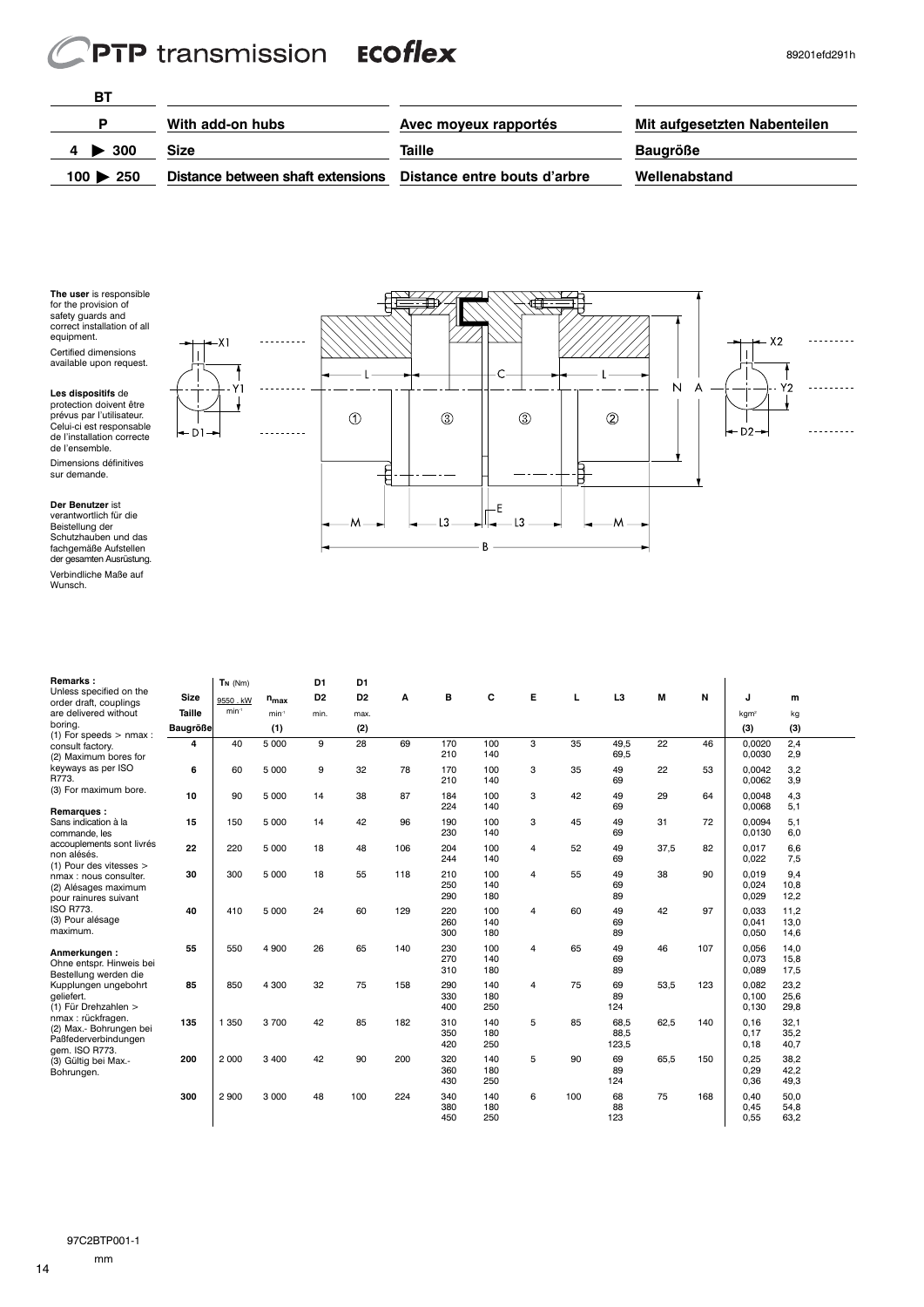# CPTP transmission Ecoflex

| <b>BT</b><br>в<br>11/12/22                                                                                                                                                                                                                                                                                                                                                                                                                                                                                                                                          | With Magic-Lock® bushes<br><b>Size</b><br>Side of bush assembly                                   |                                                                                                                   |                                                                                                                                        |                                                                       |                                                                    |                                                                                                                                                | Avec douilles Magic-Lock®<br><b>Taille</b><br>Sens de montage des douilles                 |                                                                    |                                                                      |                                                                                                                                                                                                                                                                                                     |                                                                                          |                                                                                                 | Mit Magic-Lock® Buchsen<br><b>Baugröße</b><br>Verschraubungsseite der Spannbuchsen |                                                                                                                                                                                                                    |                                                                                                                            |                                                           |                                                                                         |  |  |
|---------------------------------------------------------------------------------------------------------------------------------------------------------------------------------------------------------------------------------------------------------------------------------------------------------------------------------------------------------------------------------------------------------------------------------------------------------------------------------------------------------------------------------------------------------------------|---------------------------------------------------------------------------------------------------|-------------------------------------------------------------------------------------------------------------------|----------------------------------------------------------------------------------------------------------------------------------------|-----------------------------------------------------------------------|--------------------------------------------------------------------|------------------------------------------------------------------------------------------------------------------------------------------------|--------------------------------------------------------------------------------------------|--------------------------------------------------------------------|----------------------------------------------------------------------|-----------------------------------------------------------------------------------------------------------------------------------------------------------------------------------------------------------------------------------------------------------------------------------------------------|------------------------------------------------------------------------------------------|-------------------------------------------------------------------------------------------------|------------------------------------------------------------------------------------|--------------------------------------------------------------------------------------------------------------------------------------------------------------------------------------------------------------------|----------------------------------------------------------------------------------------------------------------------------|-----------------------------------------------------------|-----------------------------------------------------------------------------------------|--|--|
| The user is<br>responsible for the<br>provision of safety<br>quards and correct<br>installation of all<br>equipment.<br>Certified dimensions<br>available upon request.<br>Les dispositifs de<br>protection doivent<br>être prévus par<br>l'utilisateur. Celui-ci<br>est responsable de<br>l'installation correcte<br>de l'ensemble.<br>Dimensions définitives<br>sur demande.<br>Der Benutzer ist<br>verantwortlich für die<br>Beistellung der<br>Schutzhauben und<br>das fachgemäße<br>Aufstellen der<br>gesamten Ausrüstung.<br>Verbindliche Maße auf<br>Wunsch. | ← D1→                                                                                             | -X1                                                                                                               |                                                                                                                                        |                                                                       |                                                                    | M                                                                                                                                              |                                                                                            | ➀                                                                  | $^{\circledR}$<br><b>BTB.-11</b>                                     |                                                                                                                                                                                                                                                                                                     | N<br>A<br>M                                                                              |                                                                                                 | $^\circledR$<br><b>BTB.-12</b>                                                     | - X2<br>$\leftarrow$ D2 $\rightarrow$<br>$^\circledR$                                                                                                                                                              | Υ2                                                                                                                         | $^{\circ}$<br><b>BTB.-22</b>                              | $^{\circledR}$                                                                          |  |  |
| Remarks:<br>$(1)$ For speeds $>$<br>nmax: consult factory.<br>(2) Distance required<br>for replacement of<br>elastic sleeve.<br>(3) Maximum bores<br>for keyways as per<br>ISO R773.<br>(4) For maximum bore.<br>(5) Reduced keyway.<br>* Arrangement<br>BTB55-22 only.                                                                                                                                                                                                                                                                                             | Size<br>Taille<br><b>Baugröße</b><br>6<br>15<br>22<br>30<br>40<br>55 *<br>85<br>135<br>200<br>300 | $T_N$ (Nm)<br>9550.kW<br>$min-1$<br>60<br>150<br>220<br>300<br>410<br>550<br>850<br>1 3 5 0<br>2 0 0 0<br>2 9 0 0 | $n_{max}$<br>$min^{-1}$<br>(1)<br>5 0 0 0<br>5 0 0 0<br>5 0 0 0<br>5 0 0 0<br>5 0 0 0<br>4 900<br>4 300<br>3 700<br>3 4 0 0<br>3 0 0 0 | А<br>78<br>96<br>106<br>118<br>129<br>140<br>158<br>182<br>200<br>224 | в<br>52<br>60<br>86<br>87<br>76<br>127<br>104<br>168<br>168<br>193 | Е<br>2<br>$\overline{c}$<br>$\overline{c}$<br>$\overline{c}$<br>$\overline{2}$<br>$\overline{2}$<br>$\overline{2}$<br>2<br>$\overline{2}$<br>3 | M<br>$\overline{7}$<br>$\overline{7}$<br>18<br>16,5<br>10<br>0<br>18,5<br>45,5<br>41<br>50 | N<br>53<br>69<br>78<br>90<br>97<br>140<br>123<br>139<br>148<br>165 | z<br>(2)<br>28<br>34<br>37<br>41<br>45<br>48<br>54<br>62<br>72<br>82 | <b>Bush</b><br><b>Douille</b><br><b>Buchse</b><br>$n^{\circ}$<br>1108<br>1210<br>1615<br>1615<br>2012<br>2517<br>2517<br>3030<br>3030<br>3535                                                                                                                                                       | D1<br>D <sub>2</sub><br>min.<br>12<br>12<br>14<br>14<br>14<br>19<br>19<br>35<br>35<br>35 | D1<br>D <sub>2</sub><br>max.<br>(3)<br>25<br>32<br>38<br>38<br>50<br>65<br>65<br>75<br>75<br>90 | г<br>22,3<br>25,4<br>38,1<br>38,1<br>31,8<br>44,5<br>44,5<br>76,2<br>76,2<br>88,9  | Screw<br>Vis<br>Schraube<br>$1/4$ " x 13<br>$3/8" \times 16$<br>$3/8" \times 16$<br>$3/8" \times 16$<br>7/16" x 22<br>$1/2" \times 25$<br>$1/2$ " x 25<br>$5/8" \times 32$<br>$5/8" \times 32$<br>$1/2" \times 38$ | J<br>kgm <sup>2</sup><br>(4)<br>0,0006<br>0,0018<br>0,0038<br>0,0050<br>0,0088<br>0,0146<br>0,022<br>0,048<br>0,08<br>0,14 |                                                           | m<br>kg<br>(4)<br>1,2<br>2,2<br>3,6<br>5,0<br>6,0<br>7,2<br>9,2<br>19,0<br>20,0<br>30,2 |  |  |
| Remarques:<br>(1) Pour des vitesses ><br>nmax : nous consulter.<br>(2) Distance nécessaire<br>au remplacement de la<br>garniture.<br>(3) Alésages maximum<br>pour rainures suivant<br><b>ISO R773.</b><br>(4) Pour alésage<br>maximum.<br>(5) Clavetage réduit.<br>* Exécution BTB55-22<br>seulement.<br>Anmerkungen:<br>(1) Für Drehzahlen ><br>nmax: rückfragen.<br>(2) Erforderlicher                                                                                                                                                                            | Magic-Lock <sup>®</sup> bush                                                                      |                                                                                                                   |                                                                                                                                        |                                                                       |                                                                    | -D—►                                                                                                                                           | Douille Magic-Lock®                                                                        |                                                                    |                                                                      |                                                                                                                                                                                                                                                                                                     |                                                                                          | Magic-Lock <sup>®</sup> Buchse                                                                  |                                                                                    |                                                                                                                                                                                                                    |                                                                                                                            |                                                           |                                                                                         |  |  |
| Verschub zum Ersetzen<br>der Elastikelement.<br>(3) Max.- Bohrungen bei<br>Paßfederverbindungen<br>gem. ISO R773.<br>(4) Gültig bei Max.-<br>Bohrungen.<br>(5) Mit reduzierte<br>Nuttiefe.<br>* Nur Ausführung<br>BTB55-22<br>97C2BTB001-1                                                                                                                                                                                                                                                                                                                          | D<br>Υ<br>x<br>1108<br>1210<br>1615<br>ML 2012<br>2517<br>3030<br>3535<br>bushes.                 | Magic-Lock® is a registred trademark of taper bushes<br>completely interchangeable with Taper-Lock®               |                                                                                                                                        |                                                                       | 12 14 15 16 18 19 20 22 24 25<br><b>Standard bores</b>             |                                                                                                                                                | 28<br>30<br>-32<br>(5)<br>Alésages standard<br>Taper-Lock®.                                | 35                                                                 | 38<br>40<br>(5)                                                      | 42<br>45<br>48<br>13,8 16,3 17,3 18,3 20,8 21,8 22,8 24,8 27,3 28,3 31,3 33,3 35,3 38,3 41,3 43,3 45,3 48,8 51,8 53,8 59,3 64,4 69,4 74,9 79,9 85,4 90,4 95,4<br>(5)<br>Standard Bohrungen<br>Magic-Lock® est une marque enregistrée de douilles<br>complètement interchangeables avec les douilles | 50                                                                                       | 55<br>60<br>65<br>$14$ 16 18 18 20 20<br>Taper-Lock®.                                           | -70                                                                                | 80<br>85<br>75<br>22<br>Magic-Lock® ist ein eingetragenes Warenzeichen<br>vollkommen austauschbar mit den Buchsen                                                                                                  | 90<br>$22 \t 25$                                                                                                           | г<br>22,3<br>25,4<br>38,1<br>31,8<br>44,5<br>76,2<br>88,9 | m<br>kg<br>(4)<br>0,16<br>0,28<br>0,61<br>0,75<br>1,10<br>3,80<br>5,25                  |  |  |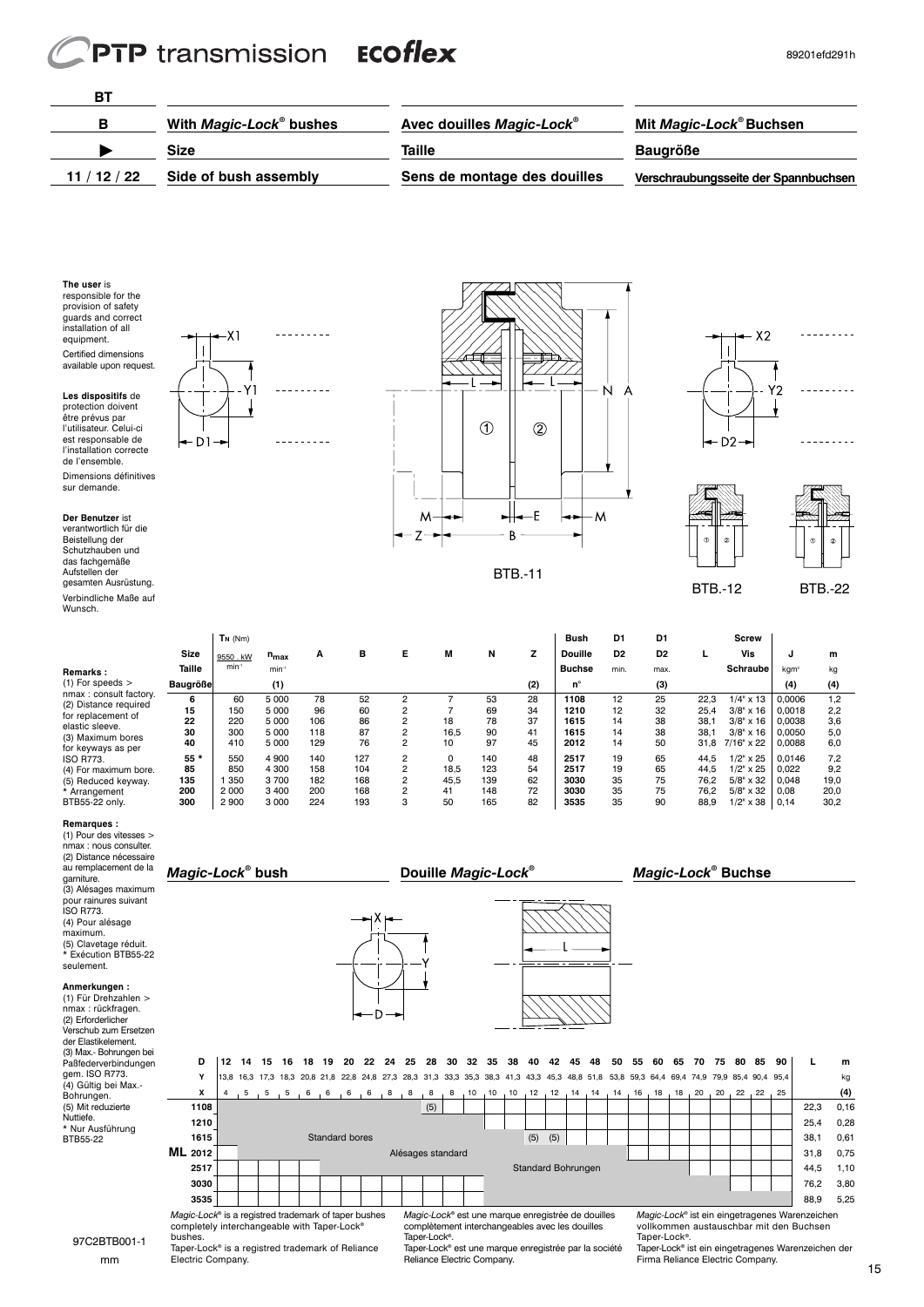ECO*flex* flexible sleeves provide sufficient flexibility for most standard

The number of contacts varies according to the size of the coupling. All flexible sleeves are produced in NBR (Nitril Butadien Rubber) and provide hardness up to 78° Shore A.

ranges from -30°C to +80°C.

shown in the table below. These values are approximate, calculated according to NF-E 22613 and DIN 740 standards and are given for a torque near to the nominal, with an ambient temperature of 20°C and

vibrations of 10 Hz.

The flexible sleeves for couplings sizes 4 to 135 have a ring form while sizes 200 and 300 are available in separate

Their permissible ambient temperature

The coupling resonance factor VR is 6. The values of the dynamic torsional stiffness CTdyn of the couplings are

applications.

elements.

# **Garnitures**

séparés.

shore A.

dessous.

vibrations de 10 Hz.

suffisante pour la plupart des applications courantes.

la taille de l'accouplement.

NBR (caoutchouc au Nitrile - Butadiène) avec une dureté de 78°

s'étend de -30°C à +80°C. Le facteur de résonnance VR des accouplements est de 6.

Les garnitures des tailles 4 à 135 ont une forme annulaire alors que les garnitures des tailles 200 et 300 sont livrées sous forme de tampons

Le nombre de plot varie en fonction de

Toutes les garnitures sont réalisées en

Leur température ambiante admissible

Les valeurs de rigidité torsionnelle dynamique CTdyn des accouplements sont données dans le tableau ci-

Ces sont des valeurs approximatives déterminées suivant les normes NF-E 22613 et DIN 740, données pour un couple proche du couple nominal, une température ambiante de 20°C et des

89201efd291h

Les garnitures de l'accouplement ECO*flex* lui assurent une flexibilité Die Eigenschaften ihrer Elastikelemente machen den Einsatz von ECO*flex* Kupplungen in einem breiten

> Die Elastikelemente sind in den Größen 4 bis 135 als Paketringe und in den Größen 200 und 300 als Einzelpakete ausgeführt.

Bei den Paketringen ist die Anzahl der Pakete von Größe zu Größe unterschiedlich.

Der für sie zulässige Umgebungstemperaturbereich beträgt -30°C bis  $+80^{\circ}$ C.

Der Resonanzfaktor VR der Kupplungen ist 6.

Die Werte der dynamischen Drehfedersteife CTdyn sind in der nachstehenden Tabelle gegeben.

Es handelt sich hierbei um Richtwerte, festgelegt gemäß NF-E 22613 und DIN 740, für in der Nähe des Kupplungs-Nenndrehmomentes wirkende Drehmomente, bei einer Schwingungen von 10 Hz.

| Size          |     |      |    | Number of contact          |              |       |
|---------------|-----|------|----|----------------------------|--------------|-------|
| <b>Taille</b> | А   | в    | с  | Nombre de plot             | <b>CTdvn</b> | m     |
| Baugröße      |     |      |    | Anzahl der Pakete (Nm/rad) |              | kg    |
| 4             | 59  | 8.5  | 16 | 8                          | 4 900        | 0.010 |
| 6             | 69  | 10   | 18 | 8                          | 6800         | 0.020 |
| 10            | 77  | 10   | 18 | 10                         | 9 500        | 0,025 |
| 15            | 85  | 11   | 23 | 10                         | 17500        | 0.035 |
| 22            | 95  | 12   | 24 | 12                         | 22 200       | 0.050 |
| 30            | 107 | 12   | 26 | 12                         | 29 000       | 0.065 |
| 40            | 118 | 14   | 28 | 12                         | 48 500       | 0.085 |
| 55            | 127 | 15   | 30 | 12                         | 60 500       | 0.120 |
| 85            | 145 | 15   | 35 | 12                         | 81 000       | 0.170 |
| 135           | 165 | 18   | 42 | 12                         | 120 000      | 0.245 |
| 200           | 20  | 29.8 | 23 | 24                         | 170 000      | 0.015 |
| 300           | 23  | 33.8 | 25 | 24                         | 225 000      | 0.020 |







Anwendungsbereich möglich.

**Elastikelemente**

Alle Elastikelemente sind aus NBR (Nitril - Butadien - Kautschuk) und haben eine Härte von 78° Shore A.

Umgebungstemperatur von +20°C und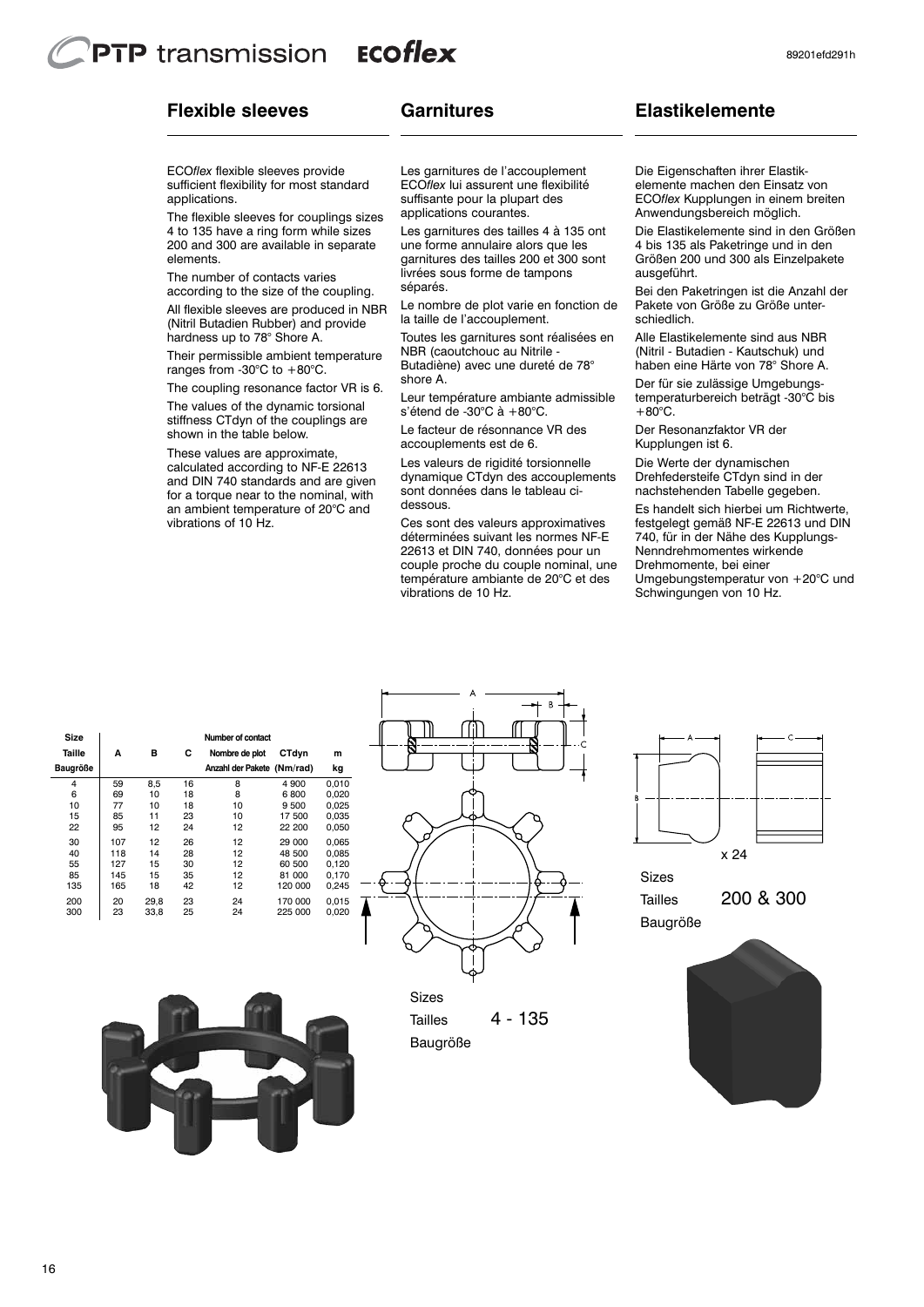The couplings delivered in the nonbored state are not balanced. Short of special specifications, balancing of bored couplings is in accordance with ISO 1940, grade G16, at a peripheral speed of 32 m/s limited at 1800 min<sup>-1</sup> with a smooth bore to ISO 8821

More precise boring can be provided

In this case, add to the coupling code

- smooth : H - grooved : F

- smooth : H - grooved : F

# **Balancing**

standard.

on request.

a statement specifying : • the balancing grade • the type of bore 1 :

• the type of bore 2 :

• the rotational speed

# **Équilibrage**

Les accouplements livrés non alésés ne sont pas équilibrés. Sans spécification particulière, l'équilibrage des accouplements alésés est conforme au degré de qualité G16 suivant la norme ISO 1940, à vitesse circonférencielle de 32 m/s limitée à 1800 min<sup>-1</sup> avec un alésage lisse suivant la norme ISO 8821.

Un équilibrage plus précis peut être réalisé sur demande.

Dans ce cas, rajouter à la codification de l'accouplement, une mention indiquant :

- le degré d'équilibrage
- le type d'alésage 1 :
	- lisse : H
	- rainuré : F
- le type d'alésage 2 :
	- lisse : H - rainuré : F
	-
- la vitesse de rotation

Exemple :

# Example : **BT 22** / **G2.5 H H 3800**

for special balancing of an ECO*flex*  BT 22 bored and keywayed coupling, to ISO 1940 grade G2.5, with a smooth bore on both sides at  $n = 3800$  min<sup>-1</sup>.

pour l'équilibrage particulier d'un accouplement alésé rainuré ECO*flex*  BT 22 au degré G2.5 selon ISO 1940, avec alésage lisse des deux côtés à  $n = 3800$  min<sup>-1</sup>.

Sonderauswuchtung einer fertiggebohrten und -genuteten ECO*flex* Kupplung BT 22, in Gütestufe G2.5, bei swei glatter Bohrungen, bei n = 3800 min<sup>-1.</sup>

**Auswuchtung**

Kupplungen, die ohne Fertigbohrung ausgeführt sind, werden unausgewuchtet geliefert. Ohne besonderen Hinweis erfolgt die Auswuchtung der fertiggebohrten Kupplungen innerhalb Gütestufe G16 nach Norm ISO 1940, bei Umfangs-geschwindigkeit von 32 m/s jedoch begrenzt auf 1800 min-1, bei glatter Bohrung (d.h. ohne Nut) entsprechend ISO 8821. Auf Wunsch sind hochwertigere Auswuchtungen möglich. In diesem Fall ist der Bezeichnung der Kupplung der Hinweis auf spezielle Auswuchtung anzufügen, folgende Kennungen beinhaltend :

- Auswucht-Gütegrad
- Bezugsbohrung 1 : - glatt : H - mit paßfedernut : F
- Bezugsbohrung 2 : - glatt : H - mit paßfedernut : F
- Bezugsdrehzahl

Beispiel :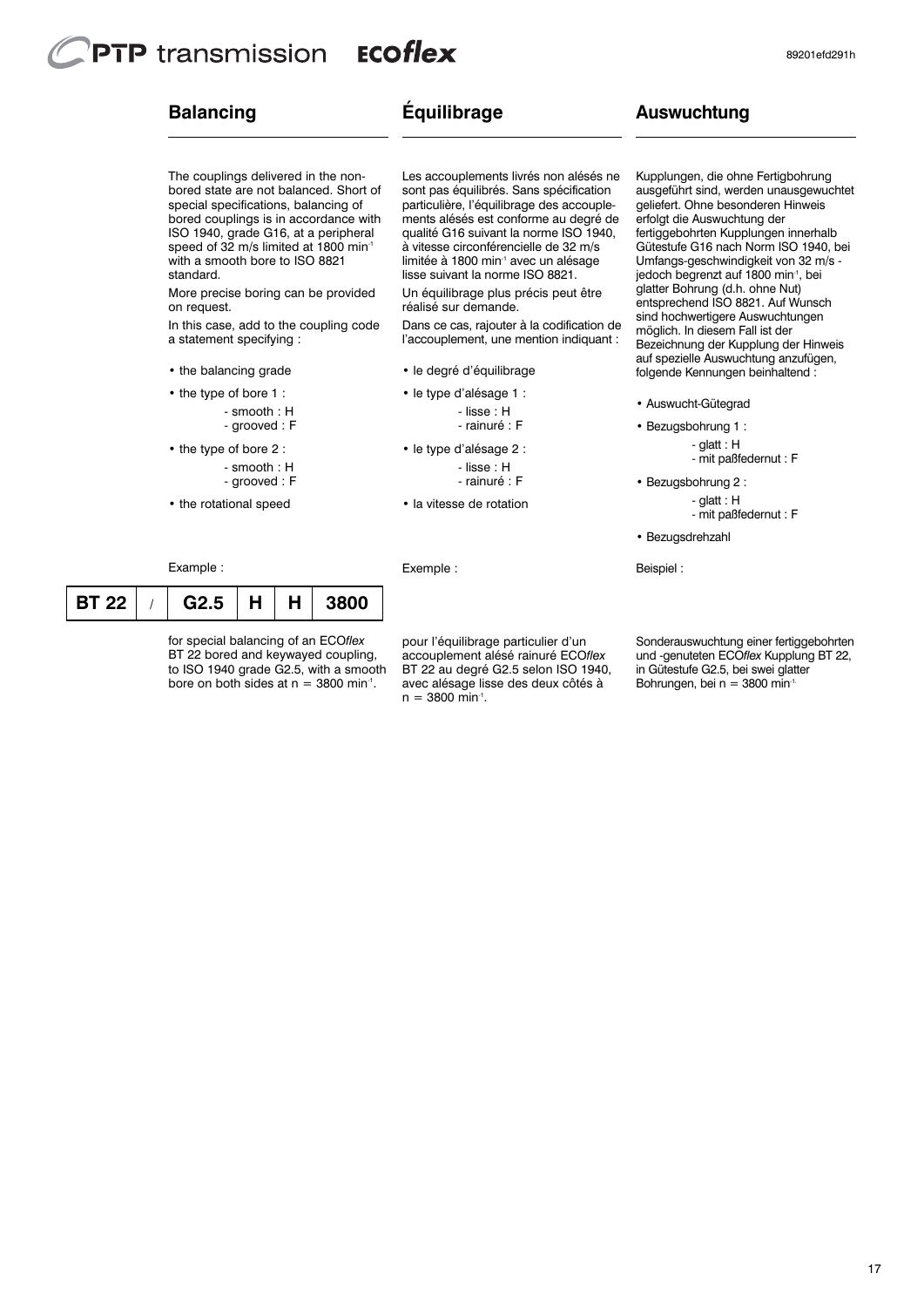# **Boring and Mounting**

# **Alésage et Montage**

Unless otherwise specified, the ECO*flex* couplings are normally supplied unbored. Upon request the couplings can be bored and key-wayed and provided with a radially tapped hole for a set screw.

For couplings equipped with *Magic-Lock®* bushes, type BTB, please refer to the main catalogue.

#### **Boring**

When machining the bores, make sure that the flange is accurately centred on its outer diameter in order to ensure correct alignment and to avoid premature wear of the flexible sleeve.

#### **Mounting**

In case of a slide fit, axial securing is either assured by a set screw holding the key or an axial fixation screw keeping the flange (BT) or the hub (BTP) against a shaft shoulder.

In case of an interference fit, heat the flanges or hubs, taking care not to exceed 100°C. Then mount them on the shaft until they are pressed against the shaft shoulder. If the shaft end is longer than the hub, a spacer ring of suitable width should be placed against the shaft shoulder.

Hammer blows may cause damage to the bearings and must be avoided at all accounts. It is preferable to use a threaded bar, a nut and a metal plate as a bridge and a thrust bearing if needed.

A slide fit is to be preferred for easy maintenance.

In case of BTP coupling types, center the flanges and bolt them on the hubs. Insert the flexible element into one of the flanges before alignment.

Sauf mention spécifique, les accouplements ECO*flex* sont livrés en standard non-alésés. Un alésagerainurage ainsi que des taraudages pour vis de pression peuvent être réalisés sur demande.

Dans le cas de plateaux à douille *Magic-Lock®* type BTB, se référer au catalogue général.

#### **Alésage**

Lors de la réalisation des alésages, veiller à ce que le plateau soit parfaitement centré sur son diamètre extérieur. Ceci assurera l'exécution d'un alignement sans défaut et évitera ainsi une usure prématurée de la garniture.

#### **Montage**

Dans le cas d'un emmanchement glissant, l'immobilisation axiale se fera soit par une vis de pression serrée sur la clavette soit par le serrage du plateau (BT) ou du moyeu (BTP) contre un épaulement à l'aide d'une vis de fixation axiale.

Dans le cas d'un emmanchement serré le chauffage des plateaux ou des moyeux est préconisé en prenant garde de ne pas dépasser 100°C. Les monter ensuite sur l'arbre jusqu'à venir en butée contre l'épaulement. Si le bout d'arbre est plus long que le moyeu, il est nécessaire de monter préalablement une entretoise de longueur appropriée contre laquelle viendra buter le plateau ou le moyeu.

Dans tous les cas, ne pas monter les plateaux ou les moyeux à coups de marteau ou de maillet afin d'éviter d'endommager les roulements des machines. Utiliser de préférence une tige filetée, une rondelle, un écrou et éventuellement une butée à billes.

Pour faciliter l'entretien, préférer l'emmanchement glissant.

Dans le cas de l'accouplement type BTP, centrer et visser les plateaux sur les moyeux.

Introduire la garniture dans l'un des deux plateaux avant d'effectuer l'alignement.

# **Fertigbohren und Einbau**

Ohne besonderen Hinweis bei der Bestellung werden die ECO*flex* Kupplungen ungebohrt geliefert. Ausführung von Fertigbohrung und Nut, sowie Anbringen von Stellschrauben, auf Wunsch.

Montage der Kupplungsscheiben mit *Magic-Lock®* Spannbuchsen, Typ BTB, siehe den überhaupten Katalog.

#### **Fertigbohren**

Beim Fertigbohren ist darauf zu achten, daß die Kupplungsscheibe genau auf ihren Außendurchmesser zentriert eingespannt wird. Dadurch kann eine bestmögliche Ausrichtung erreicht und vorzeitiger Verschleiß des Elastikelementes vermieden werden.

#### **Einbau**

Bei Ausführung einer Gleitpassung wird die axiale Befestigung mittels einer auf die Paßfeder wirkenden Stellschraube oder durch Andruck der Kupplungsscheibe (BT) oder des Nabenteiles (BTP) gegen eine Wellenschulter, mit Hilfe von Haltescheibe und Axial-Spannschraube, bewerkstelligt.

Ist ein fester Paßsitz vorgesehen, so können die Kupplungsscheiben oder Nabenteile erwärmt werden, wobei 100°C nicht überschritten werden sollen.

Die Kupplungsscheiben sind bis auf Anschlag gegen die Wellen-schultern zu schieben. Sollte der Wellenstumpf länger als die Kupplungsnabe sein, so ist ein Distanzring in angemessener Breite zwischen Wellenschulter und Nabenteil bzw. Kupplungscheibe vorzusehen.

Keinesfalls dürfen die Kupplungsscheiben oder Nabenteile mit Hammerschlägen auf die Wellen gebracht werden, da sonst die Lager Schaden nehmen könnten. Vorzugsweise sollte man sich zur Montage derselben einer Gewindestange, einer Druckscheibe, einem Axiallager und einer Mutter bedienen.

Zur Erleichterung der Wartung sind Gleitpassungen vorzuziehen.

Bei Kupplungen des Typs BTP die Kupplungsscheiben zentrieren und mit den Nabenteilen verschrauben.

Die elastischen Pakete bzw. den Paketring in eine der Kupplungsscheiben drücken, bevor mit dem Ausrichten begonnen wird.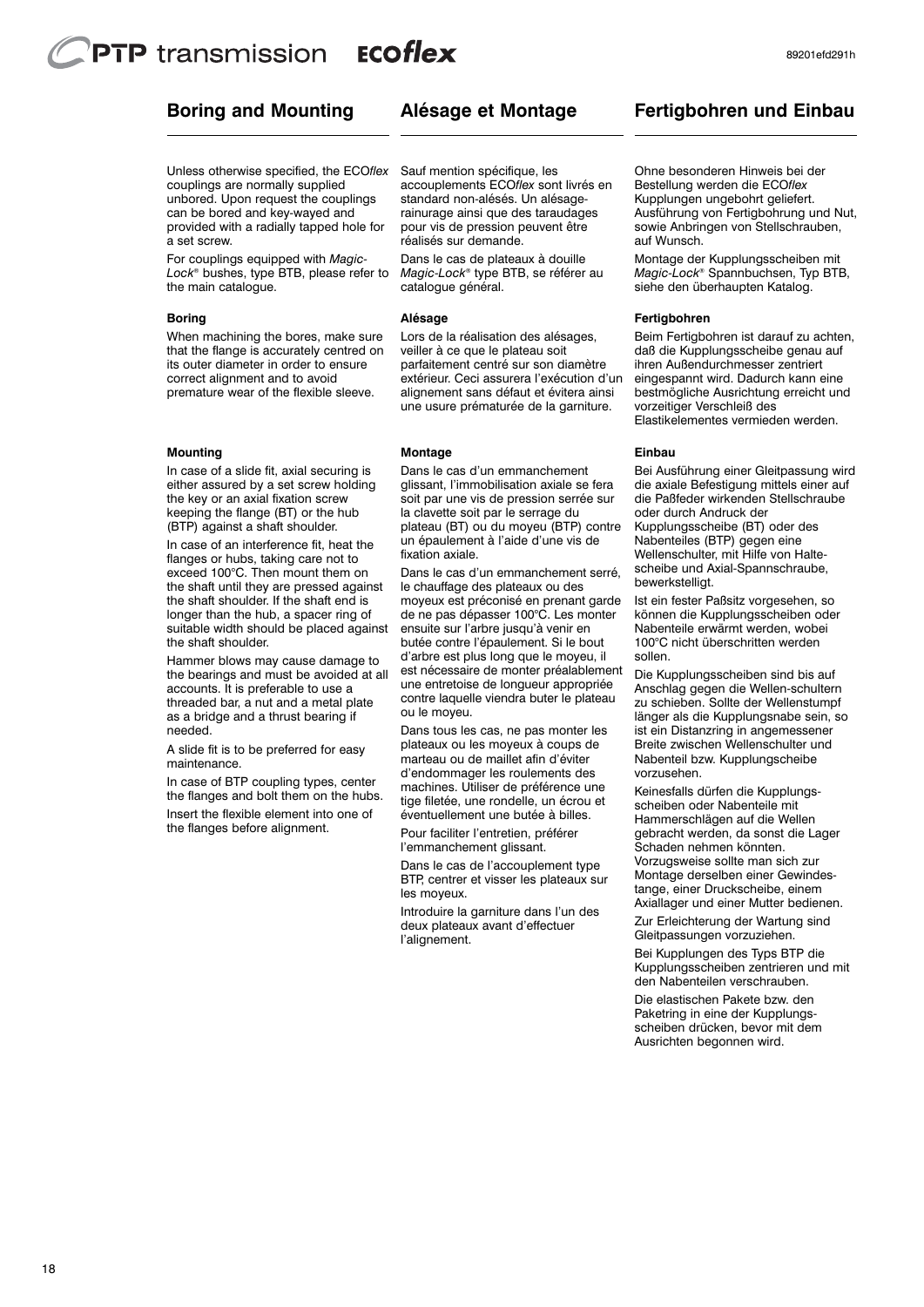cycle of transmission components.

the couplings and the engine and reduction gear box bearings and shafts, leading to damage. Moreover, the higher the rotational speed, the

In general, radial, angular, and in certain cases, axial misalignments

For misalignments not to induce an unacceptable aggregated fault, alignment adjustment shall not be made based on the values given in the catalogue or technical manuals. Align taking care to comply with the instructions of the main catalogue and the maximum Δ values below.

# **Alignment**

requirement.

occur simultaneously.

# **Alignement**

Alignment significantly impacts the life Shaft misalignment produces stress on more stringent the alignment accuracy L'alignement joue un rôle prépondérant sur la durée de vie des éléments d'une transmission. Un mauvais alignement des arbres, produit un effort sur les accouplements et les roulements des arbres du moteur et du réducteur provoquant leur détérioration. De plus, l'accélération des vitesses de rotation augmente la précision nécessaire de l'alignement.

> En général, les défauts d'alignements radiaux, angulaires et dans certains cas, axiaux surviennent simultanément. Afin que ceux-ci n'induisent pas un défaut total non acceptable, le réglage de l'alignement ne devra pas afficher les valeurs maximales données dans le catalogue ou les notices techniques. Réaliser l'alignement en prenant soin de respecter les indications du catalogue général avec les valeurs maximum Δ ci-dessous.

# **Ausrichtung**

Die Lebensdauer von Antriebselementen wird in hohem Maße von der Güte ihrer Montage beeinflusst. Schlechte Wellenausrichtungen bewirken schädliche Kräfte auf die Kupplung sowie, damit einhergehend, nachteilige Lasteffekte auf die Wellenlager von Motor und Getriebe, so daß sie oft die Ursache von teuren Maschinenausfällen sind. Darüberhinaus erfordern hohe

Drehzahlen auch eine Steigerung der Ausrichtungsgüte.

Im Allgemeinen treten radiale und winklige Ausrichtfehler, sowie in manchen Fällen auch axiale Wellenverlagerungen, gleichzeitig auf. Damit diese in ihrer Gesamtheit keine untragbare Höhe erreichen, dürfen die in den Katalogen bzw. Einbauvorschriften angegebenen Maximalwerte nur anteilig herangezog werden.

Ausrichtung gemäß Anweisungen des Hauptkatalogs unter Berücksichtigung der nachstehend aufgeführten Maximalwerte Δ.

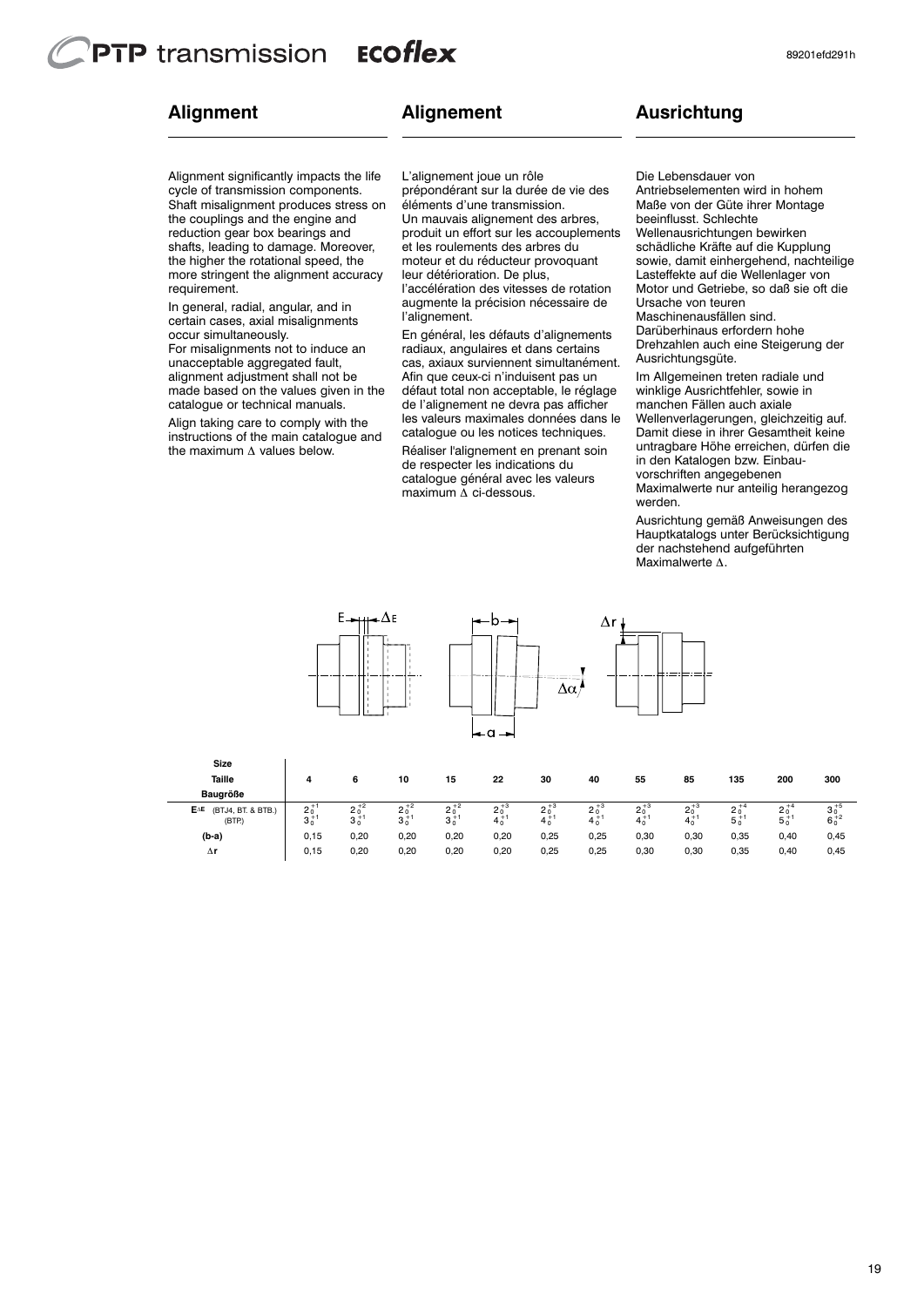# **Alignment**

# **Alignement**

# **Ausrichtung**

#### **Angular alignment**

Use a sturdy means to attach a dial indicator to a shaft or hub and read off the opposite hub's flange as shown below.



#### **Alignement angulaire**

Pour compenser un défaut d'alignement angulaire, fixer un comparateur solidement sur l'un des plateaux ou moyeux de sorte de le point de mesure soit effectué sur l'une des faces de l'autre plateaux ou moyeu.

#### **Winklige Ausrichtung**

Zur Prüfung der winkligen Ausrichtung ist auf einer der Kupplungshälften eine Meßuhr zu befestigen, deren Taster eine der Stirnflächen der anderen Kupplungshälfte berührt.

With the indicator set to zero, check the shaft alignment by rotating the shaft and recording the maximum and minimum reading on the dial indicator. This values' difference should not exceed the published value (b-a) for each type of coupling.

Le comparateur réglé à zéro, faire tourner l'arbre supportant le comparateur et relever les valeurs minimale et maximale affichées. Dans un premier temps, la différence de ces valeurs ne doit pas excéder la valeur (b-a) indiquée pour chaque type d'accouplement.

#### **Radial alignment**

Use a sturdy means to attach a dial indicator to a shaft or hub and read off the opposite hub's external referenced diameter as shown below.

#### **Alignement radial**

Pour compenser un défaut d'alignement radial, fixer un comparateur solidement sur l'un des plateaux ou moyeux de sorte que le point de mesure soit effectué sur la circonférence de l'autre plateaux ou moyeu.



#### **Radiale Ausrichtung**

Zur Prüfung der radialen Ausrichtung ist auf einer der Kupplungshälften eine Meßuhr zu befestigen, deren Taster den Aussendurchmesser der anderen Kupplungshälfte als Meßpunkt nimmt.



With the indicator set to zero, check the shaft alignment by rotating the shaft and recording the maximum and minimum reading on the dial indicator. This values' difference should not exceed the published value Δr for each type of coupling.

Le comparateur réglé à zéro, faire tourner l'arbre supportant le comparateur et relever les valeurs minimale et maximale affichées. Dans un premier temps, la différence de ces valeurs ne doit pas excéder la valeur indiquée pour chaque type d'accouplement.

Nach Justierung der Anzeige auf Null ist die meßuhrtragende Welle zu drehen, wobei die minimalen und maximalen Abweichwerte aufzunehmen sind. Die Differenz dieser Werte muß durch Verbesserung der Wellenausrichtung auf ein geringstmögliches Maß des für den betreffenden Kupplungstyp zulässigen Maximalwertes Dr gebracht werden.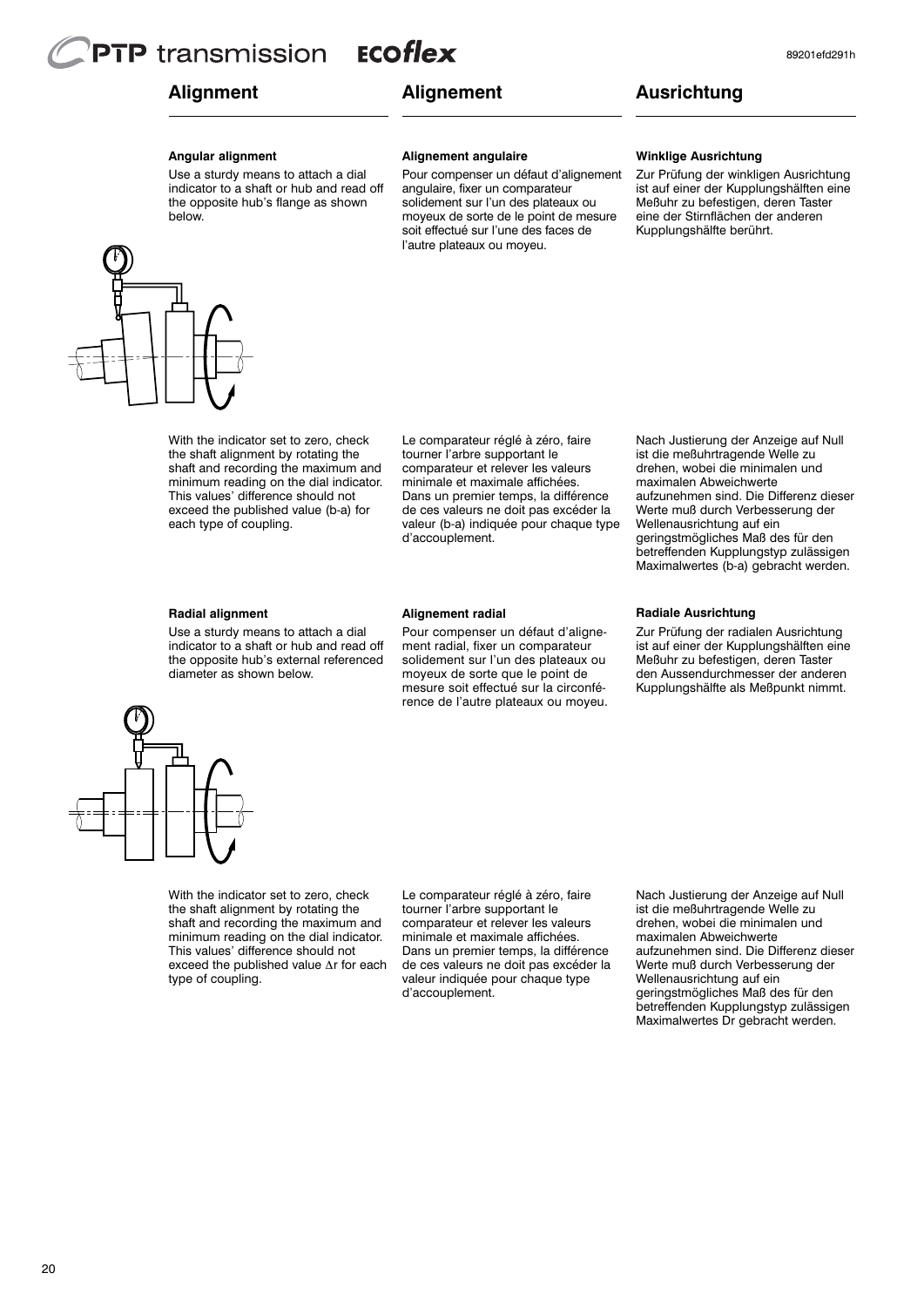# **Alignment**

# **Alignement**

**Alignement axial**

pied à coulisse.

d'accouplement.

Relever chaque valeur de

excéder 1, c'est à dire :

Pour compenser un défaut d'alignement axial, mesurer l'écartement entre les plateaux ou moyeux à l'aide d'un

Dans un premier temps, la valeur relevée doit correspondre à la côte E, avec une tolérance maximum ΔE, indiquée pour chaque type

désalignement, faire le rapport de cette valeur par la valeur maximum indiquée. La somme de ces rapports ne doit

# **Ausrichtung**

**Axiale Ausrichtung**

zu messen.

#### **Axial alignment**

To ensure proper axial spacing between hubs, it is necessary to make a measurement as shown below.

The value read should not exceed the published dimension E with its corresponding tolerance Δ<sup>E</sup> for each coupling.

Record each misalignment value, calculate the ratio of this value by the maximum indicated value. The sum of these ratios shall not exceed 1 :

$$
dr/\Delta r + d\alpha/\Delta \alpha + d\epsilon/\Delta \epsilon \leq 1
$$

 $dr/Ar$ 

 $\mathbf{1}$ 

- où :
- dr = valeur de désalignement radial relevée
- Δr = valeur de désalignement radial max.
- $d\alpha$  = valeur de désalignement angulaire relevée
- $\Delta \alpha$  = valeur de désalignement angulaire max.
- dE = valeur de désalignement axial relevée
- Δ<sup>E</sup> = valeur de désalignement axial max.

Affiner l'alignement si cette somme est supérieure à 1.

Der gemessene Wert muß dem für den betreffenden Kupplungstyp vorgeschriebenen Maß E, bei geringstmöglicher Ausnutzung der Toleranz ΔE, entsprechen.

Zur Prüfung der axialen Ausrichtung ist die Distanz zwischen den zwei Kupplungshälften mittels Schieblehre

Nach jeder Ausrichtungsoperation ist der effektive Fehlermesswert durch den jeweils entsprechenden maximalen Messwert zu dividieren . Die Summe der Ergebnisse darf 1 nicht überschreiten, d.h. :

where  $\cdot$ 

- $dr =$  recorded radial misalignment value
- $\Delta r$  = max. radial misalignment value  $d\alpha$  = recorded angular misalignment
- value  $\Delta \alpha$  = max. angular misalignment value
- $dE =$  recorded axial misalignment value

 $\Delta E$  = max. axial misalignment value



#### wobei :

- dr = Messwert des radialen Fehlers
- Δr = Maximalwert des radialen Fehlers
- $d\alpha$  = Messwert des winkligen Fehlers
- $\Delta \alpha$  = Maximalwert des winkligen Fehlers
- $dE =$  Messwert des axialen Fehlers
- Δ<sup>E</sup> = Maximalwert des axialen Fehlers

Die Ausrichtungen müssen in jeden Fall verbessert werden, wenn die Ergebnissumme 1 überschreitet.

Using the graph above, alignment is correct if the plotted point is found below the dE/Δ<sup>E</sup> desired.

Misalignment measurements shall be made in two perpendicular planes, and verification measurements shall be made at four points located 90° apart. Checking for proper alignment is best done after the equipment warmed up.

Se servir du graphique ci-dessus pour déterminer si l'alignement est correct. Pour cela, porter en abcisse la valeur du rapport da/Δα obtenue et en ordonnée la valeur du rapport dr/Δr. L'alignement est correct si

l'intersection des perpendiculaires aux axes tirées de ces points est placée en dessous de la droite dE/Δ<sup>E</sup> considérée.

Réaliser les mesures et les vérifications sur quatre points à 90°. Vérifier les réglages lorsque la machine est chaude.

Die Überprüfung einer korrekten Gesamtausrichtung kann mit Hilfe obigen Diagrammes erfolgen. In der Abszissenachse den Wert von d $\alpha/\Delta\alpha$ , in der Ordinatenachse den Wert von dr/Δr eintragen. Die Ausrichtung ist korrekt, wenn der Schnittpunkt der von diesen Werten rechtwinklig ausgehenden Geraden unterhalb der Linie des maximal zulässigen Wertes dE/Δ<sup>E</sup> liegt.

Die Prüfmessungen sind an mindestens vier umfangsverteilten und abstandsgleichen Stellen und bei betriebswarmen Maschinen durchzuführen.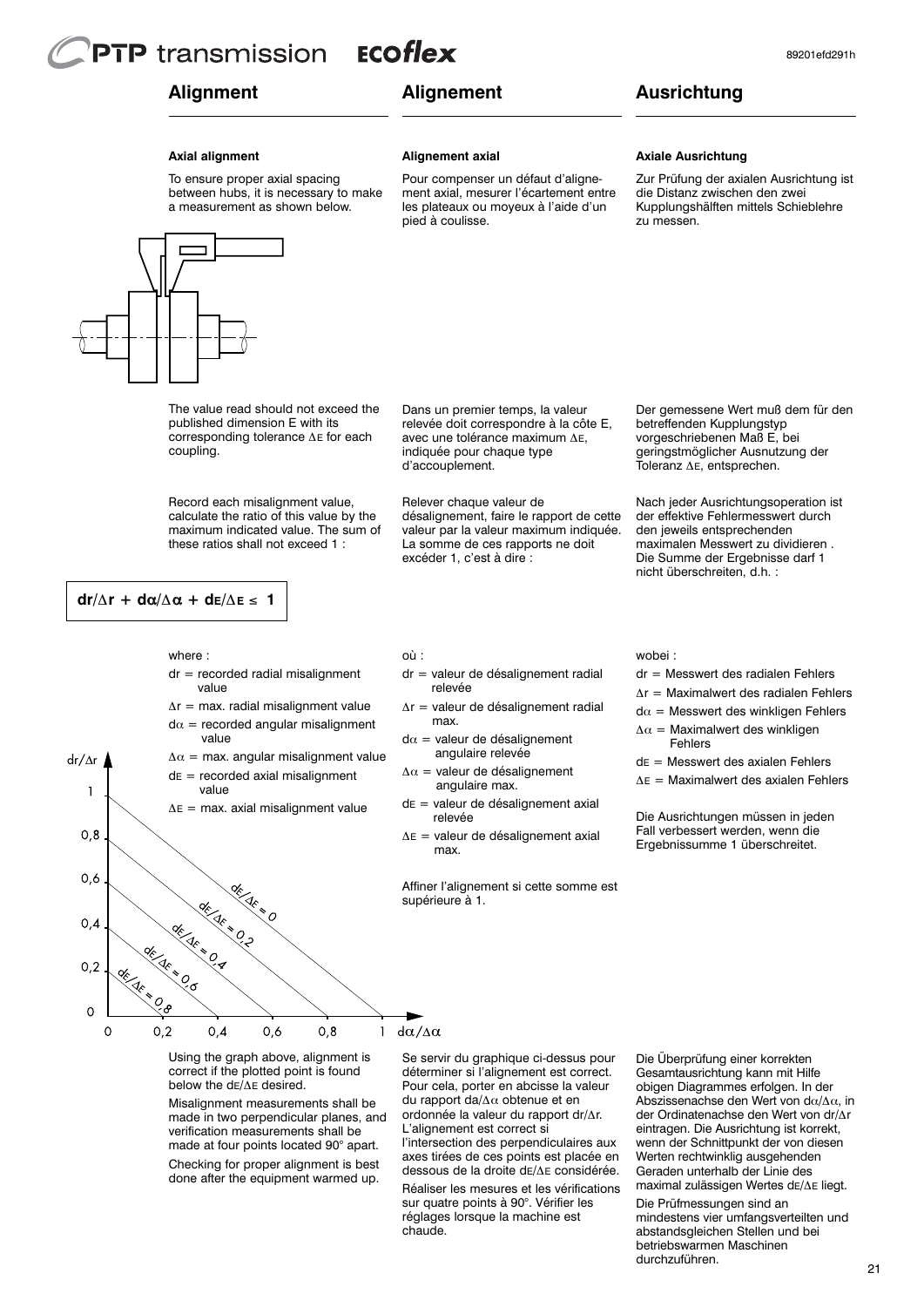# **Maintenance**

### **Maintenance**

# **Wartung**

Maintenance of the ECO*flex* coupling is limited to replacing the flexible element when signs of wear or damage become apparent.

Displace axially one of the flanges, loosen set screw and remove the flexible element.

In case of individual flexible elements, use a screw driver or a similar tool.

Place the new flexible element into the fixed flange. It can be splited to allow the passage of the shaft ends. Position the other flange so that distance E is respected.

BTP couplings : Remove the screws retaining both flanges on their respective hub and withdraw both flanges and the flexible element at the same time

Replace the flexible element and mount the whole assembly between the two hubs. Bolt the flanges.

Alignment is not required.

L'entretien de l'accouplement ECO*flex* se limite au remplacement de sa garniture dès l'apparition de signes de fatigue ou lors de sa rupture.

Déplacer axialement l'un des plateaux en dévissant sa vis de pression et retirer la garniture.

Dans le cas de garniture en tampons, utiliser un tournevis ou un outil similaire.

Mettre en place la nouvelle garniture dans le plateau fixe. Celle-ci peut être sectionnée pour permettre le passage des bouts d'arbre. Rapprocher l'autre plateau en respectant la cote d'écartement E.

Cas des accouplements type BTP : Enlever les vis maintenant les deux plateaux sur leur moyeu et retirer l'ensemble des deux plateaux et garniture en même temps.

Remplacer la garniture et remettre l'ensemble entre les deux moyeux. Fixer les plateaux avec les vis.

Un alignement n'est pas nécessaire.

Die Wartung der ECO*flex* Kupplung beschränkt sich auf ein Ersetzen des Paketringes, sobald dieser Verschleißerscheinungen zeigt.

89201efd291h

Eine der Kupplungsscheiben nach Lösung von Stellschraube axial verschieben und den Paketring herausnehmen.

Bei einzeln eingesetzten Elastikpaketen dazu einen Schraubendreher o.ä. verwenden.

Den neuen Paketring in die auf der Welle fest verbliebene Kupplungsscheibe einsetzen. Zum Umfassen der Wellenstümpfe kann der Paketring nötigenfalls an der Verbundstelle von zwei Paketen zertrennt werden. Die andere Kupplungsscheibe wieder in ursprüngliche Position schieben und axial sichern. Dabei ist auf Einhaltung des Maßes E zu achten.

Bei Kupplungen BTP : Alle Verbindungs-schrauben zwischen den Nabenteilen und den Kupplungsscheiben entfernen. Die zwei Kupplungsscheiben mitsamt dem Paketring herausnehmen. Das Elastikelement ersetzen und die Einheit mit dem neuen Paketring wieder zwischen die Nabenteile einsetzen. Alle Verbindungsschrauben fest eindrehen.

Eine Ausrichtung erübrigt sich.

22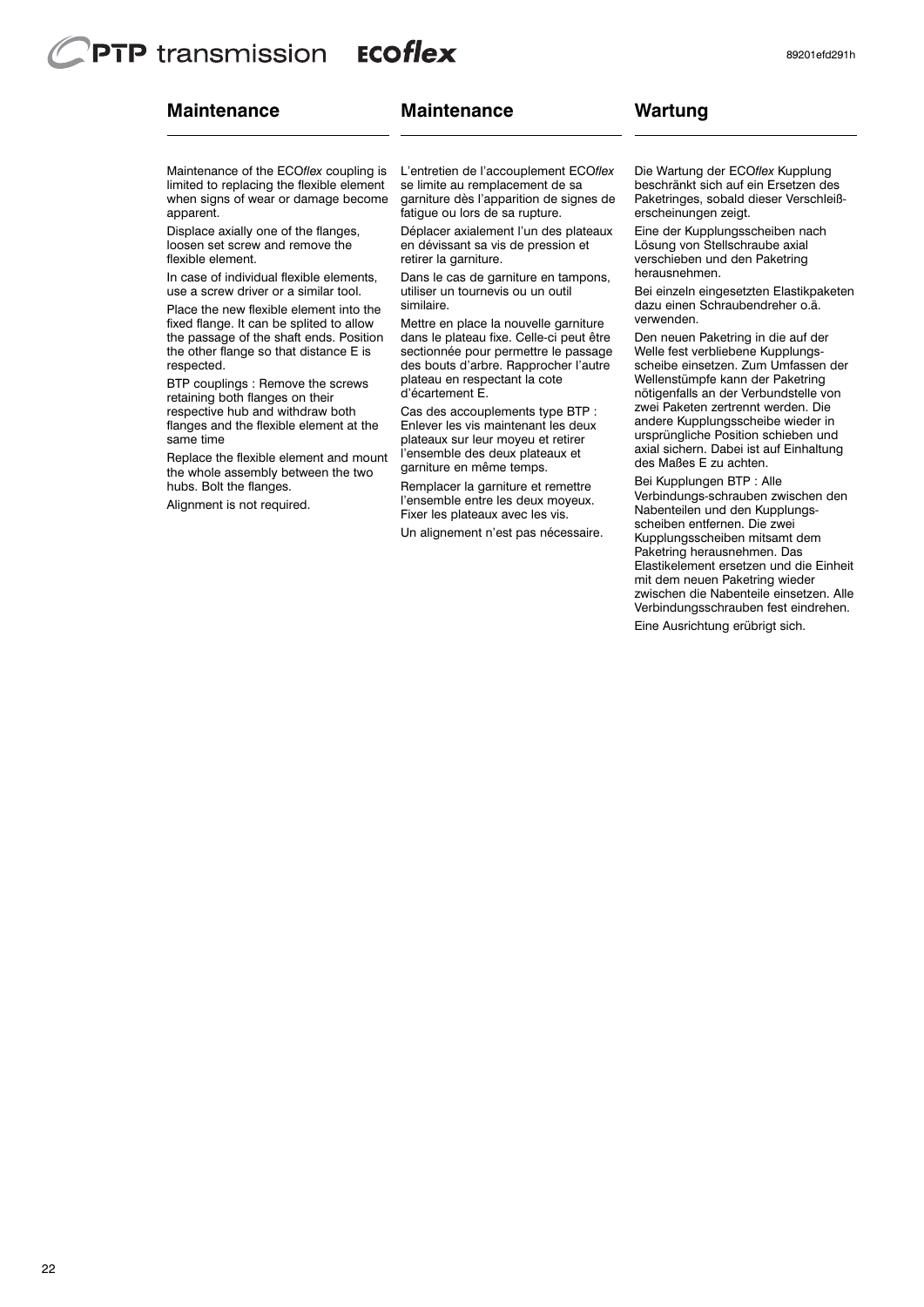### ECOflex **PTP** transmission

# **Responsibility**

The dimensions given in this catalogue are subject to change without notice. Final dimensions can be obtained on request.

The torques and all other values specific to the indicated couplings correspond to the definitions of standard NF-E 22613 or DIN 740-2. These values are valid subject to correct mounting, in accordance with our mounting and maintenance instructions. It is up to the user to determine the appropriate shaft-to-hub connection (key, shrink-on collar) for correct torque transmission.

The bores and axial attachments are made at the client's request, subject to our manufacturing capabilities, **PTP** INDUSTRY assuming no responsibility.

It is up to the client to check on the type of balancing provided at shaft level. In the case balancing is provided with a full key, please specify that coupling should be balanced without the key.

# **Responsabilité**

Les dimensions indiquées dans ce catalogue sont sujettes à toute modification sans préavis. Les dimensions définitives peuvent être obtenues sur demande.

Les couples et toutes autres valeurs spécifiques des accouplements indiqués correspondent aux définitions de la norme NF-E 22613. Ils ont valeurs sous conditions d'un montage correct respectant nos instructions de montage et de maintenance. Il appartient au client lui même de déterminer le moyen convenable de liaison arbre/moyeu (Clavette, frette, etc.) pour la transmission correcte du couple.

Les alésages et les fixations axiales sont réalisés suivant la demande du client sous réserve de nos possibilités de fabrication et n'engagent en rien la responsabilité de **PTP** INDUSTRY.

Il appartient au client de s'assurer de la nature de l'équilibrage réalisé au niveau de l'arbre. Dans le cas où cet équilibrage est réalisé avec clavette entière, il convient de mentionner que l'accouplement doit être équilibré sans clavette.

# **Haftung**

Die in diesem Katalog gegebenen technischen Angaben sind unverbindlich und können jederzeit geändert werden. Verbindliche Daten bestätigen wir auf Wunsch.

Die angeführten Drehmomente und anderen spezifischen Kennwerte der Kupplungen entsprechen den Definitionen der Norm DIN 740-2. Sie gelten unter der Voraussetzung fachgerechter Montage, unter Einhaltung unserer Einbau- und

Wartungsvorschriften. Die Verbindungen "Welle zu Nabe" gehören zum Verantwortlich-keitsbereich des Kunden. Insbesondere ist von seiner Seite zu gewährleisten, daß an diesen Stellen die Art und Anzahl der Mittel der Drehmomentmitnahme (Paßfedern, Schrumpfscheiben, Spannsätze, o.ä.), ausreichen.

Die Fertigbohrungen, sowie gegebenenfalls erforderlichen Axial-sicherungen (Stellschrauben, Druckscheiben, o.ä.) werden nach Kundenwunsch - vorbehaltlich unseren Fertigungsmöglichkeiten ausserhalb des Haftungsrahmens von **PTP** INDUSTRY realisiert.

Es liegt am Kunden den Auswuchtungszustand seiner Wellen mitzuberücksichtigen. So ist, wenn die Auswuchtung der Welle bereits mit Paßfeder vorgenommen wurde, von seiner Seite auf eine Auswuchtung der Kupplung "mit Nut - ohne Paßfeder" hinzuweisen.